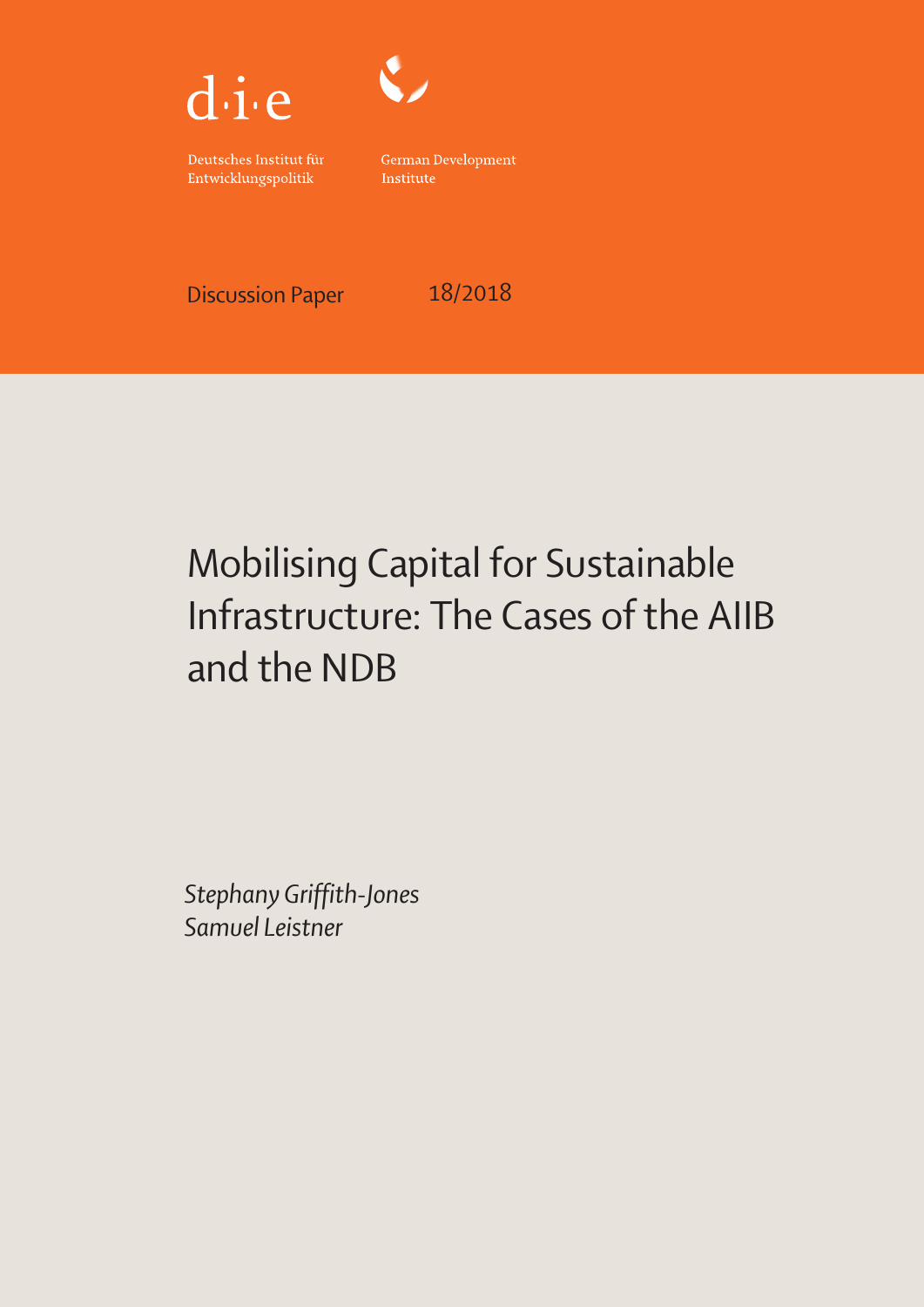# Mobilising capital for sustainable infrastructure: the cases of the AIIB and the NDB

Stephany Griffith-Jones

Samuel Leistner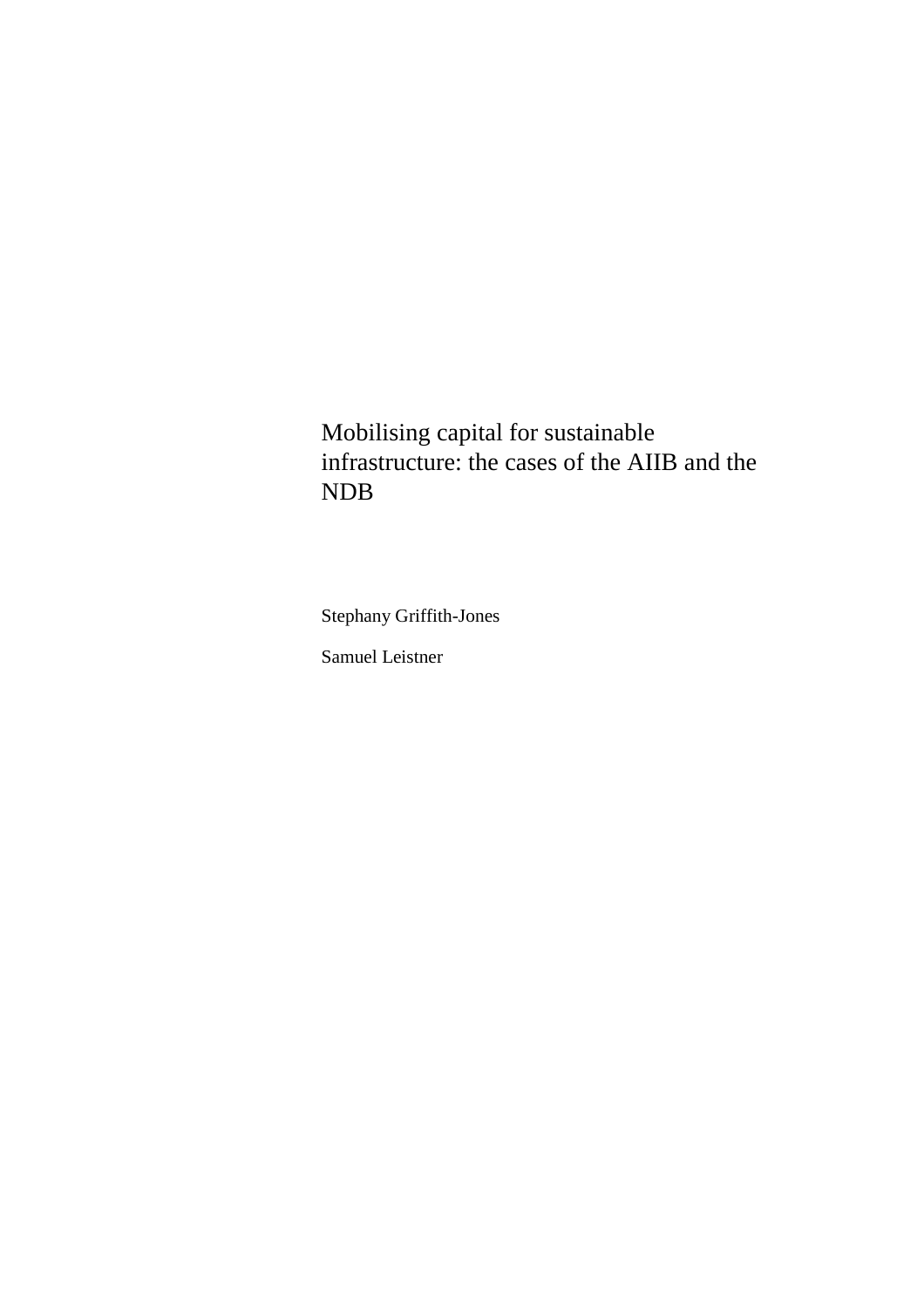Discussion Paper / Deutsches Institut für Entwicklungspolitik ISSN 1860-0441 / ISSN (Online) 2512-8698

Die deutsche Nationalbibliothek verzeichnet diese Publikation in der Deutschen Nationalbibliografie; detaillierte bibliografische Daten sind im Internet über http://dnb.d-nb.de abrufbar.

The Deutsche Nationalbibliothek lists this publication in the Deutsche Nationalbibliografie; detailed bibliographic data is available in the Internet at http://dnb.d-nb.de.

ISBN 978-3-96021-074-0 (printed edition)

DOI:10.23661/dp18.2018

Printed on eco-friendly, certified paper

**Professor Stephany Griffith-Jones** is Financial Markets Director, Initiative for Policy Dialogue, Columbia University; Research Associate, ODI and Emeritus Fellow, Institute of Development Studies, Sussex University. She has been a Visiting Fellow at DIE, Bonn. She has published widely, including over 20 books and many academic and other articles on international capital flows, international financial architecture and development finance. Her most recent book, co-edited with Jose Antonio Ocampo, The Future of National Development Banks, will be published by Oxford University Press in October 218

E-Mail: sgj2108@columbia.edu

**Samuel Leistner** is consultant at the science & innovation policy consultancy Technopolis. He currently works on the evaluation of the European Investment Bank Energy Lending Criteria and the evaluation of the UK renewable energy auction scheme. He previously worked on studies for the European Commission, the British Government, the UN, the Institute of Development Studies, and the European Investment Bank. E-Mail: s.leistner@ids.ac.uk

*Published with financial support from the Federal Ministry for Economic Cooperation and Development (BMZ)*

© Deutsches Institut für Entwicklungspolitik gGmbH Tulpenfeld 6, 53113 Bonn  $\bullet$  +49 (0)228 94927-0 +49 (0)228 94927-130 Email: die@die-gdi.de [www.die-gdi.de](http://www.die-gdi.de/)

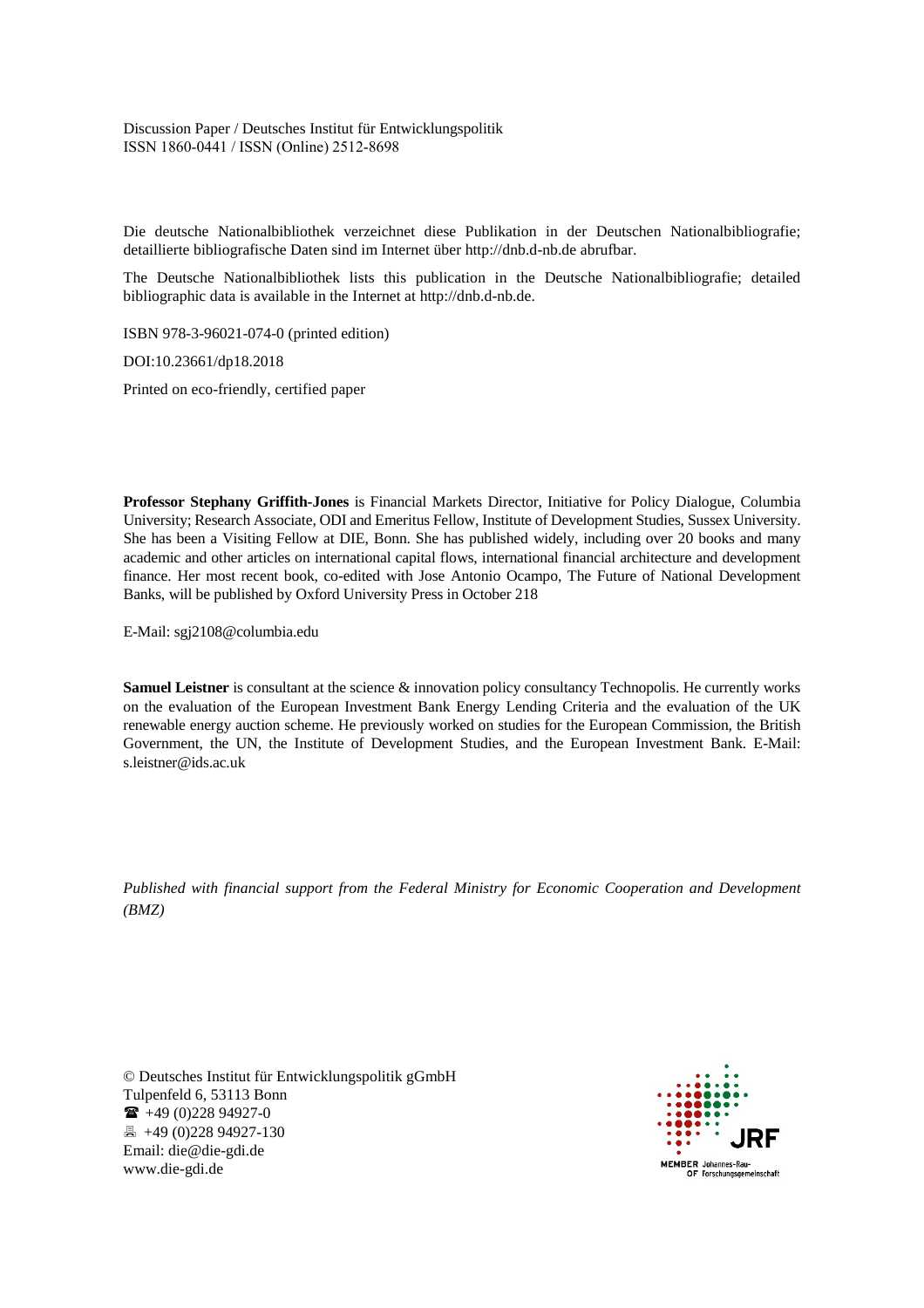## Acknowledgments

This discussion paper was written for the German Development Institute / Deutsches Institut für Entwicklungspolitik (DIE) in Bonn. We wish to warmly thank the institute for commissioning this paper and Kathrin Berensmann for very stimulating discussions. We are very grateful to Peter Wolff for many insightful discussions and suggestions as well as for his valuable participation in several of the interviews held in Luxembourg and Washington, DC. We wish to thank all the interviewees, listed in the Appendix, for their valuable information and insights provided during interviews and after, as well as the three referees for excellent comments.

June 2018 Stephany Griffith-Jones and Samuel Leistner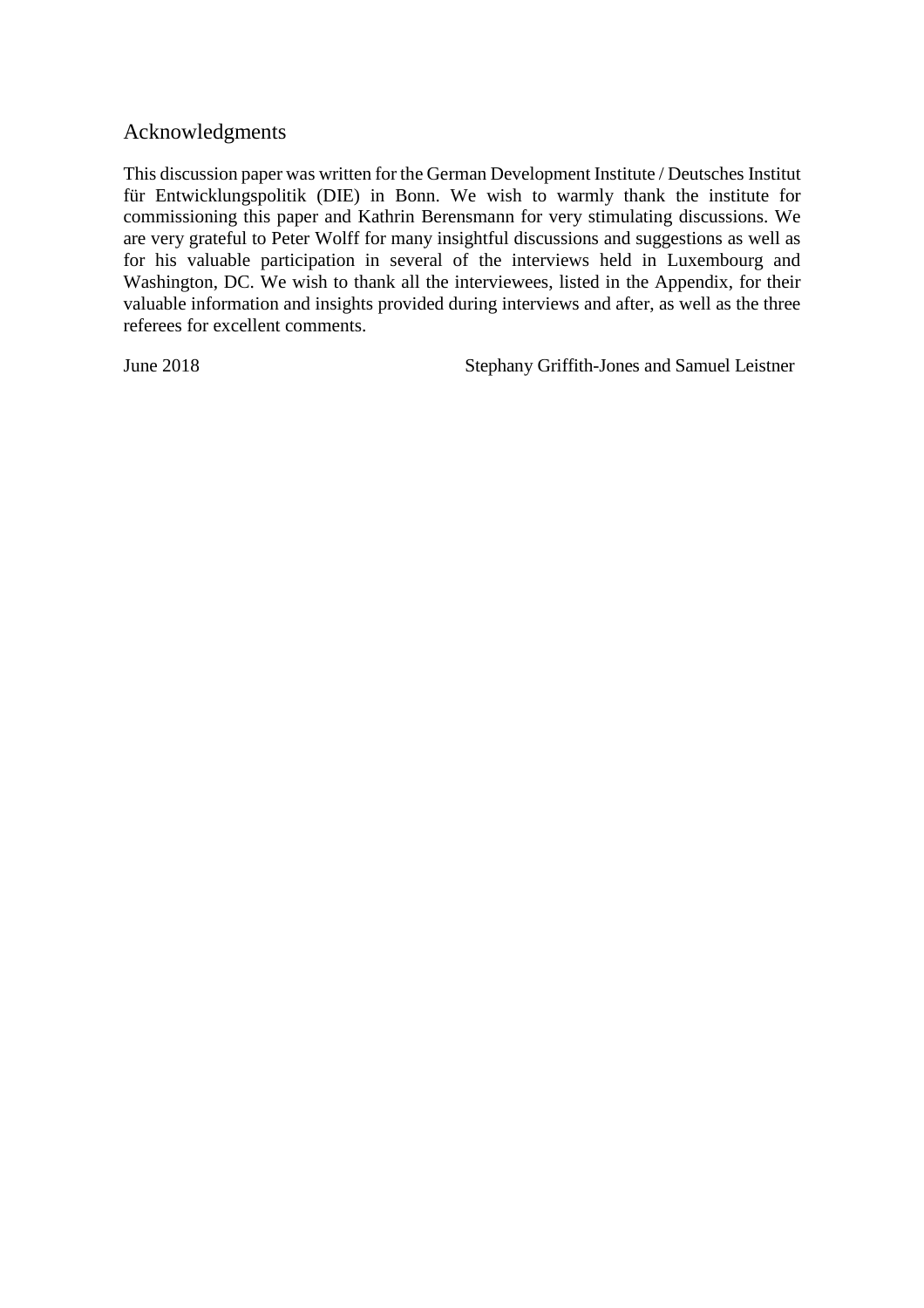## Contents

Acknowledgments

Abbreviations

|                  |                     | <b>Executive summary</b>                                                                                                                        | $\mathbf{1}$ |
|------------------|---------------------|-------------------------------------------------------------------------------------------------------------------------------------------------|--------------|
| $\mathbf{1}$     | <b>Introduction</b> |                                                                                                                                                 | 5            |
| $\boldsymbol{2}$ |                     | The sustainable infrastructure gap and the role of green energy                                                                                 | 6            |
| 3                |                     | Development bank instruments for encouraging sustainable infrastructure                                                                         | 9            |
| 4                |                     | The Asian Infrastructure Investment Bank                                                                                                        | 24           |
| 4.1              |                     | Mandate, members, capital and projects                                                                                                          | 24           |
| 4.2              |                     | Instruments and commitment to sustainability and renewable energy<br>4.2.1 Commitment to sustainability and the AIIB's environmental and social | 28           |
|                  | framework           |                                                                                                                                                 | 28           |
|                  |                     | 4.2.2 Co-lending and blended finance                                                                                                            | 30           |
| 5                |                     | <b>The New Development Bank</b>                                                                                                                 | 31           |
| 5.1              |                     | Mandate, members, capital and projects                                                                                                          | 31           |
| 5.2              |                     | Future members, co-lending and future strategy                                                                                                  | 33           |
|                  |                     | 5.2.1 Instruments and sustainability commitment                                                                                                 | 35           |
| 6                | <b>Conclusions</b>  |                                                                                                                                                 | 37           |
|                  | <b>References</b>   |                                                                                                                                                 | 41           |
| <b>Appendix</b>  |                     |                                                                                                                                                 | 45           |
| <b>Figures</b>   |                     |                                                                                                                                                 |              |
| Figure 1:        |                     | Cumulative infrastructure investment needs, 2015-2030                                                                                           | $\tau$       |
| Figure 2:        |                     | Energy investment needs by country and infrastructure class                                                                                     | 7            |
| Figure 3:        |                     | Nested carriers to low-carbon infrastructure                                                                                                    | 8            |
| Figure 4:        |                     | Levelised costs of energy, 2010-2016                                                                                                            | 10           |
| Figure 5:        |                     | Public finance institutions' investment by instrument                                                                                           | 11           |
| <b>Tables</b>    |                     |                                                                                                                                                 |              |
| Table 1:         |                     | Value of carbon in EIB appraisal $(\text{\textcircled{et}} CO2e)$                                                                               | 16           |
| Table 2:         |                     | Current and proposed AIIB projects (as of October 2017)                                                                                         | 26           |
| Table 3:         |                     | List of NDB projects (as of November 2017)                                                                                                      | 32           |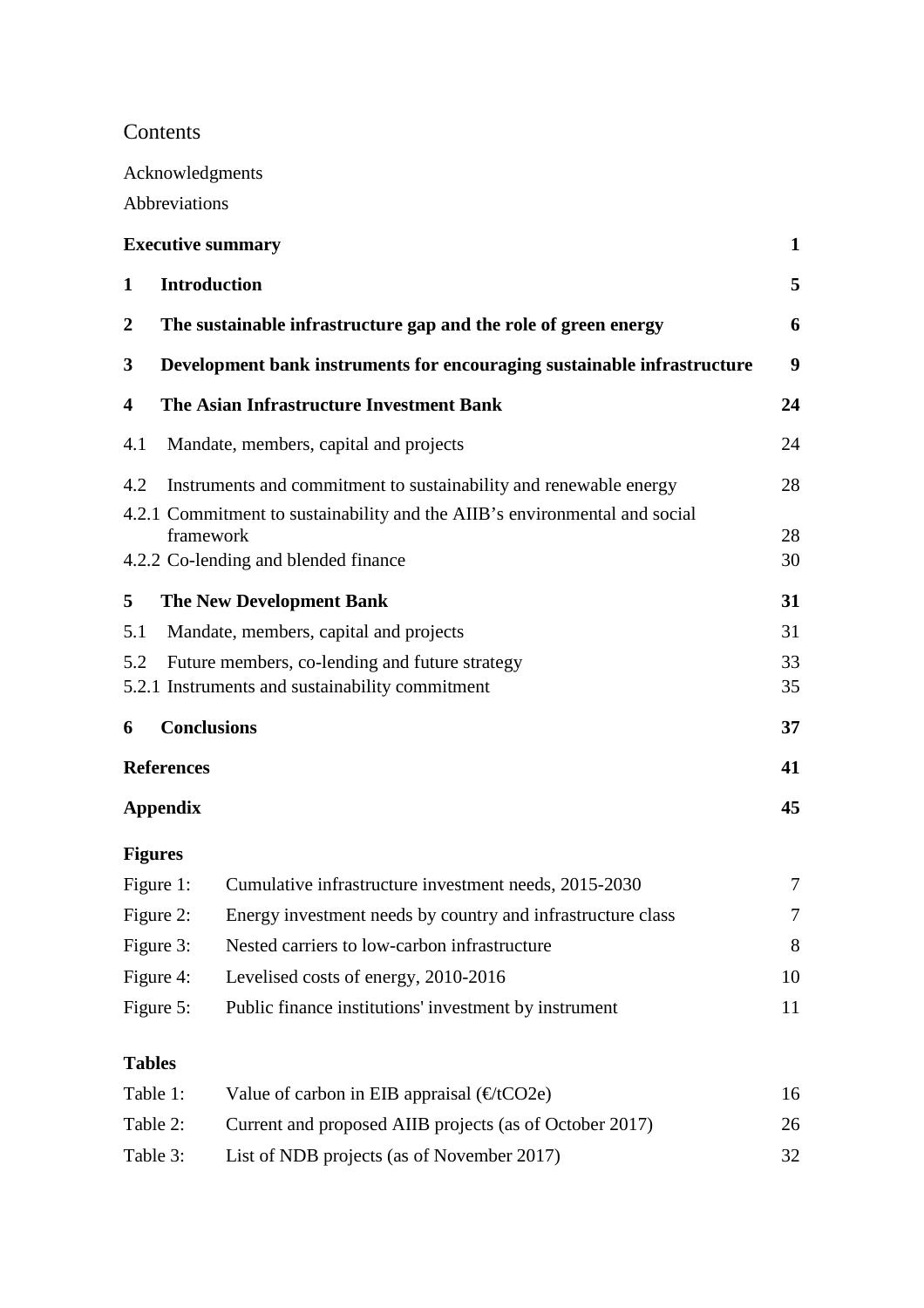# Abbreviations

| <b>ADB</b>        | <b>Asian Development Bank</b>                          |
|-------------------|--------------------------------------------------------|
| <b>AIIB</b>       | Asian Infrastructure Investment Bank                   |
| <b>BRICS</b>      | Brazil, Russia, India, China and South Africa          |
| <b>CBA</b>        | cost-benefit analysis                                  |
| DFI               | development finance institution                        |
| <b>EBRD</b>       | European Bank for Reconstruction and Development       |
| <b>EDB</b>        | <b>Eurasian Development Bank</b>                       |
| <b>EIB</b>        | <b>European Investment Bank</b>                        |
| <b>GEEREF</b>     | Global Energy Efficiency and Renewable Energy Fund     |
| <b>HKMA</b>       | Hong Kong Monetary Authority                           |
| <b>IFC</b>        | <b>International Finance Corporation</b>               |
| LIC               | lower-income country                                   |
| <b>MCPP</b>       | Managed Co-Lending Portfolio Programme                 |
| <b>MDB</b>        | multilateral development bank                          |
| MW                | megawatt                                               |
| <b>NDB</b>        | New Development Bank                                   |
| <b>OECD</b>       | Organisation for Economic Co-operation and Development |
| <b>SDG</b>        | Sustainable Development Goal                           |
| Sida              | Swedish International Development Cooperation Agency   |
| <b>SPV</b>        | Special Purpose Vehicle                                |
| <b>TANAP</b>      | Trans Anatolian Natural Gas Pipeline Project           |
| tCO <sub>2e</sub> | tonnes of carbon dioxide equivalent                    |
|                   |                                                        |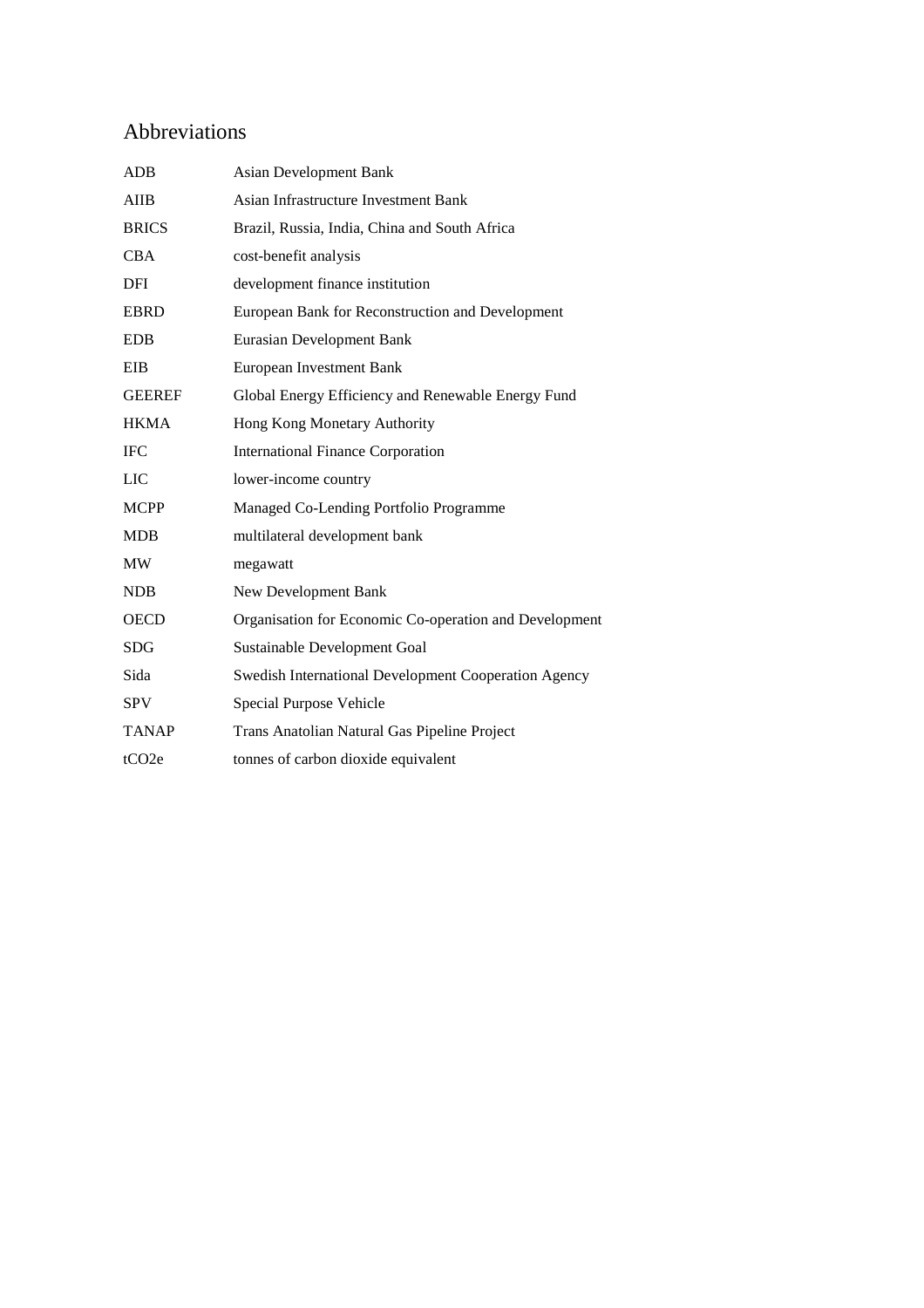#### **Executive summary**

This discussion paper examines how private capital can be mobilised for sustainable infrastructure, with particular reference to the newly created Asia Infrastructure Investment Bank (AIIB) and the New Development Bank (NDB), also known as the BRICS Bank. These banks are an important addition to the development finance architecture.

The paper builds on the experiences of the European Investment Bank (EIB) – as well as multilateral and other regional and national development banks more generally – to draw possible lessons that may be relevant to these two new development banks.

This discussion paper specifically reviews different instruments for mobilising private capital that complements these development banks' loans to finance environmentally sustainable infrastructure. This paper draws not only on the literature and previous experiences of the authors, but also on a large series of in-depth, high-level interviews carried out in Luxembourg, Washington, DC, London and (by phone) Paris.

The total amount of investment needed by 2030 to close the global infrastructure gap is estimated to reach \$86 trillion; further additional investments will be needed to meet the two-degree climate goal of the Paris Agreement. Most of the investments will be required in emerging and developing countries. Sustainable infrastructure is often more capitalintensive, which makes (low-cost) finance – such as that which can be provided or facilitated by development banks – even more important.

Although sustainable infrastructure might currently not always be the most cost-efficient option in many countries, it is important to make the correct decisions towards sustainable infrastructure right now because investments will be locked in for the long term; this is true, in particular, for renewable energy projects with their long lifecycles.

Although the costs of renewables are falling sharply, they remain more expensive than fossil fuel alternatives in many situations. They also raise issues of storage, grid stability and transmission that do not apply to fossil fuels. In this regard, it is essential that low-income countries, which are historically not responsible for global climate change, do not bear the costs of subsidising renewable-energy use. These costs must be covered by external sources. Nevertheless, it can be expected that the levelised costs of renewable energy will become competitive to those of fossil fuels in more and more countries.

A very important role in financing such investments in sustainable infrastructure is – and will increasingly be – played by multilateral development banks, including the newly created AIIB and NDB. The large scope of the AIIB and the NDB implies a valuable addition to development finance in that area. The AIIB and the NDB will matter not only because of their huge capitalisation but also because of their openness to funding sustainable infrastructure; thus, the NDB has committed to devoting two-thirds of its lending to sustainable infrastructure. Moreover, these banks are open to innovative financial instruments such as green bonds and carbon shadow pricing. The NDB has already issued a green bond, and it can be expected that the issuances will be expanded.

The recommended initial key financial instruments for the new development banks are, however, "plain vanilla" loans, similar to what the European Investment Bank (EIB) and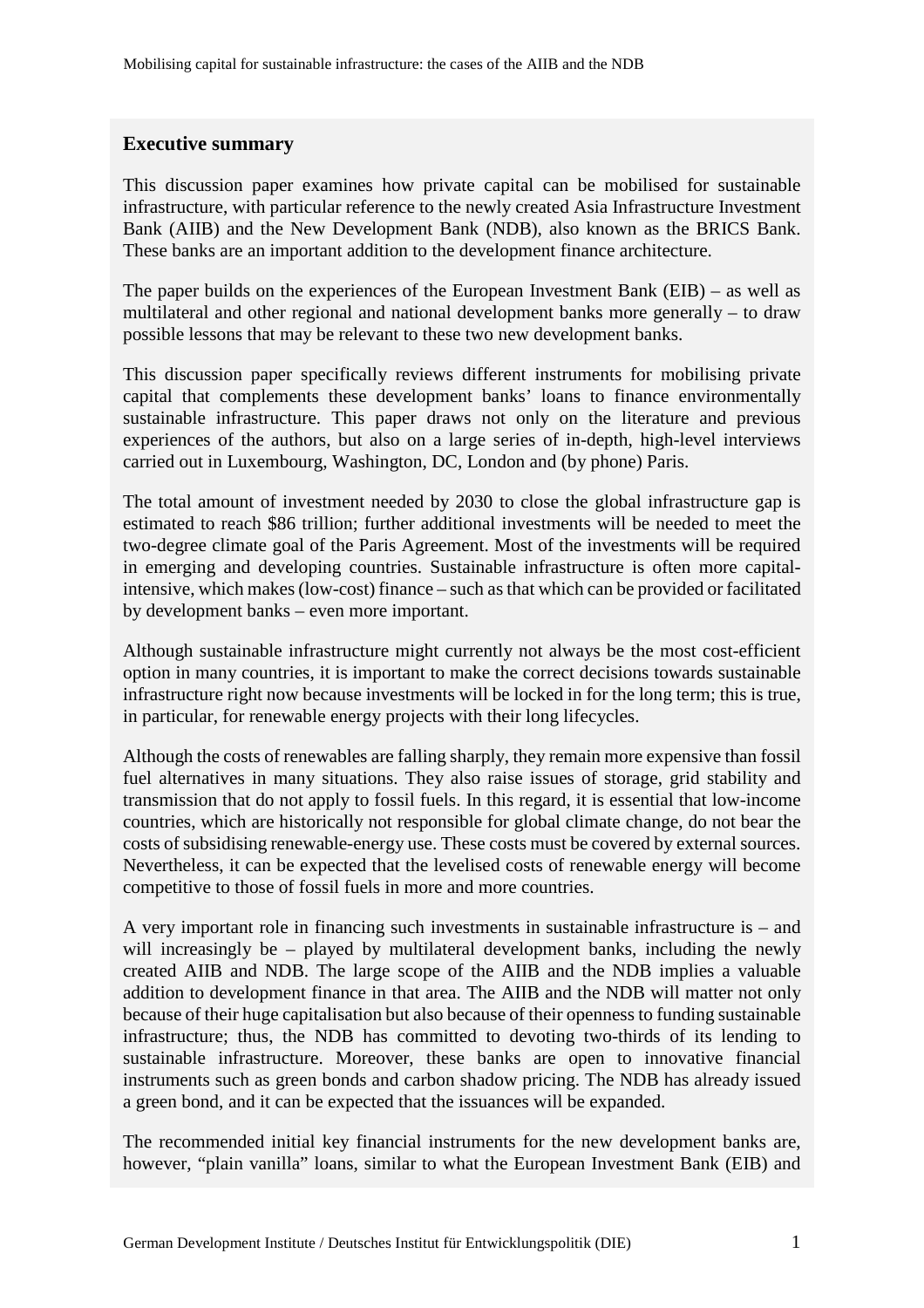the World Bank have offered in the past. Simple instruments may be better in an initial phase, especially for well-capitalised banks such as the AIIB. This implies that the urgency of leveraging vast amounts of additional resources for its operations is not so great as for other development banks, at least in the short-term. Furthermore, these simpler instruments are easier and quicker to implement, have lower transaction costs and carry fewer risks for the development bank.

Although there is a strong case for the new development banks to focus initially on traditional instruments, development banks generally should use a range of financial instruments to mobilise private capital. Blended finance and giving guarantees to de-risk investments helps to make sustainable long-term infrastructure investments attractive for private investment.

The levelised costs of renewable energy are rapidly coming down, in comparison to fossil fuels, **making renewable energy more commercially viable, which is extremely positive**. This may help attract additional private investment on a significant scale; however, this is not the case everywhere, nor is it true for all renewables. Furthermore, given the uncertainty about the introduction of this technology – which only increases if the investment is in countries seen as having less transparent regulatory frameworks – private capital may be unwilling to invest in renewables, even if they are commercially attractive.

To help ensure and facilitate that enough private investment in renewables, energy efficiency and other sustainable infrastructure is made, effective incentives and a clear mandate are needed for all development banks, including the AIIB and the NDB.

Both approaches have been pioneered by the EIB in ways that can be of interest to the new banks – the AIIB and the NDB – as well as existing development banks. These include evaluating projects with a shadow carbon price. This shadow carbon price should be high enough to provide sufficient incentives. The Carbon Pricing Leadership Coalition, chaired by Joseph Stiglitz and Nicholas Stern, recommends a price for carbon that is consistent with achieving the Paris temperature target: at least \$40-\$80/tCO2e (tonnes of carbon dioxide equivalent) by 2020 and \$50-\$100/tCO2e by 2030, provided that a supportive policy environment is in place.

However, if this is not sufficient to discourage clearly undesirable fossil fuel, carbonintensive investments, the price may be complemented by stipulations to avoid fossil fuel projects or to put a clear limit on these, with possible exceptions for very poor countries. It is important to stress that poor people in poor countries should pay no more for their energy than the least-cost, locally available alternative. Adopting a high shadow carbon price may result in expensive energy options being funded. To avoid having local people pay for this, costs above the *least-cost* alternatives should be covered in the project. Development banks should partner with climate finance institutions, such as the Green Climate Fund, with the latter providing the grants that can make the cost of energy cheaper. Also, where there are no alternative sources for electricity or heating, it seems clearly desirable that poor people use energy sources with higher levels of carbon emissions.

In cases where selected projects are not sufficiently commercially attractive to the private sector for investment, development banks can aim to *transform* them in the following ways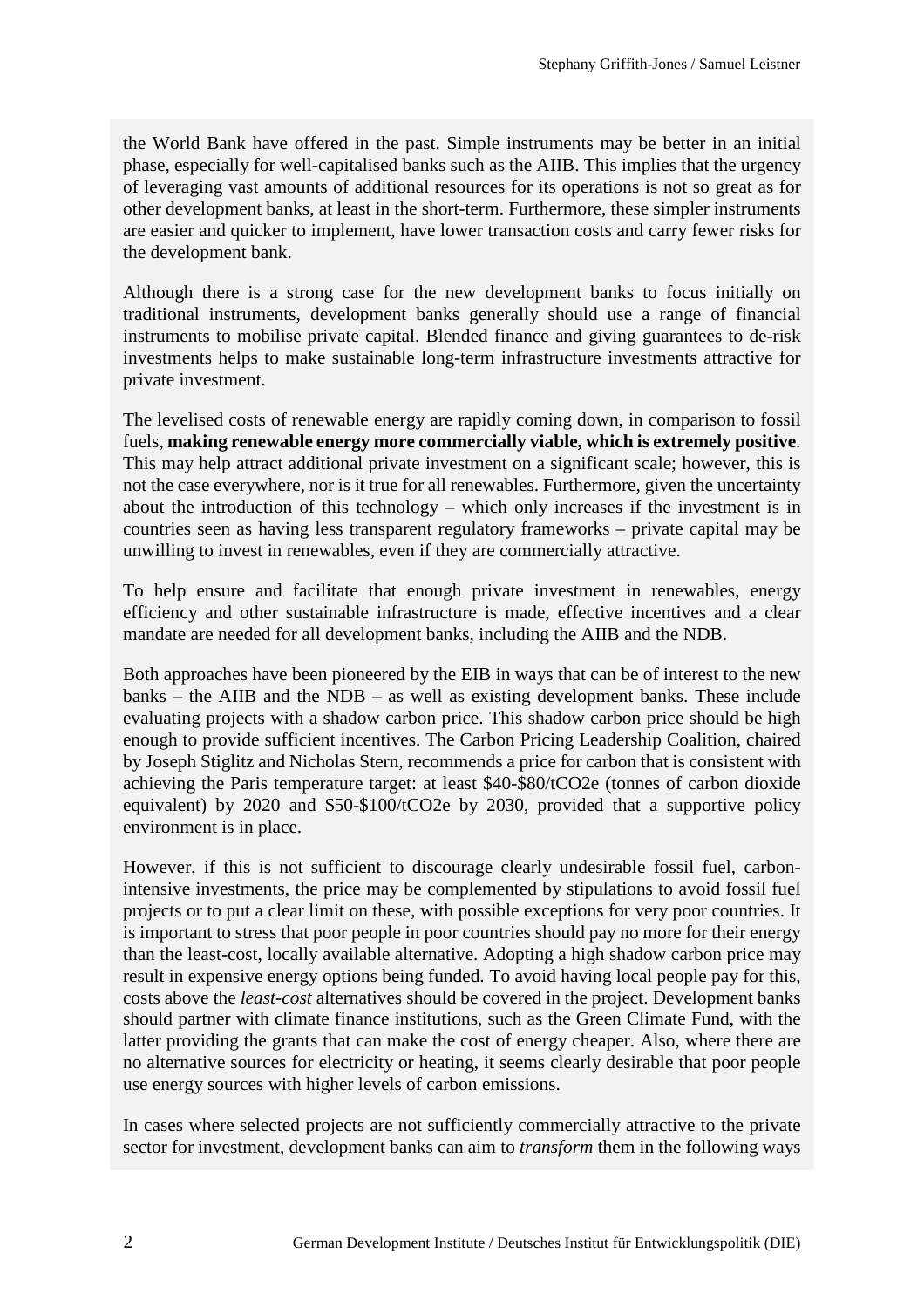by: 1) increasing their attractiveness to commercial co-investors or lenders by boosting returns (e.g. with blended finance), or 2) mitigating risks (e.g. providing co-financing or investment, with guarantees against defined risks or first losses).

A range of more specialised financial instruments are available for the latter purpose and could be applied by the AIIB and the NDB. Some examples, which we study in detail in this paper, are the International Finance Corporation's (IFC) Managed Co-Lending Portfolio Programme (IFC MCPP) and the EIB's Global Energy Efficiency and Renewable Energy Fund (GEEREF).

The MCPP has already attracted significant amounts of investment from large insurance companies to co-finance a portfolio of IFC projects, both in the construction phase as well as in later phases, in a variety of emerging and developing countries. These institutional investors have been attracted by the idea of co-investing with the IFC as well as its broad investment expertise in infrastructure across many countries; by the diversification of the portfolio; and also by the implicit guarantee given by a first-loss provision, reaching 10 per cent of total loans, which are partly funded by the Swedish International Development Cooperation Agency. The latter aspect may require further analysis, as it does imply some fairly large contingent liabilities for the IFC. However, in other aspects, this seems to be a very attractive instrument, especially as it helps catalyse investment from institutional investors, which was the "holy grail" of development finance experts. This is because these institutional investors have the long-term assets needed to fund long-term investment in sustainable energy, especially those projects that only become profitable over the long term.

Another example is GEEREF, which is also very innovative, as it funds greenfield investments in small and medium-sized projects in emerging and especially low-income countries. GEEREF provides equity to specialist private equity funds. These funds, in turn, invest in a broad mix of small to medium-sized projects (through equity and mezzanine instruments) in renewable energy – such as solar, biomass and wind farms – and energyefficiency sectors focussing on the riskier, early-stage development phases. The key idea is to help create a market for renewable-energy and energy-efficiency greenfield investments in poorer countries, as well as to have an impact on environmental and social standards. GEEREF has a "fund of funds" approach, and has a targeted multiplier (up to 50) in terms of the total private capital it intends to attract. GEEREF is broadly seen as being very successful, as is shown by the fact that donors are providing capital for a larger GEEREF NEXT initiative. One problem has been the high transaction costs of raising private capital. However, it can be expected that the demonstration effect of GEEREF and its projects on the ground will make the task easier for GEEREF NEXT and similar funds in other institutions. Indeed, GEEREF is one very interesting example of a fund or facility that pools development bank funds and commercial finance.

Besides the use of innovative financial instruments to mobilise capital for sustainable infrastructure, it is important that large development banks use their influence to make a case to improve Basel III and Solvency II to keep them from discouraging the financing of long-term investments, as is happening now. Furthermore, with regards to regulatory incentives, it seems important for large development banks to discuss with financial regulators about ways to maintain financial stability to help minimise the risks arising from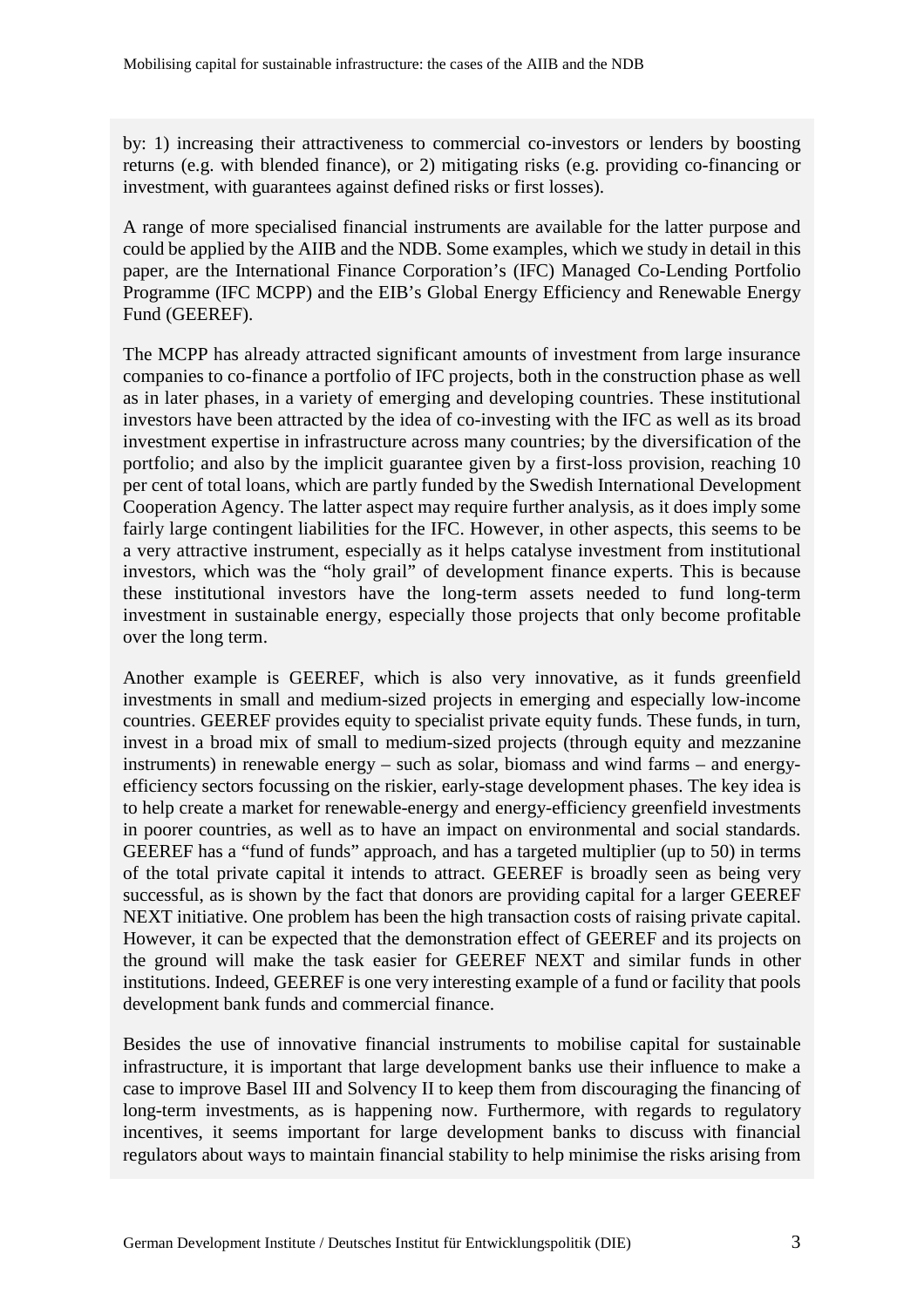climate change – risks that are not only negative for the world at large, but also pose major risks to financial stability.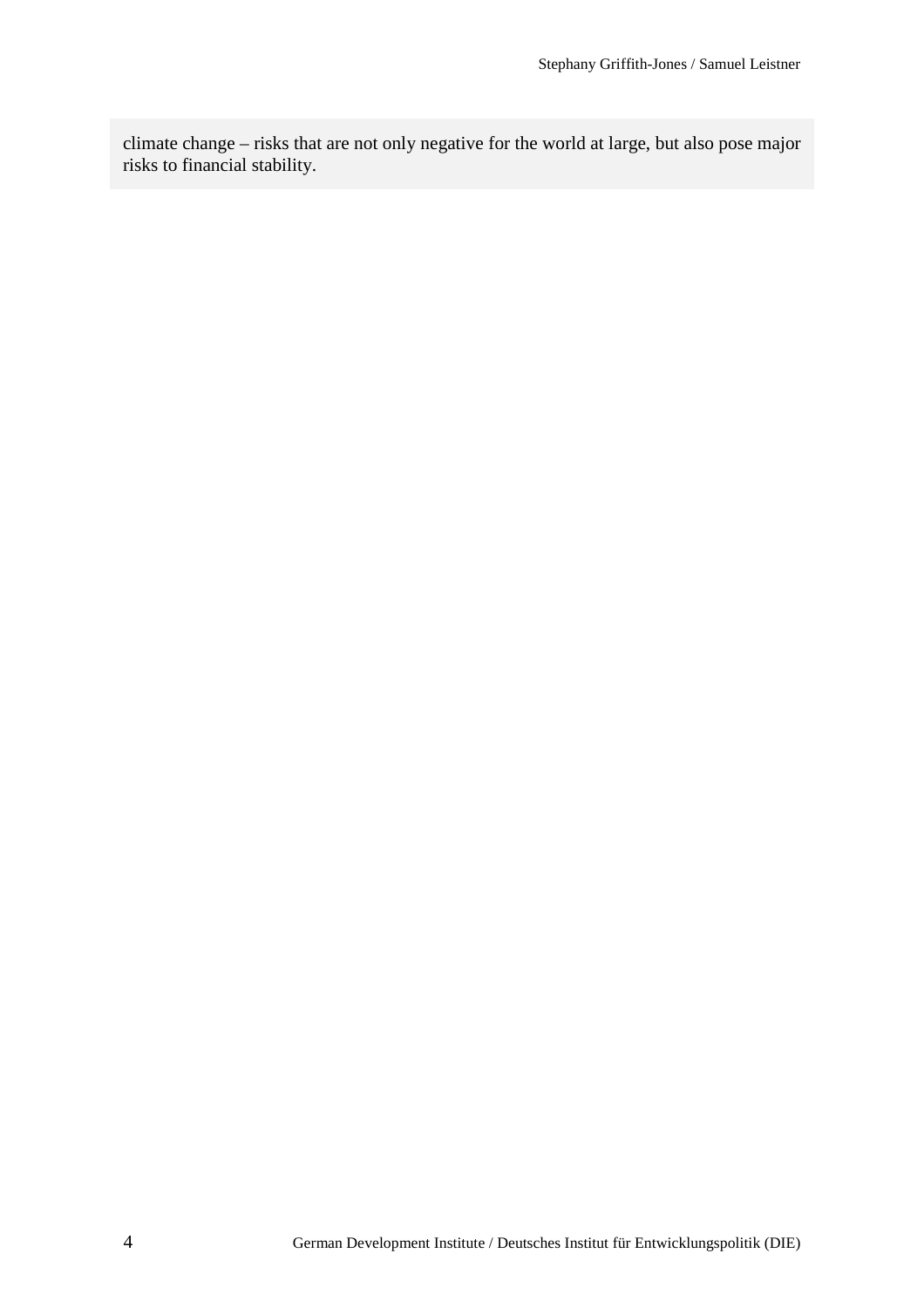## **1 Introduction**

This paper examines how private capital can be mobilised for environmentally sustainable infrastructure, with particular reference to the newly created Asian Infrastructure Investment Bank (AIIB) and the New Development Bank (NDB), also known as the BRICS Bank. These banks are an important addition to the development finance architecture.

In this sense, it is important to highlight that these new institutions have a major focus on infrastructure, and in particular on sustainable infrastructure; for example, the NDB is planning in the next five years to devote two-thirds of its lending to sustainable infrastructure (NDB [New Development Bank], 2017a). The AIIB and the NDB are therefore potentially very valuable institutions for promoting sustainable investment. This is true in general, but also in the context of the large-scale investment that especially the AIIB would offer in the context of the One Belt One Road Initiative.

The purpose of this paper is to assess the funding instruments of the AIIB and the NDB for providing support for sustainable infrastructure. It builds on the experiences of the European Investment Bank (EIB) – as well as multilateral and other regional and national development banks more generally – to draw possible lessons that may be relevant to these two new development banks. The research for this paper draws not just on the literature and previous experiences of the authors, but also on a large series of in-depth, high-level interviews carried out in Luxembourg, Washington, DC, London and (by phone) Paris between October and December 2017. (For a list of interviewees, see the Appendix).

Section 2 offers an overview of the global sustainable infrastructure gap and makes a case that one of the key roles of development banks should be to both fund investment in sustainable infrastructure as well as facilitate private capital to be invested in sustainable infrastructure.

Section 3 describes the different instruments that development banks use to fulfil their role of financing renewable energy as well as the desirable features of such instruments. We mainly look at the experiences of the EIB, but also, where relevant, at the instruments of other institutions, specifically the Co-Lending Portfolio Programme (MCPP), which is designed and operated by the International Finance Corporation (IFC). The programme is seen as being a potentially pioneering instrument by several observers, including senior officials at the AIIB. After a broad introduction, which emphasises the importance of "plain vanilla" instruments – such as lending, dominant instruments in existing development banks as well as broad actions development banks can take to encourage private investment in renewable infrastructure – we analyse instruments that facilitate the choice of less carbon-intensive projects via the use of shadow carbon pricing for project evaluation, which is an area where the EIB has been pioneering. We then study two instruments in-depth that reduce risks for private investors: the mentioned MCPP at the IFC, and the Global Energy Efficiency and Renewable Energy Fund (GEEREF) at the EIB. We draw potential lessons, including for the AIIB and the NDB.

Sections 4 and 5 provide detailed analyses of the AIIB and the NDB, including the instruments they use and the projects they have financed. As these banks are new and there is relatively little research, we provide some broader background, such as their memberships, mandates, etc.

Section 6 concludes and provides policy recommendations.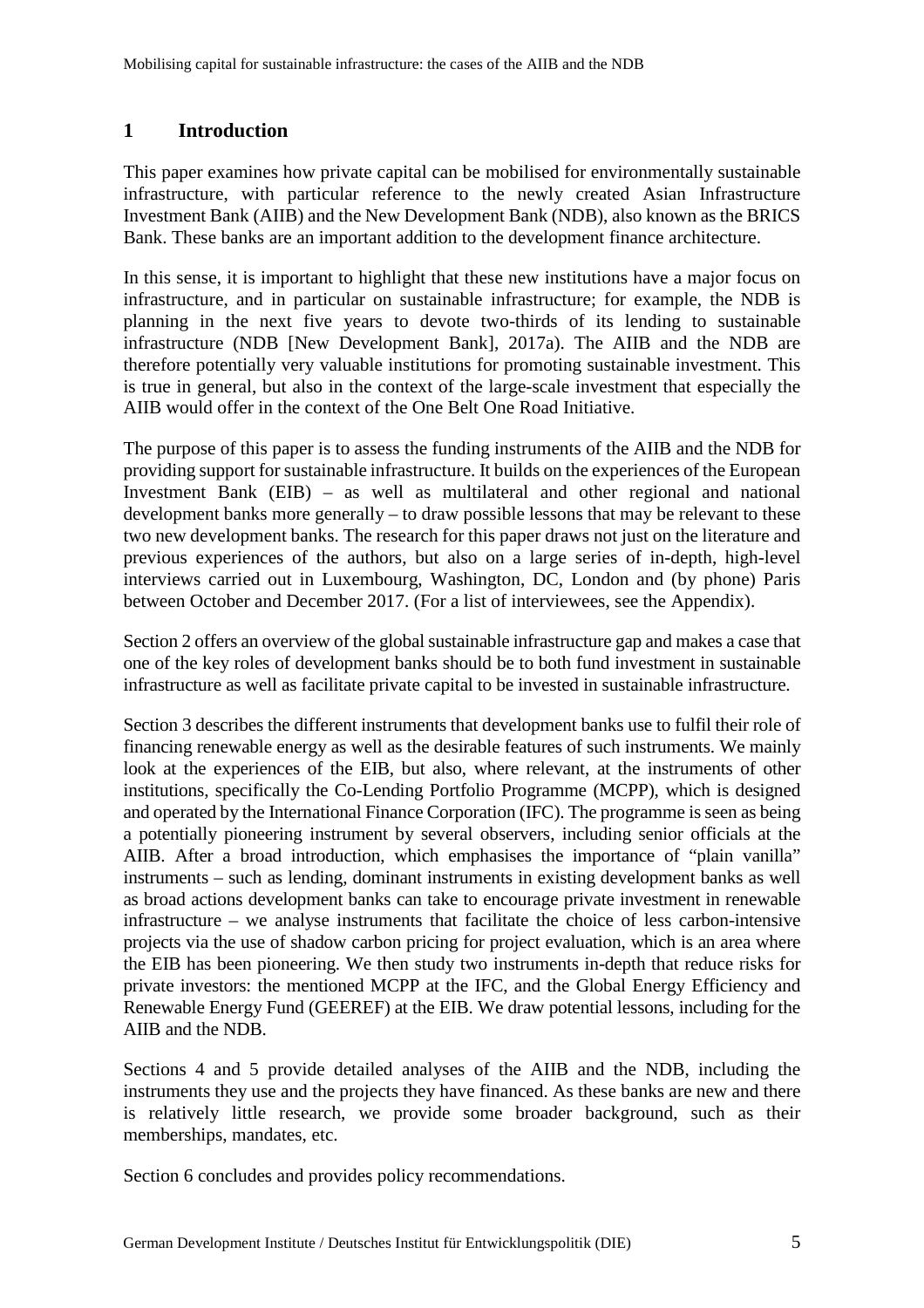## **2 The sustainable infrastructure gap and the role of green energy**

A huge mismatch exists between current and future infrastructure demand and what is being invested. This global infrastructure gap poses a threat to future growth and the success of the Sustainable Development Goals (SDGs). The United Nations Conference on Trade and Development stated in its 2014 World Investment Report that global annual spending on economic infrastructure is lower than \$1 trillion and will need to rise to between \$1.6 and \$2.5 trillion annually over the period 2015-2030 (United Nations Conference on Trade and Development, 2014). Bhattacharya, Meltzer, Oppenheim, Qureshi and Stern (2016) see the scenario as being even more drastic and estimate that \$75-\$86 trillion would need to be invested in infrastructure globally over the next 15 years. Most of the investment will be required in emerging markets and developing countries, with the highest growth rate in demand being projected for Africa. Asia continues to account for the largest share of infrastructure demand. However, they also estimated higher current total investment levels in core infrastructure of \$3.4 trillion in 2015.

To meet the SDGs and the goals of the Paris Agreement, most of this infrastructure will need to be sustainable infrastructure. Sustainable infrastructure comprises infrastructure that is socially, economically and environmentally sustainable (Bhattacharya et al., 2016). Moreover, sustainable infrastructure also helps to improve resilience to deal with natural disasters and the impacts of climate change. Nevertheless, sustainability will depend on the local context, and a positive short-term improvement might not be the most sustainable solution in the long-term (New Climate Economy, 2016). Renewable-energy investments are key to closing the global sustainable infrastructure gap: \$13.5 trillion is expected to be invested overall between 2015 and 2030 in low-carbon infrastructure (Bhattacharya et al., 2016). To support this goal, the expert commission of the New Climate Economy recommends that multilateral, bilateral and national development banks and other development finance institutions (DFIs) double their investments in sustainable infrastructure (New Climate Economy, 2016).

In addition, meeting the two-degree climate goal of the Paris Agreement would include an increase of \$4.7 trillion in low-carbon, core infrastructure by 2030 and also additional investments of \$8.8 trillion in energy efficiency. However, some of this sustainable infrastructure will replace non-sustainable infrastructure, as shown in Figure 1, thus lowering the costs when moving from a business as usual (BAU) scenario towards the twodegree path (2DS). Going the two-degree path would lead to a \$3.7 trillion decrease in investment in primary energy and a \$5.7 trillion decrease in other core infrastructure. The total additional cost required to meet the two-degree goal is therefore \$4.1 trillion by 2030 (Meltzer, 2016).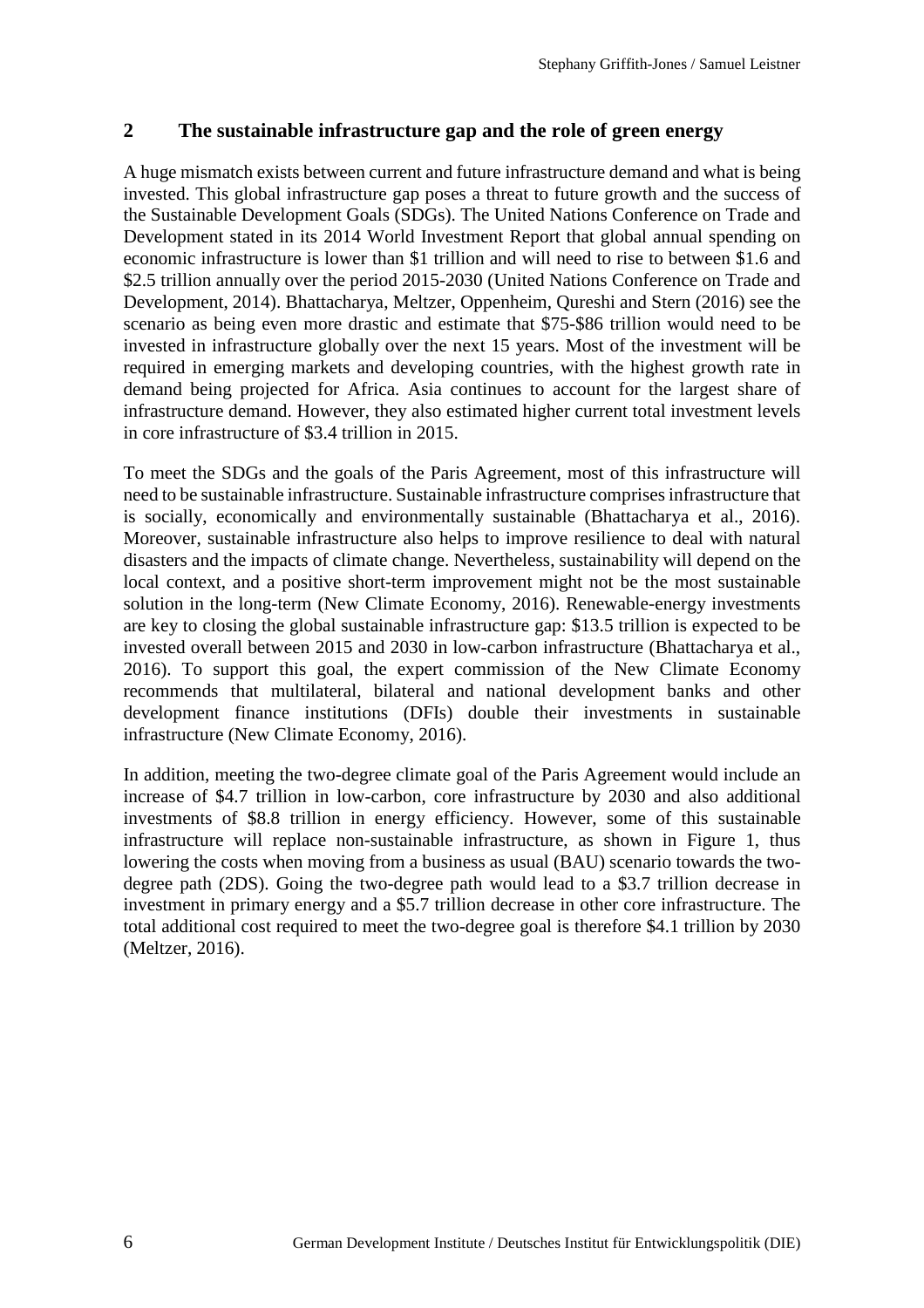

Figure 2 depicts a separation of the needs by country group and infrastructure class (Energy Transitions Commission, 2017; McKinsey, 2016). The majority of investments need to be made in non-high-income countries. Furthermore, high-income countries also have the lowest relative sustainable infrastructure investment gap. More than 50 per cent of the investment needed to reach the two-degree goals is already being projected. Regarding the infrastructure classes, the biggest gap is in energy with \$23 trillion, followed by water and transport. Only telecommunication has sufficient projected investments to reach the twodegree goal.

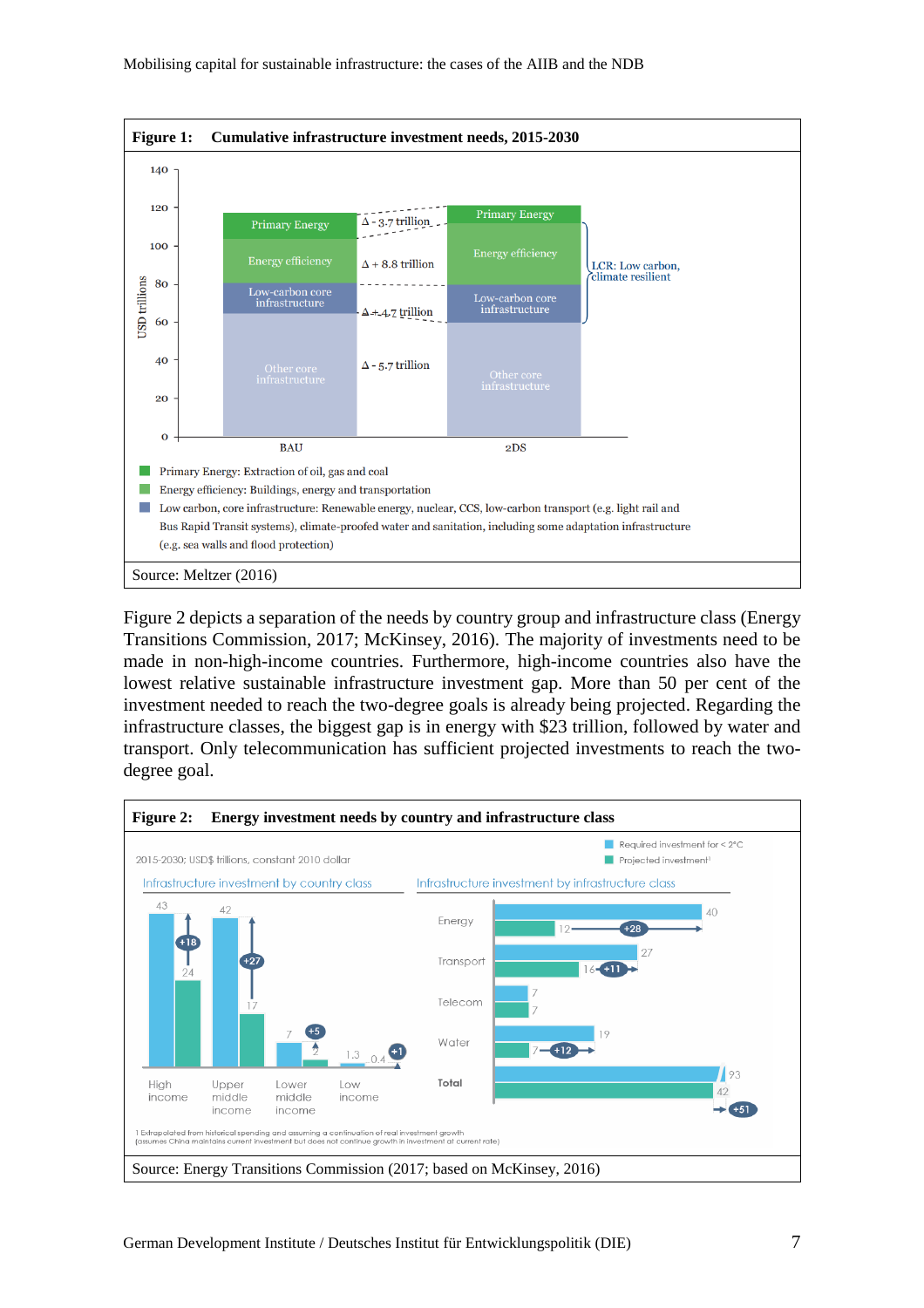There are several reasons why not enough investments are being made in sustainable infrastructure to reach the two-degree goal, and also why there is not a sufficient number of overall infrastructure investments. Sustainable infrastructure is often more capital-intensive, which makes (low-cost) finance – such as that which can be provided or facilitated by development banks – even more important (Bhattacharya et al., 2016; New Climate Economy, 2016). There have been some long-established problems in attracting private finance for infrastructure investments. Furthermore, there is the traditional economic problem that private markets have failed to provide sufficient large-scale infrastructure investments, for example because they are unwilling to fund long maturities, especially at large scale. The state therefore often needs to provide infrastructure by itself, establish public–private partnerships or incentivise private investments in various ways. Developing countries with low levels of expertise – in some cases unstable political environments and weak institutions – pose even higher barriers for attracting private finance for infrastructure. This is in addition to problems in accessing international capital markets.

In addition to these problems, there are further barriers, which are summarised in Figure 3. One problem is that, for example, renewable-energy investments have long lifecycles but high upfront costs. This makes them an extremely difficult type of infrastructure for developing countries to fund, particularly given the high financing costs they often have to pay. Often the negative externalities of traditional infrastructure, which are not reflected in market prices, are not addressed in budget allocations and project planning, which makes low-carbon infrastructure even less competitive; these externalities are particularly hard to address in poorer countries with limited fiscal space. Also, existing infrastructure has strong lobbies, thereby obstructing the shift from high-carbon to low-carbon infrastructure (Granoff, Hogarth, & Miller, 2016).



Although the costs of renewables are falling sharply (see below), they remain more expensive than fossil fuel alternatives in many situations. They also raise issues of storage, grid stability and transmission that do not apply to fossil fuels. Therefore, if we want lowerincome countries (LICs) to choose renewable-energy options over fossil fuels, this may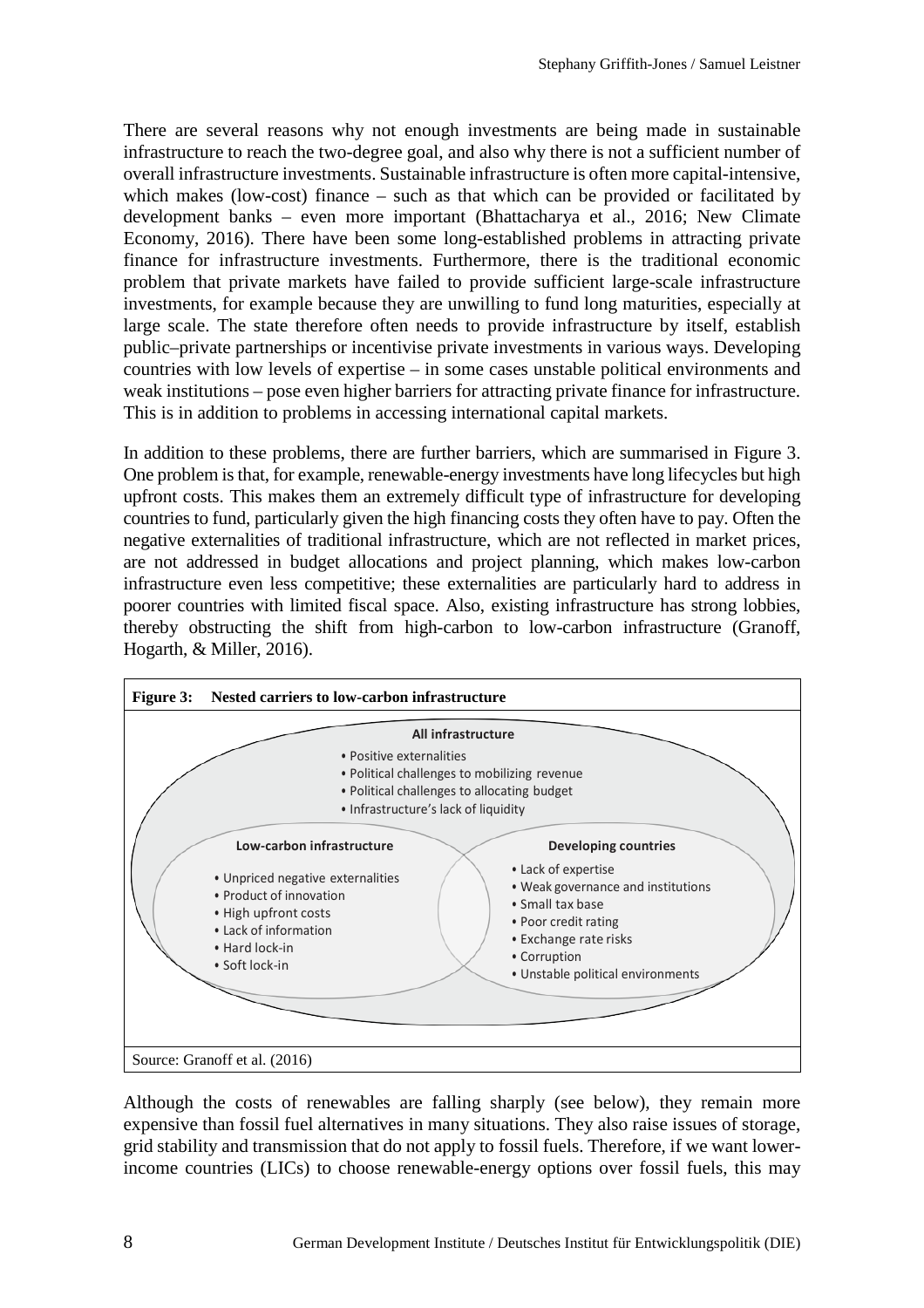come at some cost. In this regard, it is essential that LICs, which are historically not responsible for global climate change, do not bear the costs of subsidising renewable-energy use. These costs must be covered by external sources, such as special climate funds, aid, etc. (Griffith-Jones, Ocampo, & Spratt, 2012).

As international, regional, bilateral and national providers of finance, development banks have a particularly large role to play, both in co-financing public investment as well as lending to the private sector and attracting additional private flows. It is encouraging that international infrastructure finance, in particular from multilateral development banks, has increased a great deal in the 21st century.

It is important to make the correct decisions right now towards sustainable infrastructure because investments will be locked in for the long term; this is true, in particular, for renewable energy projects with their long lifecycles. Granoff et al. (2016) explain that one barrier to low-carbon infrastructure is that this lock-in has happened already for high-carbon infrastructure. This creates a hard lock-in – meaning that retrofits are either expensive or impossible – and a soft lock-in of institutions, technical knowledge and lobbies. A good European example for the consequences of this is the Spanish energy market, in which former long-term investments in non-renewable-energy power plants block the further success of solar energy, which is often cheaper and more efficient.

## **3 Development bank instruments for encouraging sustainable infrastructure**

#### *Introduction*

One of the clear aims of development banks should be to help finance sustainable infrastructure. This implies meeting two goals at the same time: 1) facilitate and support inclusive development, as there is ample evidence (see e.g. in Bhattacharya et al., 2016) that infrastructure is an essential pre-condition for growth and development; if properly distributed, infrastructure can also provide crucial access to economic activity and to key services such as electricity to poorer regions and people; 2) meet the limits of global warming agreed at COP 21 (Paris) and COP 23 (Bonn) – it is essential that this new infrastructure is as sustainable as possible to minimise the effects of climate change. This is a crucial challenge because, in the next decade, there will be much investment made in infrastructure. It is important that, during this period, the new investments are locked in (with long-term effects) and are as sustainable as possible.

The levelised costs of renewable energy are rapidly coming down, in comparison to fossil fuels, **making renewable energy more commercially viable, which is extremely positive**. This may also help attract additional private investment on a significant scale; however, this is not the case everywhere, nor is it true for all renewables. As seen in Figure 4, the levelised costs of solar PV and hydropower vary greatly, which can mostly be explained due to geographical differences. It is therefore important to also support technologies that have a lower level of maturity but the potential to perform well in regions where existing technologies are expensive. Moreover, although the costs for wind energy are falling, it must also be considered that wind is traditionally a technology that relies on large-scale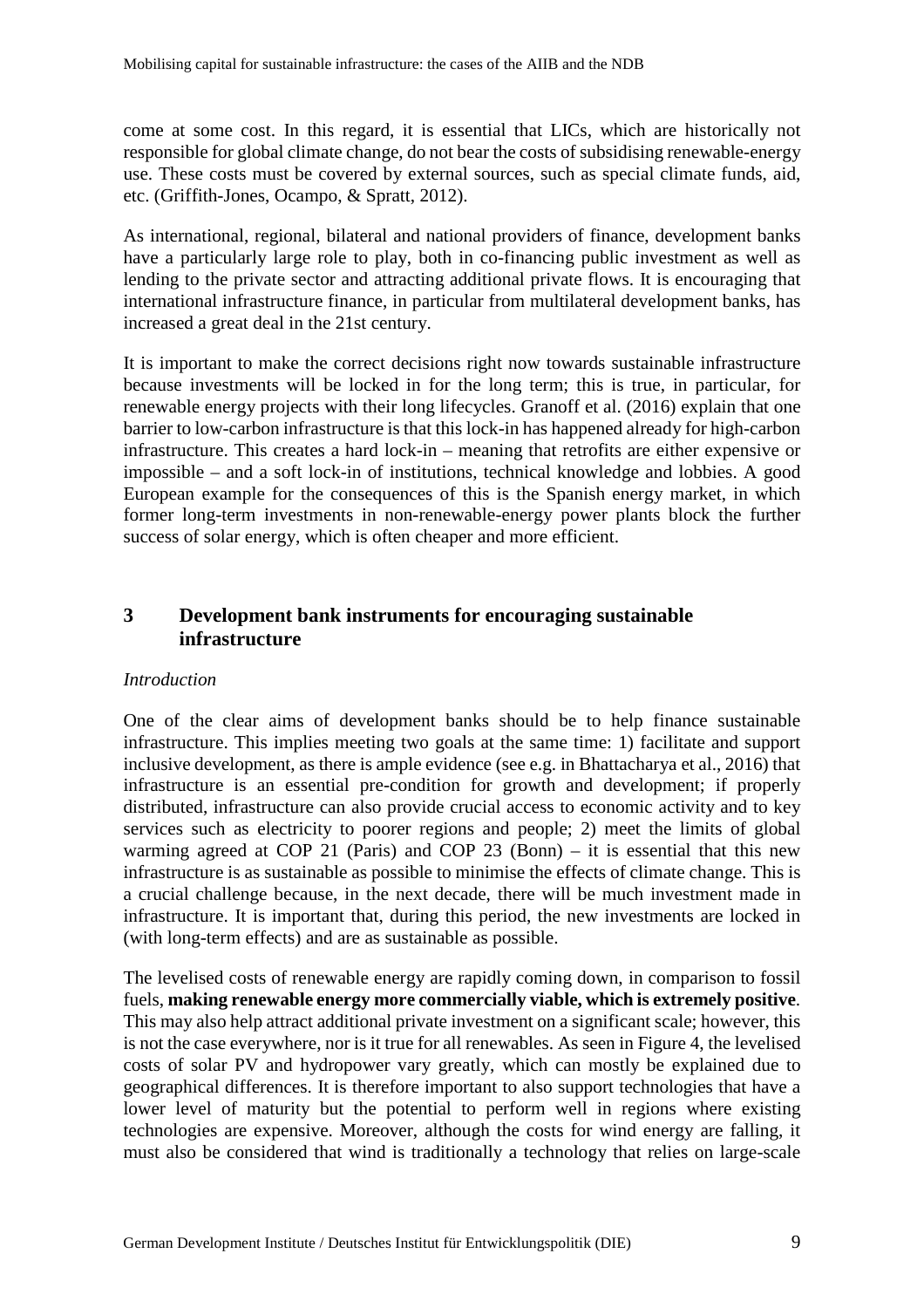

projects with high costs, whereas solar renewable energy systems can often be installed in smaller capacities.

Furthermore, given the uncertainty about the introduction of this technology – uncertainty that only increases if the investment is made in countries seen as having less transparent regulatory frameworks – private-capital investors may be unwilling to invest in renewables, even if they are commercially attractive.

To help ensure and facilitate that enough private investment in renewables, energy efficiency and other sustainable infrastructure is made, effective incentives and a clear mandate are needed for all development banks, including the AIIB and the NDB.

Both approaches have been pioneered by the EIB in ways that could be of interest to the new banks – the AIIB and the NDB – as well as existing development banks. These include evaluating projects with a shadow carbon price (see also Stiglitz Stern report, Carbon Pricing Leadership Coalition, 2017). This shadow carbon price should be high enough to provide sufficient incentives. However, if this is not sufficient to discourage clearly undesirable fossil fuel, carbon-intensive investments, the price may be complemented with stipulations that fossil fuel projects be avoided or that clear limits are placed on these, with possible exceptions for very poor countries. The pioneering experiences of the EIB are discussed in depth in Section A below.

Before doing so, it is important to stress that poor people in poor countries should pay no more for their energy than the least-cost, locally available alternative. Adopting a high shadow carbon price may result in expensive energy options being funded. To avoid having local people paying for this, costs above the *least-cost* alternatives should be covered in the project.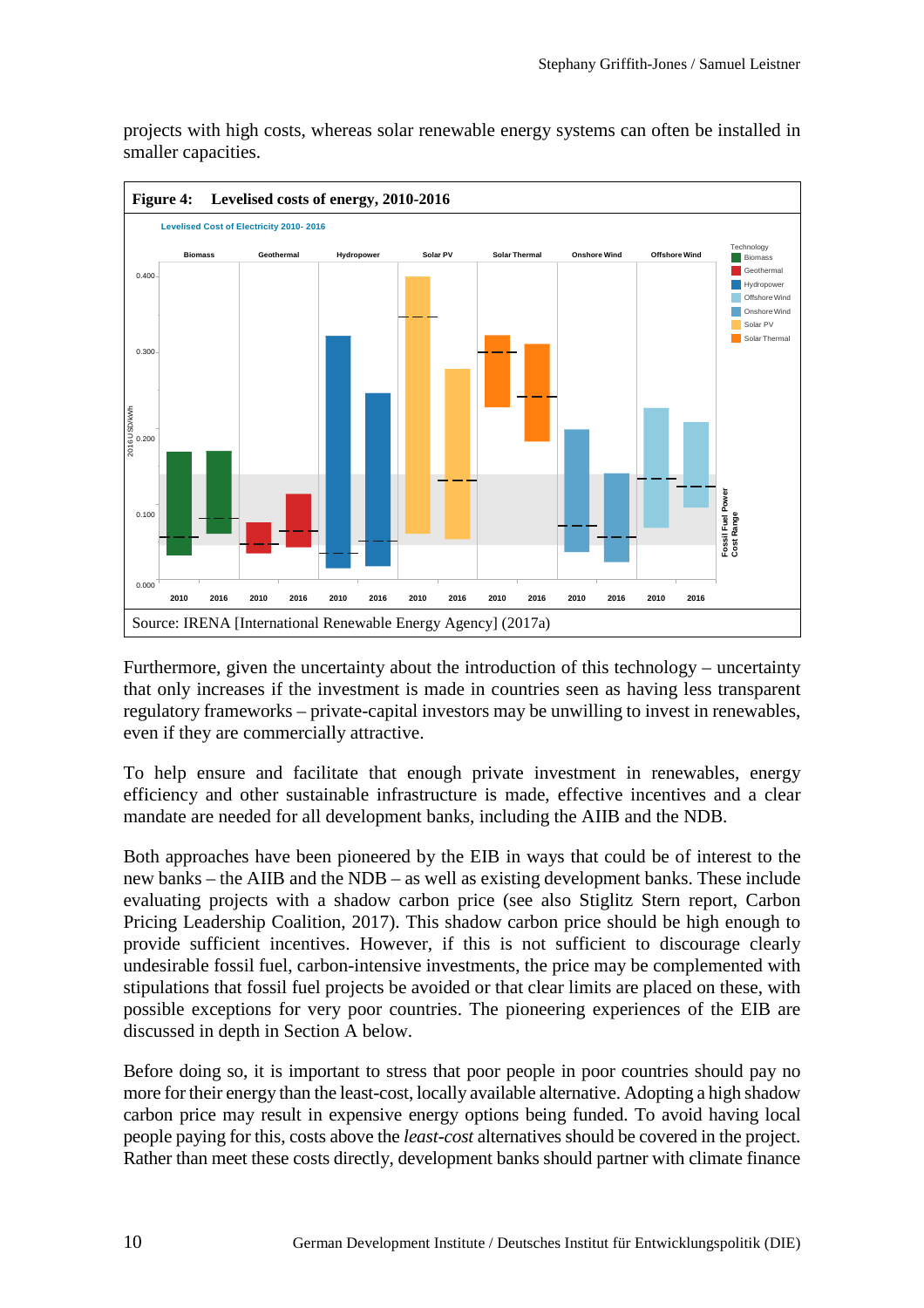institutions, such as the Green Climate Fund, with the latter providing the grants that can make the cost of energy cheaper. Also, where there are no alternative sources for electricity or heating, it seems clearly desirable that poor people use energy sources with higher levels of carbon emissions.

In cases where selected projects are not sufficiently commercially attractive to the private sector for investment, development banks can aim to *transform* them in the following ways by: 1) increasing their attractiveness to commercial co-investors or lenders through boosting returns (e.g. with blended finance), or 2) mitigating risks (e.g. providing co-financing or investment, with guarantees against defined risks or first losses).

In Sections B and C below, we discuss (based mainly on interviews) two instruments seen as being very successful. The first is the IFC's MCPP, where institutional investors, specifically insurance companies, have started co-investing with the IFC in a portfolio of IFC projects on a large scale. This is in response to a major challenge, which is that there has been very limited involvement by institutional investors in infrastructure, including sustainable infrastructure. This absence is notable, given that the largest source of private capital globally – with approximately \$110 trillion in assets under management – is in the hands of institutional investors (see Bhattacharya et al., 2016). The current environment of very low interest rates in developed economies should be favourable enough to encourage a search for higher returns in long-term investment, such as sustainable infrastructure. The second instrument analysed is the EIB's GEEREF, which is a "fund of funds" with publicsector capital complementing private capital while investing exclusively in renewableenergy and energy-efficiency greenfield investments in mainly poorer countries. Additional instruments can include green bonds, which were pioneered by development banks, starting with the EIB (which was the largest development bank to issue green bonds), but also including the World Bank, among others.



Before looking in depth at the abovementioned instruments, a couple of caveats need to be highlighted. The first one is that, as shown in Figure 5 above, with regards to development bank and DFI financing of investments in renewable-energy infrastructure, 89 per cent is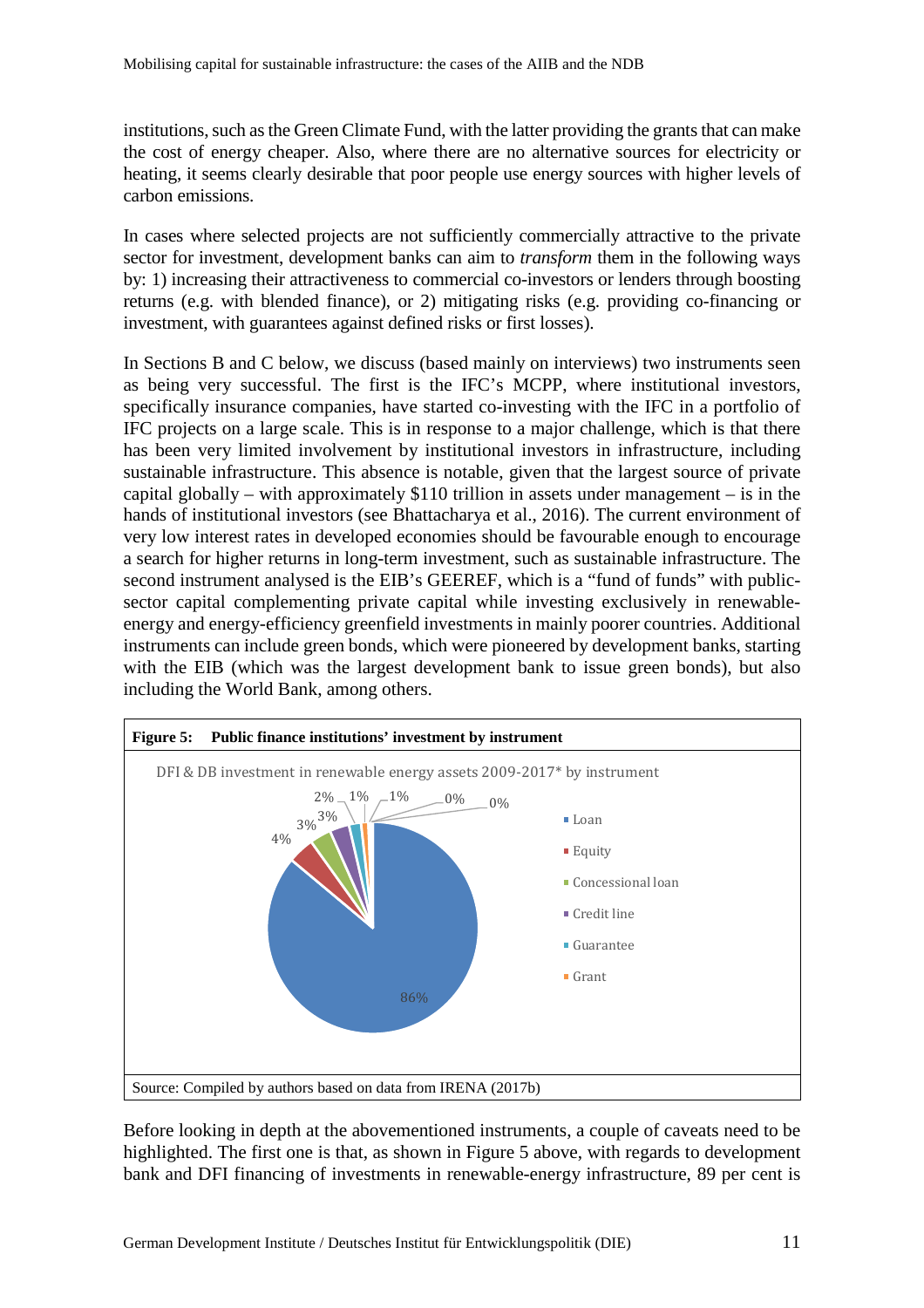made through loans (86 per cent) and credit lines (3 per cent), adding up to 89 per cent of the total. This means that loans from these institutions – most of which are plain vanilla – are by far the dominant modality. The data cover the major multilateral and bilateral development banks, including the World Bank, the Asian Development Bank and the African Development Bank but also major DFIs such as the Overseas Private Investment Corporation.

An important criterion for choosing the mix of instruments is that they should facilitate a rapid and significant financing of infrastructure. The president of the AIIB has rightly emphasised the need for speed in arranging funding. Secondly, the AIIB has a fairly large level of capital, so the urgency for leveraging vast amounts of additional resources for its operations is not as great as for other development banks, at least in the short-term (BNEF [Bloomberg New Energy Finance], 2017). Thirdly, since the capital of multilateral development banks (MDBs) such as the AIIB and the NDB originates from the savings of shareholder governments (and therefore of their citizens), unnecessary financial risks (and therefore excessive public contingent liabilities) should not be created. Though this may somewhat restrict the capacity of the AIIB to leverage its capital by very large amounts in the short term, it will reduce future risks to its capital and profitability.

Rather than excel in "financial engineering" – as the private financial sector has, which has often resulted in the creation of excessive systemic risk, sometimes leading to developmentally costly financial crises – new MDBs such as the AIIB and the NDB should excel in real engineering to support countries and regions in designing and developing good infrastructure projects. Indeed, especially in the earlier phases, this is exactly what the World Bank – and especially the EIB – has done. To fulfil these criteria, **simple instruments, such as plain vanilla loans, may be the most appropriate, especially for a new MDB just beginning operations**.

To achieve greater leverage over time, other instruments such as guarantees to private investors and lenders need to be developed to complement loan instruments (see also Griffith-Jones & Kollatz, 2015). However, there is a strong case for the predominance of simple instruments such as long-term lending that is co-financed by private lending and equity. Alternative instruments that potentially can provide more leverage are complicated to arrange, and they may force public development banks such as the AIIB to take excessive risks. Finally, transactional costs tend to be higher with more complex instruments (as discussed below), so it seems clear that it is preferable to use them for larger projects or carefully packaged ones.

A second caveat is that development banks, both new and old, have complementary ways of encouraging private investment, aside from the types of instruments described above and below. One that came up frequently in the interviews carried out and in the literature is the issue of regulation. In the wake of the so-called global financial crisis of 2007-2009, many financial regulations were rightly tightened, with the correct aim of improving financial stability and reducing systemic risk. One unintended consequence has been that maturity mismatches have been discouraged, for example in the banking sector, via Basel III; this creates a disincentive for private banks to lend for the long term, including for sustainable infrastructure.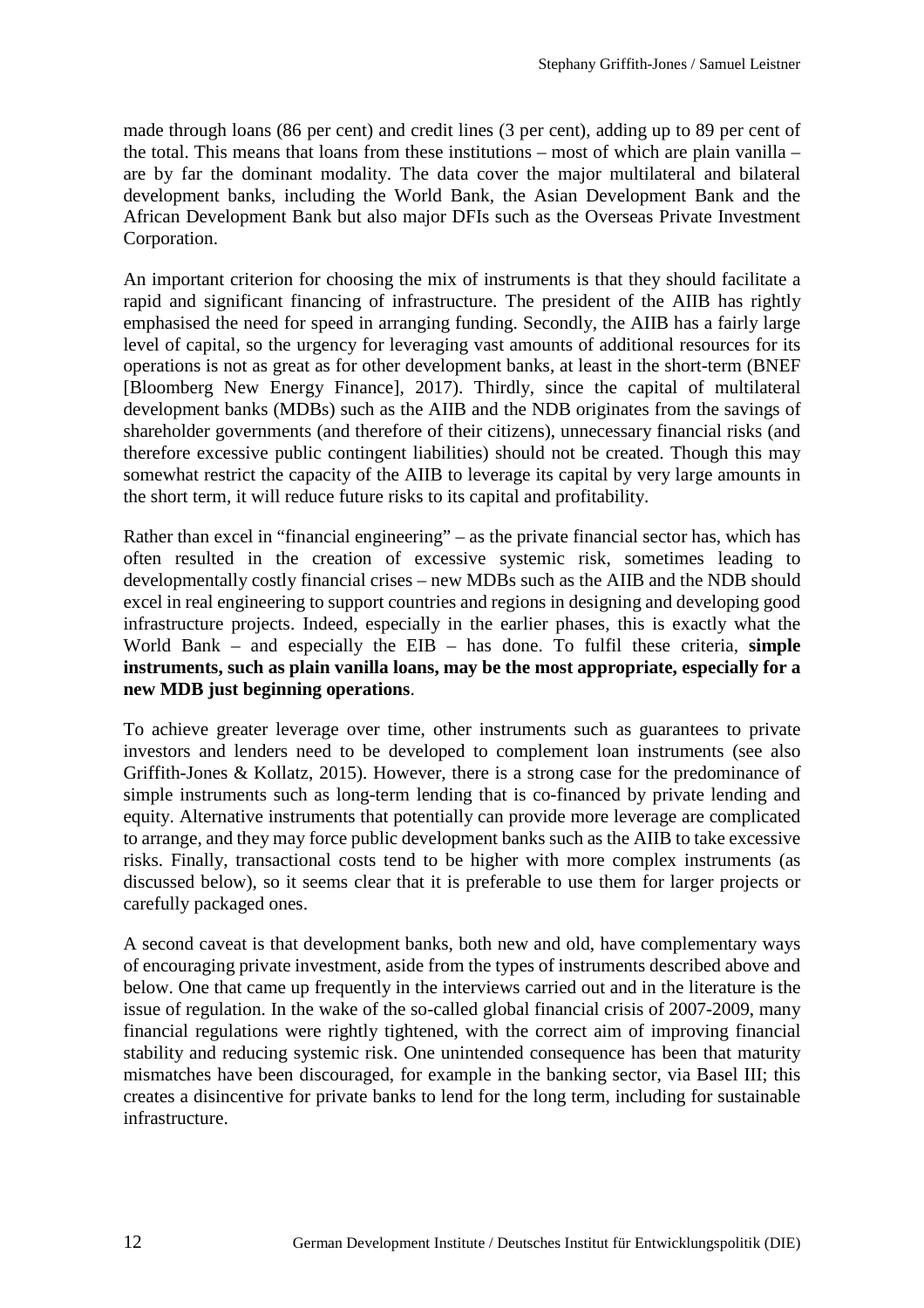Furthermore, some regulations, for example Solvency II, excessively discourage long-term investments, including in sustainable infrastructure by institutional investors, such as insurance companies (Persaud, 2015). Thus, Persaud (2015) argues that the main problem with Solvency II is that the riskiness of the assets of a life insurer or pension fund with liabilities that will not materialise for 10 or sometimes 20 years is not well-measured by the amount by which prices may fall during the next year, which is the criteria used by Solvency II. Solvency II fails to take account of the fact that institutions with different liabilities have different capacities for absorbing different risks, and that it is the exploitation of these differences that creates systemic resilience. An alternative approach that is more attuned to the risk that a life insurer might fail to meet its obligations when they come due (shortfall risk) and less focussed on the short-term volatility of asset prices would correct this problem. That type of proposal could facilitate greater investment from insurance companies in sustainable infrastructure. It would seem important for development banks such as the AIIB, the NDB, the World Bank and the EIB to make the case for necessary changes in financial regulation, which by continuing to safeguard financial stability, facilitate higher levels of investment in sustainable infrastructure.

On the other hand, there is insufficient emphasis in financial regulation of the need to encourage financing that supports investment in sustainable economic activities, and to discourage investment in high-carbon investments; for example, investment in the latter may lead to "stranded assets" in the future, generating future risks. Some important steps are currently being taken by the European Commission to improve this regulation by focussing on reliable information, sustainability and risk management as well as longtermism in governance (European Commission, 2018). It seems important for large development banks such as the EIB, the World Bank and the new development banks (the AIIB and the NDB) to discuss with financial regulators about ways to minimise the risks arising from climate change, which are not only negative for the world at large, but could also pose major risks to financial stability. Regulatory measures could be positive (reducing weighting, e.g. of bank capital) for instruments that are environmentally friendly, for example green bonds, or for lending for sustainable energy projects more generally; they could also be negative by discouraging lending or investing in high-carbon activities, again through higher capital requirements for the latter.

A second important complementary way in which MDBs, both old and new, encourage private investment is by supporting the development of local capital markets in general, and specifically the development of local currency instruments. The former will help mobilise national savings via local actors; national development banks can collaborate in these tasks. The latter – developing local currency instruments – will reduce currency mismatches and could also tend to favour local investors (if these are dominant in the local currency market) by reducing the risks posed by impatient foreign capital investors.

A third important complementary way in which MDBs, both old and new, can encourage private investment is to address the problem of "not enough shovel-ready projects available", a problem which tends to be more serious in poorer countries. This problem can be tackled at several levels – both financial and non-financial – by providing expertise.

A first approach is to help fund facilities that provide financing for project preparation; the AIIB has, for example, created such a facility, which is to be welcomed as being extremely valuable (interview material). This is particularly important in the early stages of spatial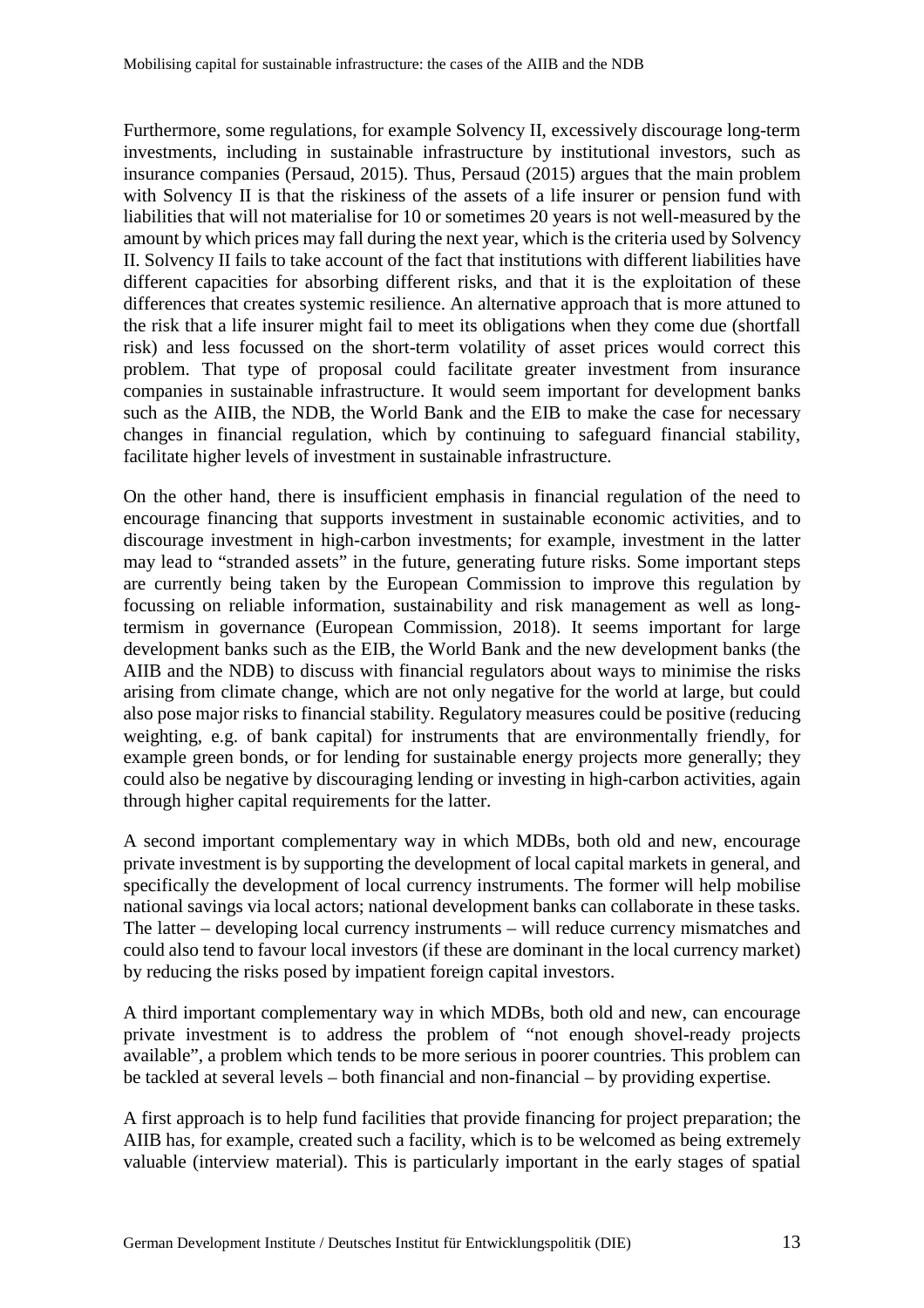planning and project planning. A second, more ambitious approach is for these MDBs to help develop – including at a sub-national level, for example big cities – major, ambitious projects for greening the economy, for example ambitious green public transport. Working with local public and private actors, MDBs have the experience, the resources and the convening power to play an even more dynamic role than they have in the past in helping to create and bring to fruition such major initiatives.

A final general point to make is that it is important to distinguish between the nature of projects and the different infrastructure phases, especially the construction and operation of projects. A very important distinction is between the construction of greenfield projects (more risky phase) and the operation of existing projects (less risky). Institutional investors, for example, are less likely to assume the risks of making greenfield investments – risks that are more likely to be taken by developers and banks. However, institutional investors are more likely to invest in the operation of recently built or existing projects. Naturally, the level of likely returns and the risks (and whether some of these are guaranteed or not, for example by development banks) are major determinants for the decision by private actors to commit resources.

We now turn to the instruments, which are analysed in depth: use of carbon pricing for project evaluation, the MCPP programme and GEEREF. The first instrument transfers the returns to investors by introducing a shadow price of carbon. The other two instruments below modify the risk to investors, for example guarantees and co-financing.

### A. Use of carbon pricing for project evaluation

As regards carbon pricing, we start by looking briefly at the main conclusions of the Commission chaired by Joseph Stiglitz and Nicholas Stern on shadow carbon pricing (Carbon Pricing Leadership Coalition, 2017) and then focus mainly on the experiences of the EIB, which pioneered shadow carbon pricing starting in the mid-1990s, thereby offering valuable precedents and lessons. Other development banks, such as the World Bank, have also reportedly started introducing shadow carbon prices, but their experiences are much more recent.

#### **Shadow carbon pricing's role in the Commission chaired by Stiglitz and Stern**

The purpose of this Commission was stated as follows:

[...] to explore explicit carbon-pricing options and levels that would induce the change in behaviours – particularly in those driving the investments in infrastructure, technology, and equipment – needed to deliver on the temperature objective of the Paris Agreement, in a way that fosters economic growth and development, as expressed in the Sustainable Development Goals (SDGs).

#### The report argues that

**[a] well-designed carbon price is an indispensable part of a strategy for reducing emissions in an efficient way.** Carbon prices are intended to incentivize the changes needed in investment, production, and consumption patterns, and to induce the kind of technological progress that can bring down future abatement costs. There are different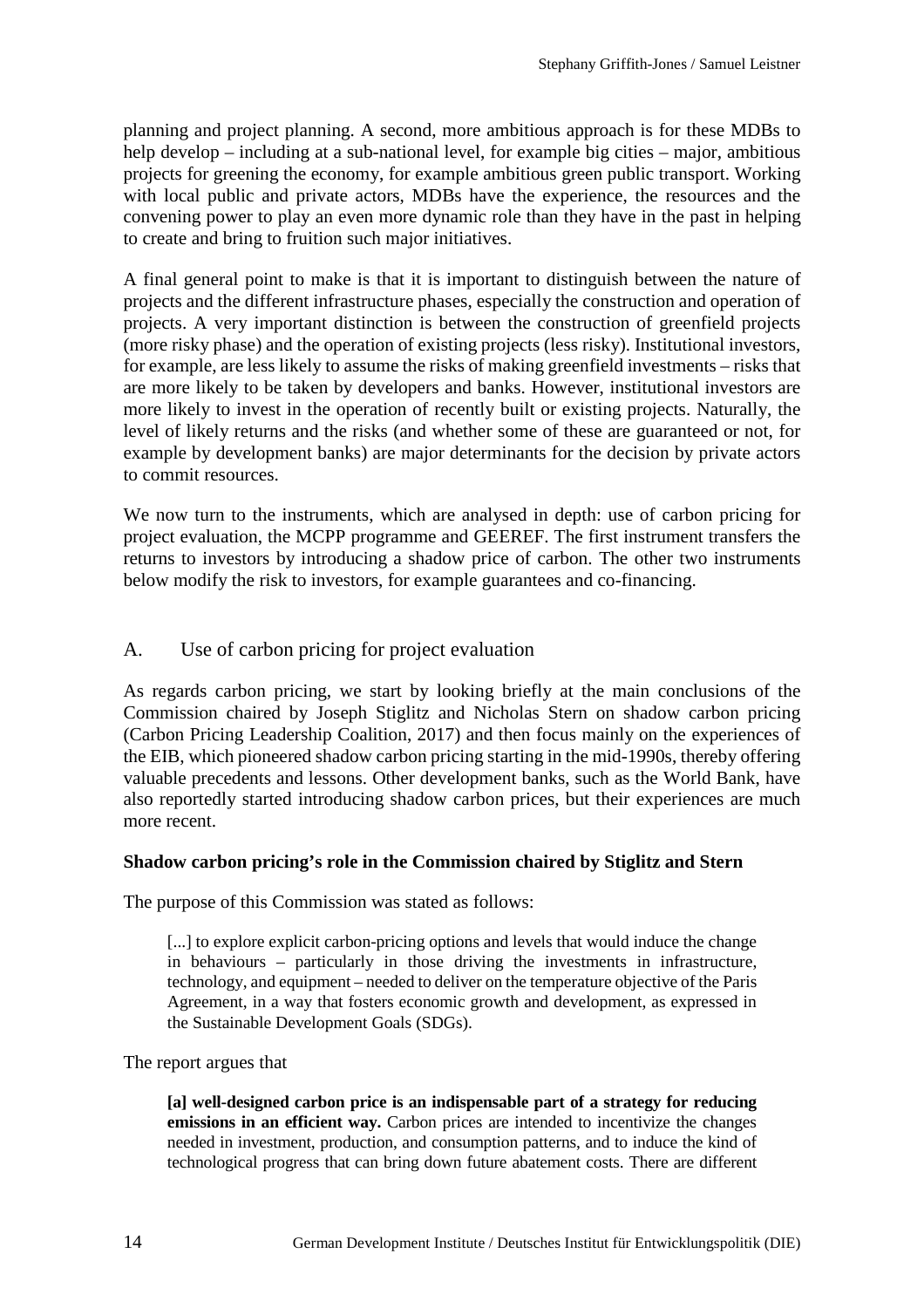ways to introduce a carbon price. [...] Carbon pricing can (also) be implemented by embedding notional prices in, among other things, financial instruments and incentives that foster low-carbon programs and projects. […] Explicit carbon pricing can be usefully complemented by shadow pricing in public sector activities and internal pricing activities in firms.

Nevertheless, this report acknowledges that shadow carbon pricing is not a silver bullet. By itself, it cannot deal with mitigating climate change by emphasising the fact that achieving the Paris objectives requires all countries to implement climate policy packages. These packages can include policies that complement carbon pricing and tackle market failures other than the greenhouse gas externality. These failures are related to

knowledge spill-overs, learning and R&D, information, capital markets, networks, and un-priced co-benefits of climate action (including reducing pollution and protecting ecosystems). The design of these policies will thus vary and always have to take into account national and local circumstances.

This Commission concludes that the **explicit carbon-price level consistent with achieving the Paris temperature target is at least \$40-\$80/tCO2e (tonnes of carbon dioxide equivalent) by 2020 and \$50-\$100/tCO**2 **by 2030**, provided that a supportive policy environment is in place.

It is encouraging that the shadow carbon prices estimated by the Stiglitz and Stern Commission are not very different from those the EIB is already applying, which are for low, central and high price scenarios in 2017 (in 2015 euros): €16/tCO2e (\$19/tCO2e); €37/tCO2e  $($44/tCO2e)$ ; and  $62/tCO2e$   $$73/tCO2e$ ). Furthermore, the prices will increase significantly by 2030. The value of the shadow carbon price currently being applied by the EIB and projected for future years is shown in Table 1 below.

It is also relatively similar to the shadow price that the World Bank has started to apply more recently, beginning at \$30/tCO2e in 2015 and increasing to \$80/tCO2e by 2050 (World Bank, 2017).

#### *EIB experiences with using shadow carbon pricing*

The EIB was the first development bank to use shadow carbon pricing, starting already in the mid 1990s. Therefore, its experiences are especially valuable in offering positive and negative lessons for newer institutions such as the AIIB and the NDB, but also to other regional – and possibly national – development banks.

EIB evaluations of projects, which were based on cost-benefit analysis (CBA), were enshrined in EIB statutes (interview material). Indeed, the EIB has a very specific project mandate. It has been argued by EIB staff that there is a difference compared to other MDBs, which are more focussed on a broader development mandate. Apparently, as a result, CBA was not as fully mainstreamed in these other MDBs. Because "CBA is in the EIB's DNA", it became natural to integrate the shadow price of carbon into its cost-benefit analysis. Integrating the shadow cost of carbon relatively reduces the cost of renewables and penalises carbon-intensive technologies.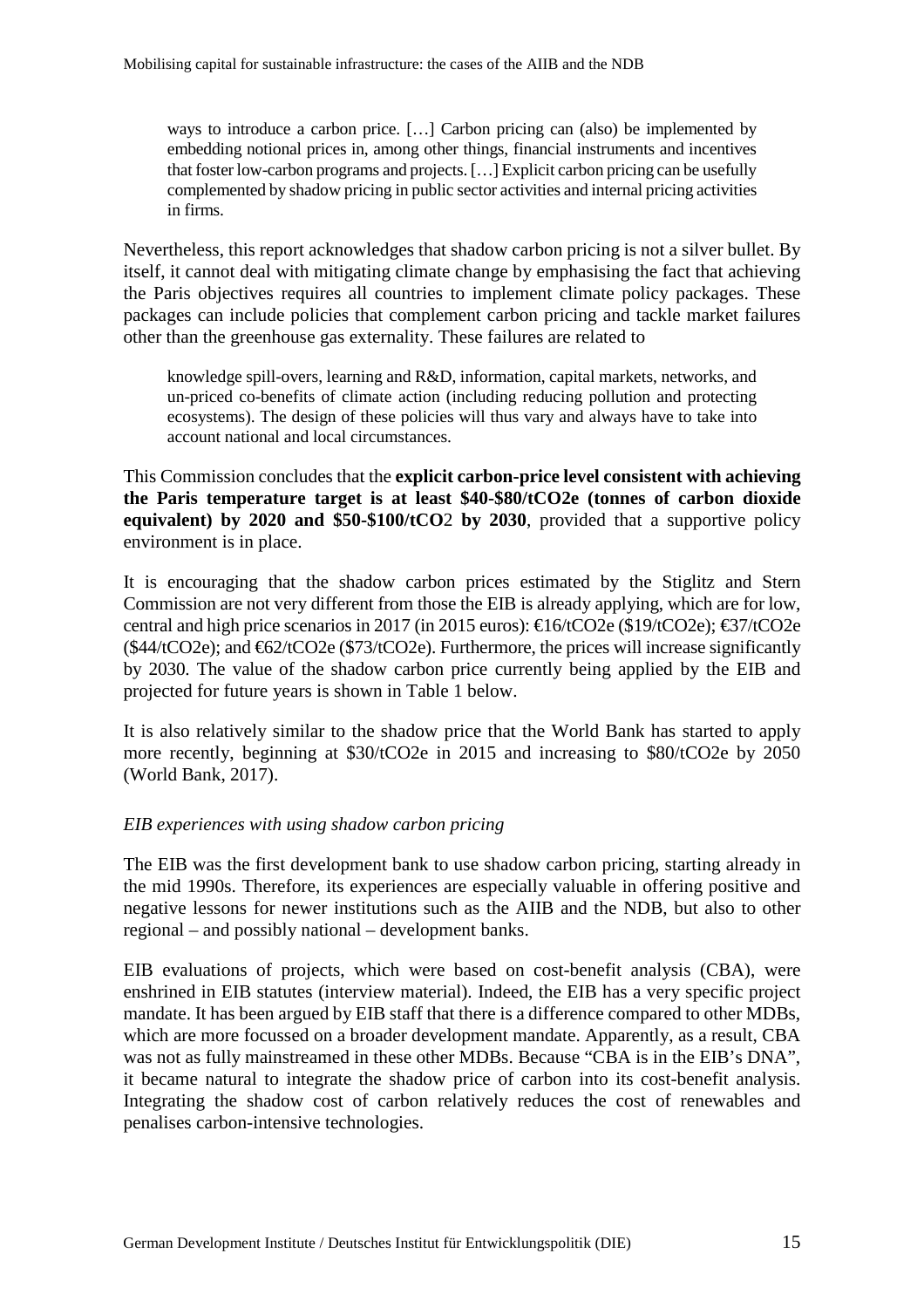Furthermore, the EIB framework is especially relevant for the AIIB and the NDB as well as other development banks that are dedicated to financing infrastructure projects, including in the sustainable energy and transport sectors.

Two key questions arise: What is the right shadow carbon price to use? What does it mean in practice for project evaluations and especially the choice of projects to finance?

In the EIB, the energy and transport departments have used shadow carbon pricing since the mid-1990s. Different sectors had different prices. By 2007, the Board of the EIB approved the use of shadow carbon pricing for all sectors until 2030 (interview material). This was recently extended until 2050 as part of the EIB Climate Action Strategy.

The shadow value of carbon for the EIB consists of a central estimate for the damage associated with an emission in 2010 of  $\epsilon$ 25/tCO2e, plus a high and low estimate of  $\epsilon$ 40 and €10, respectively (all measured in 2006 constant euros). Reflecting a common finding that the marginal damage of emissions increases with greater atmospheric concentrations of carbon, annual "adders" are applied after 2010 – that is, an absolute increase in value per year (measured in constant 2006 prices). Hence an emission in 2030 under the central estimate equals  $25 + (20 \times 1) = 45$  (in 2006 euros).

| Table 1: Value of carbon in EIB appraisal $(\text{CtCO2e})$ |            |                               |  |  |  |  |  |
|-------------------------------------------------------------|------------|-------------------------------|--|--|--|--|--|
|                                                             | Value 2010 | Annual adders<br>2011 to 2030 |  |  |  |  |  |
| Central                                                     | (€)<br>25  |                               |  |  |  |  |  |
|                                                             | 40         | $\mathcal{D}_{\mathcal{A}}$   |  |  |  |  |  |
| High<br>Low                                                 |            |                               |  |  |  |  |  |
| 10<br>0.5                                                   |            |                               |  |  |  |  |  |
| Source: European Investment Bank (2013)                     |            |                               |  |  |  |  |  |

As regards the second issue, how are these shadow prices used? What is the impact on projects chosen to be financed? In recent years, no new lignite projects have been started. In 2006, the last coal project funded by the EIB was approved, in Slovenia (interview material). More broadly, EIB policy has implied a major shift since mid-2000s towards renewable energy.

It is important to stress that, **even with a high price for carbon, some high-carbon activities became borderline profitable. So as not to invest in them, additional safeguards had to be introduced through an emission-performance standard (limit of emissions of grams per kilowatt hour).** Therefore, some borderline investments in highcarbon activities could only be blocked because of this internal regulatory restriction. This became more relevant when coal prices went down in the mid-2010s. This made the rehabilitation of coal mines in Germany, Poland and Holland profitable, even when including shadow market pricing. The safeguard just described was strict enough that coal became ineligible. Thus, the CBA was overlaid with an administrative restriction that had even more traction for the energy sector (interview material). It is interesting, however, that the EIB makes an exception for least-developed countries and islands with unconnected systems. Such exceptions seem right, especially if fossil fuel alternatives are much cheaper, there are no external (to the country) funds provided and/or there is no renewable alternative in a particular region or locality. Furthermore, it is important to note that there is always the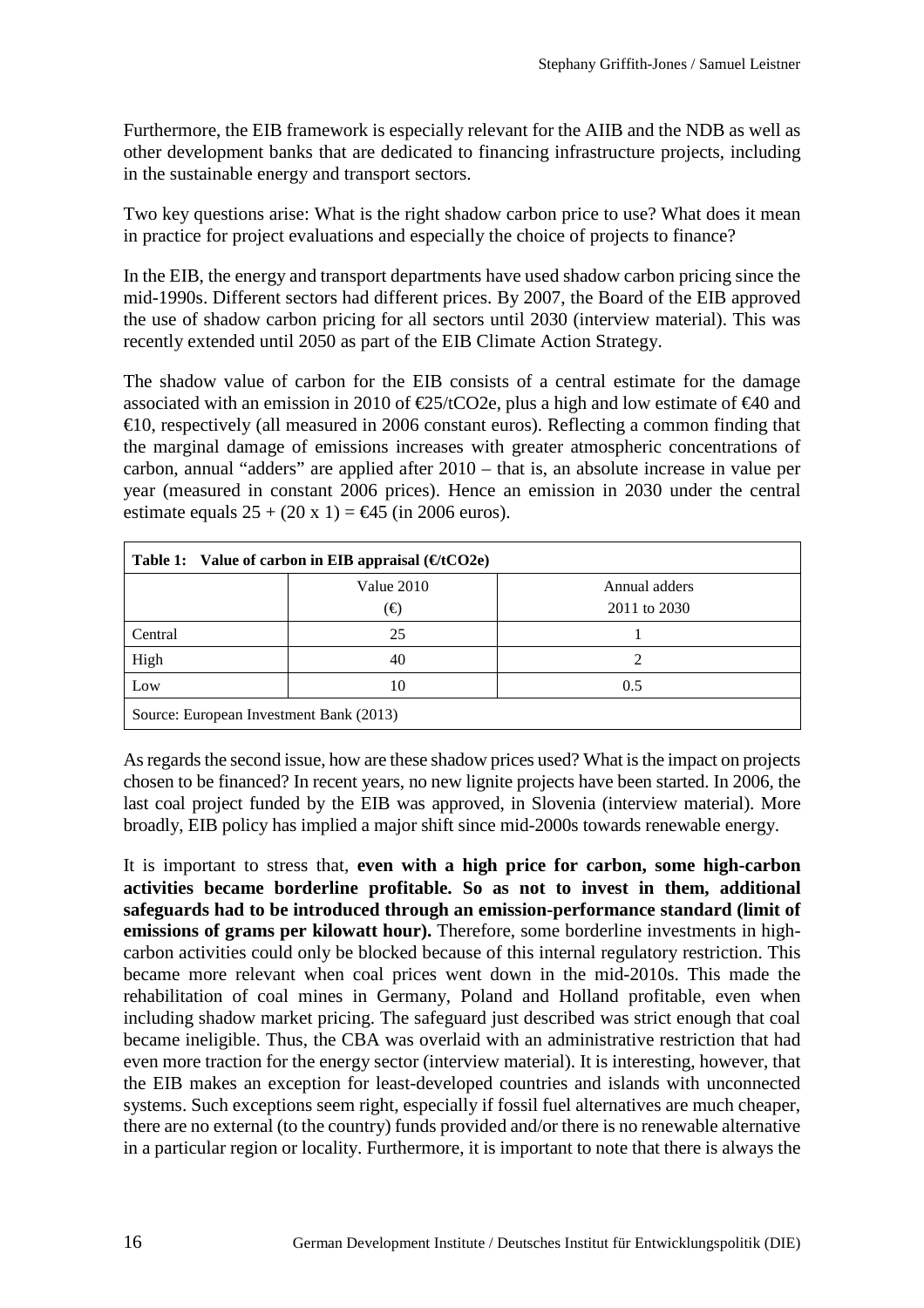possibility that national policy banks will finance carbon-intensive projects if MDBs do not finance them.

Other sectors are reportedly more complex, such as transport (trains vs motorway). In those sectors, other factors are important, for example speed and the number of accidents. Therefore, they are relatively insensitive to the price of carbon. However, electric cars can change the game.

In its recent comprehensive energy-sector strategy (AIIB [Asian Infrastructure Investment Bank], 2017b), the AIIB has explicitly committed to shadow carbon pricing in project evaluation, which is very encouraging:

*Developing a solid base for economic evaluation.* The economic evaluation of energy projects raises issues relating to the assumptions used for discount rates, carbon price and externality costs of local pollution, such as: […] low carbon prices underestimate the economic impacts of climate change. The AIIB will use an appropriate discount rate and shadow price for carbon emissions and other externalities in its economic evaluation of projects to determine their economic viability. Considering the lack of consensus about discount rates and carbon prices, the Bank will test the robustness of its economic analyses using a range of different discount rates and carbon prices. (AIIB, 2017b)

#### *Potential lessons for other development banks, including the AIIB and the NDB*

Clear analysis is needed of the true climate costs of carbon, and additionally for the costs related to local pollution. Shadow carbon pricing can play a very valuable role in general, but specifically for evaluating projects by development banks, as the EIB has shown. Severe tradeoffs need to be recognised in the cases of some poorer countries and people. A dramatic example is in Mongolia, where people reportedly freeze in the winter if there is not enough heating, which is mainly available from coal-fuelled power (interview material). Coalfuelled power can have the side benefit of heat. It is always important to see what – if any – alternatives to fossil fuel in specific country and regional contexts exist. As mentioned before, clear stipulations based on environmental and climate standards should complement shadow carbon pricing.

However, the sharp reduction in costs for renewables as well as the use of reverse auctions have led to the increasing commercial viability of renewable energy in many – but not all – countries and regions. This makes the task of funding private investments in renewables easier, even without government or other subsidies.

Shadow carbon pricing is a valuable and necessary tool, especially when renewables are not – or not yet – fully commercially attractive, as is still the case in many countries and with many technologies. This may require some subsidies, either via lending (blended finance) or via subsidies to consumers, such as feed-in tariffs. For poor countries, such subsidies should be funded by donors or special climate funds to avoid having either poor people or poor countries' taxpayers pay the costs.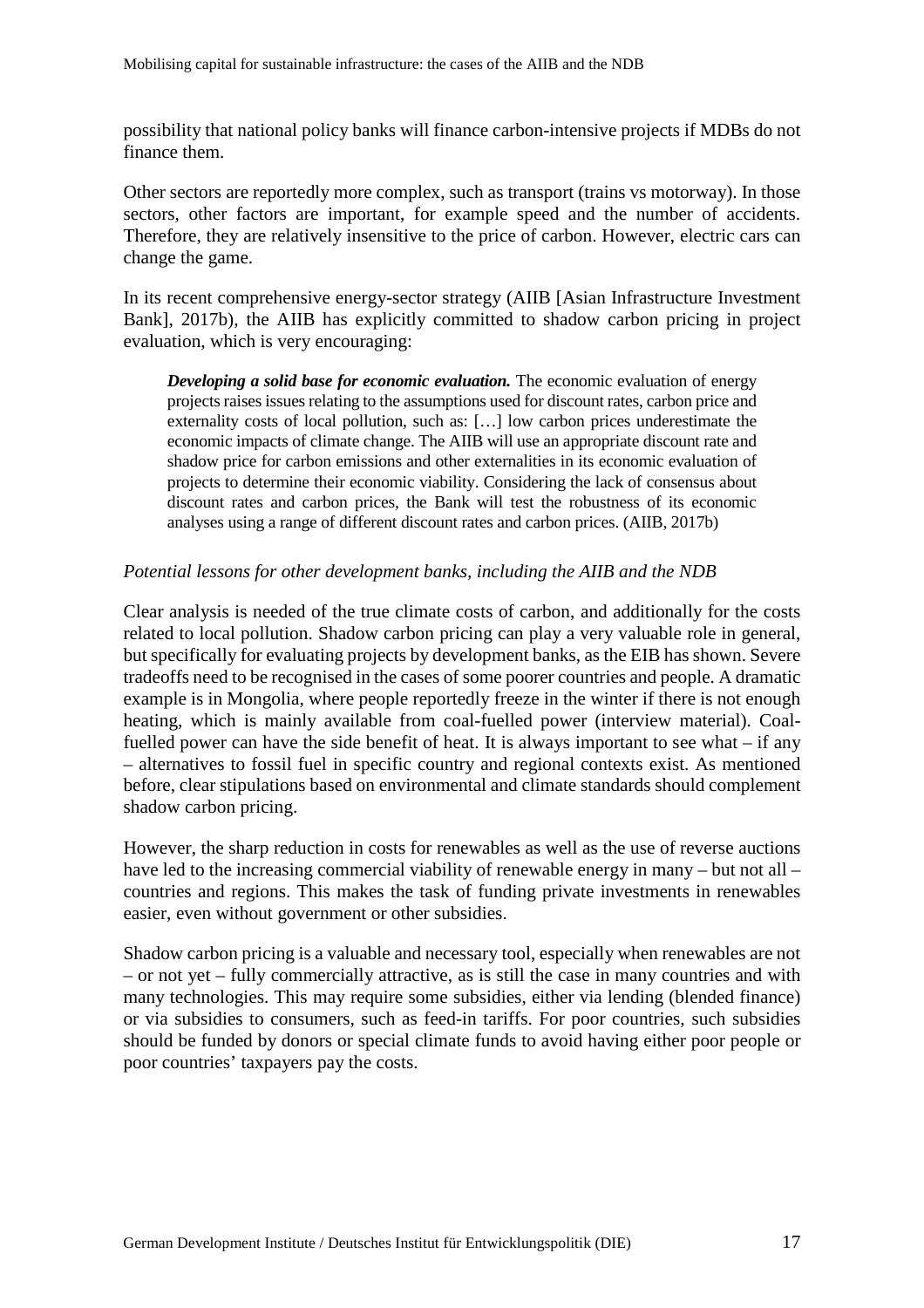## B. Attracting institutional investors on a significant scale: the IFC's MCPP **Infrastructure**

We have looked at mechanisms to alter relative returns in favour of renewable energy. Now we turn to mechanisms that will lower the risks for private investors to invest in infrastructure.

The IFC, a member of the World Bank, estimated that \$1 trillion a year in additional financing is needed to build infrastructure in emerging and developing economies. The bulk of this investment requires the provision of long-term financing, especially loans, but few banks are willing to provide long-term loans. Therefore, unlocking capital flows for infrastructure from new sources – in particular institutional investors with large assets (see above) – becomes a high priority (IFC [International Finance Corporation], 2017).

In 2016, the IFC launched an innovative programme that aims to raise \$5 billion from global institutional investors to invest in infrastructure in emerging and developing markets over the next five years. This will open up a new stream of capital flows to improve power, water, transport and telecommunications systems in developing countries. This programme is being followed with great interest by other MDBs, including the AIIB (interview material).

MCPP Infrastructure aims to significantly scale-up the IFC's debt mobilisation from institutional investors and demonstrate a path for more investors to invest in emergingmarket infrastructure by: enabling institutional investors to leverage the IFC's ability to develop and manage a portfolio of bankable infrastructure projects; offering institutional investors a portfolio that has sufficient scale and diversification through a cost-effective portfolio syndication process; and providing credit enhancement though an IFC first-loss tranche to create a risk–return profile akin to an investment-grade profile.

The initiative, called the Managed Co-Lending Portfolio Programme for Infrastructure, builds on the success of the IFC's MCPP, a loan-syndication initiative that enables thirdparty investors to participate passively in the IFC's senior loan portfolio. In its first phase, the programme allocated \$4 billion from China's SAFE Investment Company as well as the Hong Kong Monetary Authority (HKMA) as central bank investors (SAFE \$3 billion and the HKMA \$1 billion) across 70 deals in less than two years. According to the IFC (2016), it demonstrated how large investors can benefit from delegating the processes of deal origination and approvals to the IFC. In a second stage, partnerships by the IFC were developed with major private-insurance investors: Allianz, East Spring Investment (UK Prudential's Asia asset management unit), Liberty Mutual and Munich Re each already committed to invest \$500 million (interview material).

It is interesting that the MCPPs of SAFE and the HKMA cover all sectors and projects at all stages: from greenfield to expansion projects. Allianz and East Spring are used for funding infrastructure projects at all stages. Liberty Mutual and Munich Re are used for cofinancing together with commercial banks (interview material).

MCPP Infrastructure is designed for institutional investors seeking to increase their exposure to emerging-market infrastructure. The IFC develops, approves and manages the portfolio of loans that will mirror the IFC's own portfolio in infrastructure. It will do so in a manner agreed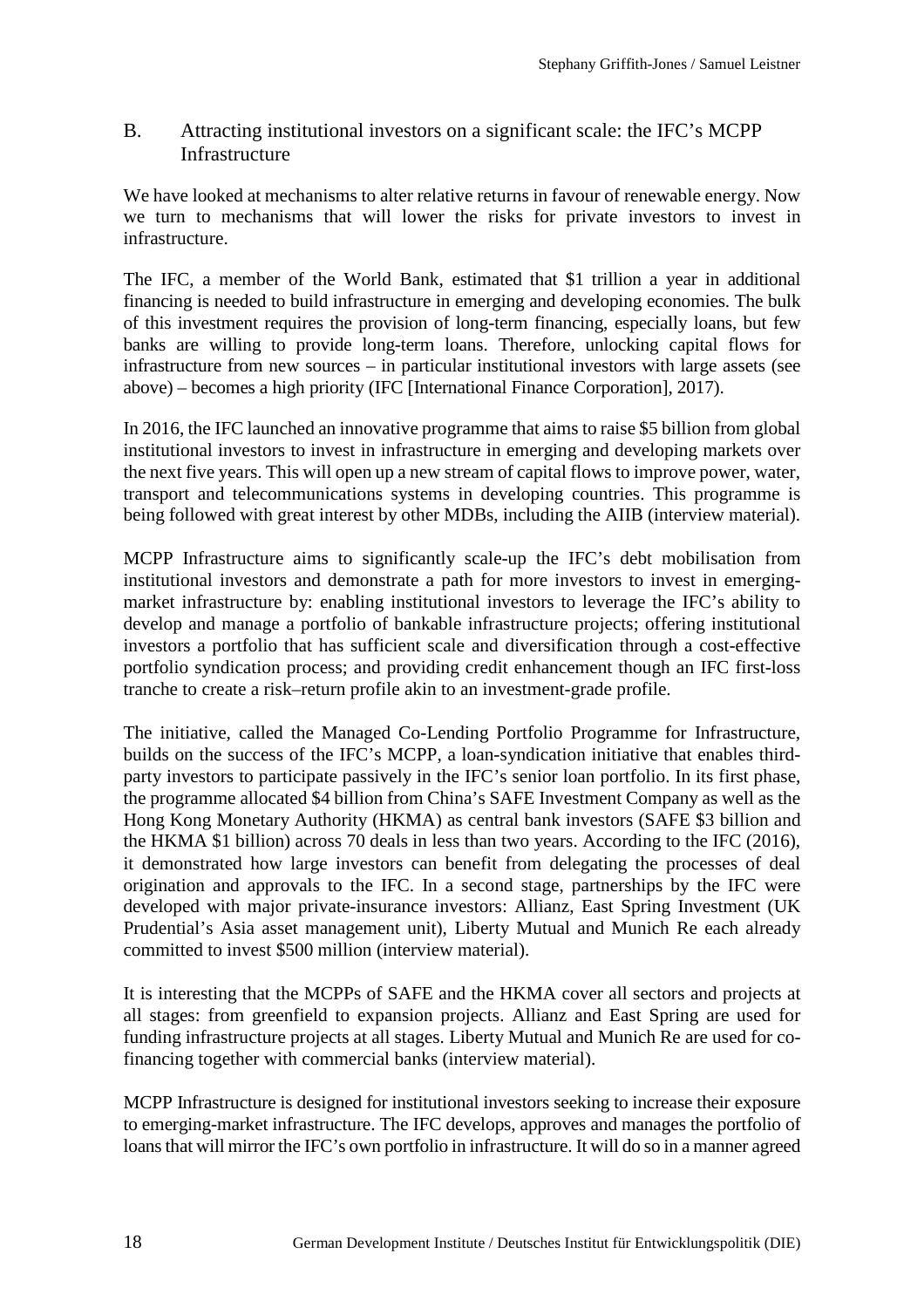upon up front with its partner investors, which are always subject to the overall governance of the platform.

MCPP Infrastructure is seen by some as a possible breakthrough and a model in the search for large-scale financing solutions to the challenges of development that is funded by institutional investors. With support from the Swedish International Development Cooperation Agency (Sida), the IFC provides a limited first-loss guarantee on the investments to meet the risk–reward profile that institutional investors require.

The IFC is supporting the creation of new private-sector infrastructure debt vehicles. Each vehicle will invest in infrastructure loans originated by the IFC and syndicated through the MCPP platform. Each vehicle will be established to meet the commercial and regulatory requirements of large institutional investors. The IFC creates an emerging-market loan portfolio for institutional investors that mirrors the IFC's own investments. The portfolio is constructed following a passive and rules-based allocation process, in which an MCPP investor is offered a portion of each new eligible loan that the IFC makes. Under the MCPP, investors receive priority access to the IFC's pipeline, benefit from the IFC's experiences in managing emerging-market loans, and lend on the same terms and conditions as the IFC's credit enhancement.

The IFC's investment will be in a first-loss position, subordinated to other senior investors, and improve the risk positions of senior investors to an investment-grade profile. Reportedly, the first-loss position is up to 10 per cent of the portfolio (interview material). This is quite an important commitment by the IFC, and it represents the potential for quite large contingent liabilities. Sida aims to share risk through a guarantee that covers the first loss on a portion of the loan portfolio. Sida-supported loans relate to projects that meet the Swedish priorities for development cooperation. According to IFC estimates, the IFC–Sida partnership enables each \$1 invested to mobilise an additional \$8-\$10 from a third party.

The IFC was able to benefit from the partnership and support Sida, which provides a guarantee on a portion of the IFC's first-loss position in exchange for a guaranteed premium. This helps to mitigate some of the volatility and improve the risk–return profile of the IFC's investment. In turn, the IFC provides a more attractive return to the private-sector investors, ensuring they recover costs and further encourage their participation as first movers under this structure. In addition to improving the risk–return profile of the IFC's investment, the Sida guarantee also significantly reduces the IFC's capital requirements for the first-loss tranche, thereby freeing up capital that can be used to replicate and scale-up the model.

As an innovative debt product, it is designed to leverage the IFC's experiences and expertise in emerging-market investments, as well as the IFC's track record in structuring and managing a globally diversified infrastructure portfolio, in order to unlock institutional investor financing for infrastructure in emerging-market economies.

Historically, the primary platform for mobilising third-party financing into IFC loans has been through syndicated lending. Since its inception, this method has managed to mobilise more than \$50 billion, with approximately half of those funds flowing to infrastructure. Given the increasing demand, however, this traditional approach is seen as not being sufficient to satisfy future needs, and additional sources of financing are required.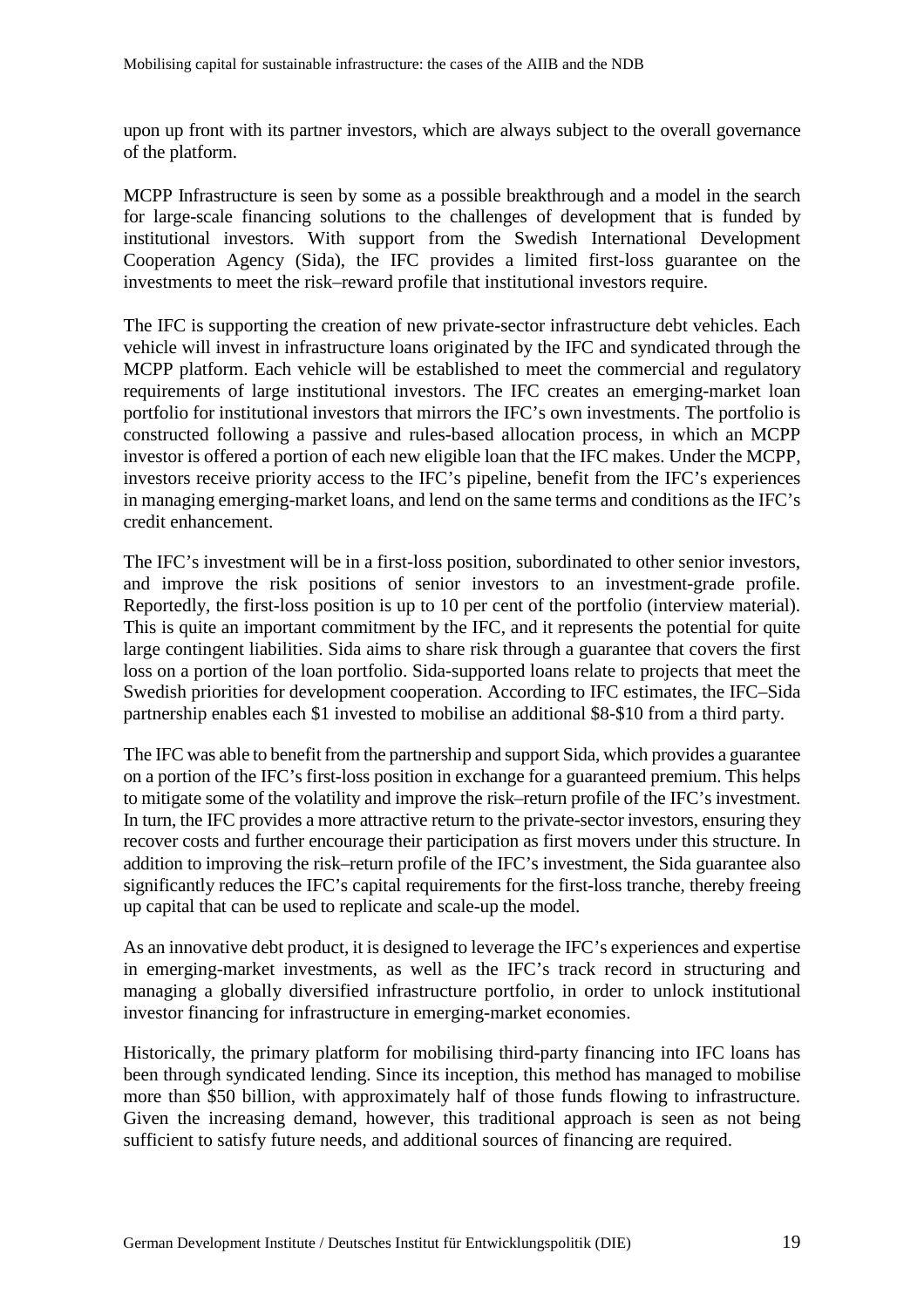One large, untapped source of debt financing for infrastructure investment in emerging markets comes from institutional investors that control deep and rapidly growing pools of assets with enormous potential to transform the infrastructure financing landscape. In the Organisation for Economic Co-operation and Development (OECD) countries, total assets under management by "traditional" institutional investors more than doubled in the last decade. This potential, however, has largely not translated to significant amounts of investment into the infrastructure of emerging markets, even though institutional investors are active participants in infrastructure financing in advanced economies. The exceptions to this trend have been large-scale projects in upper-middle-income countries (e.g. China, Turkey and Brazil). But this is not the case for projects in poorer countries, or for smaller projects.

The infrastructure financing gap remains a critical global challenge for sustainable development. The IFC's new Managed Co-Lending Portfolio Programme for Infrastructure seeks to address numerous infrastructure financing challenges that inhibit the flow of resources to emerging markets (IFC, 2016). The programme provides an innovative model for mobilising the financing of infrastructure projects that combines financing from insurance companies, project origination and credit enhancement from the IFC, and support from public-sector donors. Issues such as regulatory uncertainty, project bankability, the lack of data about asset performance and the institutional capacity of procuring governments are constraints that, although complex, can be overcome through the use of appropriate policy levers.

A steeper challenge is to convince investors to participate in a broad range of projects across sectors and countries. The absence of a track record makes it difficult for investors to decide on target returns and asset allocation, while the risk profile is usually sub-investment grade, and therefore outside the risk appetite that dominates the bulk of institutional balance sheets. In addition, the absence of local expertise in smaller markets makes individual credit review impossible or excessively onerous for projects outside of a few large middle-income countries.

If successful, the implementation of the model will provide developmental benefits in two ways. First, it will do so directly through the financing of critical infrastructure projects in emerging markets and low-income countries, enabling these projects to reach financial closure on shorter lead times and for much lower transaction costs. This will accelerate the development of sustainable infrastructure in emerging-market economies and low-income countries. Second, indirect benefits can be expected through a demonstration effect. The possibility of scaling-up a structure that is proven to work and stand on its own would be extremely valuable from a developmental standpoint, in view of the overwhelming financing requirements – with institutional capital taking a critical role – for developing sustainable infrastructure on a global basis. A key issue is to evaluate the actual and potential (in contingent liabilities) possible public costs of such initiatives, compared to the additional private finance it mobilises. However, the fact that it facilitates mobilising long-term private finance from institutional investors seems a clear advantage, and a potentially very valuable precedent for other DFIs, such as the AIIB and the EIB.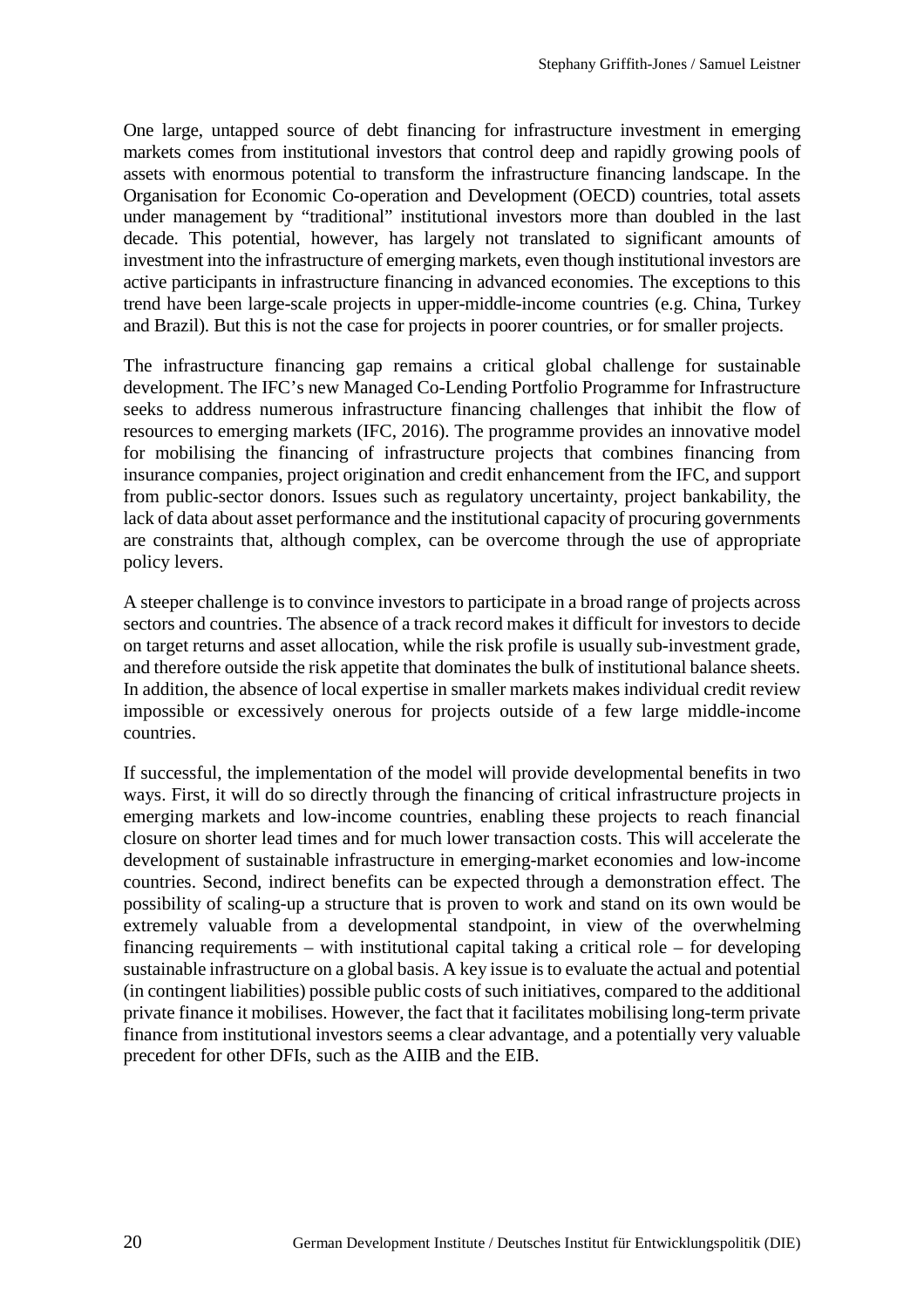- C. Funds and facilities pool development and commercial finance: the case of the EIB's GEEREF
- (i) Funds for pooling development bank and private finance

In what follows, we first outline the main features of funds and facilities that pool development bank funds and commercial finance. We then describe in some detail one such fund for raising funds for greenfield investments in renewable-energy infrastructure in sub-Saharan Africa: the Global Energy Efficiency and Renewable Energy Fund, created and managed by the EIB (for the latter, we draw on extensive interview material).

Collective investment vehicles or funds are legal entities in which different actors pool their resources to subsequently own equity. The funds are directed towards specific investments, such as climate finance, and thereby use different types of instruments, either in the form of equity, debt or guarantees, or they offer support via technical assistance. Such collective investment vehicles can either be structured in a way that all investors are exposed to the same risk–return profile ("flat structure") or cash flows can be structured, for instance through subordination, whereby some investors have subordinated repayment claims compared to more senior positions. Both structures may mobilise additional commercial investment at the fund level by shifting the risk and/or return profile. When investing the collective funds into projects and/or companies, further commercial finance may be mobilised at the project level (OECD [Organisation for Economic Co-operation and Development], 2017).

Subordination is an effective mechanism to create a security guarantee that appeals to private investors. The structure shields investors from losses incurred by a commercial entity or a portfolio of assets. In the case of companies, subordinated debt as well as junior equity can absorb higher levels of risk and take first losses, compared to senior debt and common equity holders. In the case of a portfolio of assets, subordination provides credit enhancement by creating multiple tranches ("tranching") with different levels of seniority as it relates to the cash flows generated by the Special Purpose Vehicle to pay the notes, starting with the most senior notes, and only repaying subordinated tranches thereafter (this is the so-called waterfall structure). In the blended finance context, development finance providers usually hold the first-loss piece in order to provide a cushion to more senior commercial investors. An alternative form of credit enhancement in a securitised transaction is that, rather than taking the first-loss position, development finance providers may provide guarantees on the senior and/or mezzanine tranche of a subordinated transaction. The EIB, for example, offers this kind of guarantee for tranches with a minimum credit rating equivalent to BB/Ba2 (OECD, 2017).

Interviews with fund managers as well as public and private investors carried out by the OECD (2017) reveal the multiple advantages of funds: profit-sharing opportunities for investors; access to a wide number of deals; reduced transaction costs through economies of scale; focus on a specific investment strategy in terms of geography or sector; following precise investment eligibility criteria and governance rules in terms of communication; reporting and management is defined between the fund manager and investors. For development finance providers, funds are a testing ground for new approaches to scale-up investment for important development outcomes (Danish International Development Agency, 2016). Funds offer development finance providers a chance to mobilise capital at multiple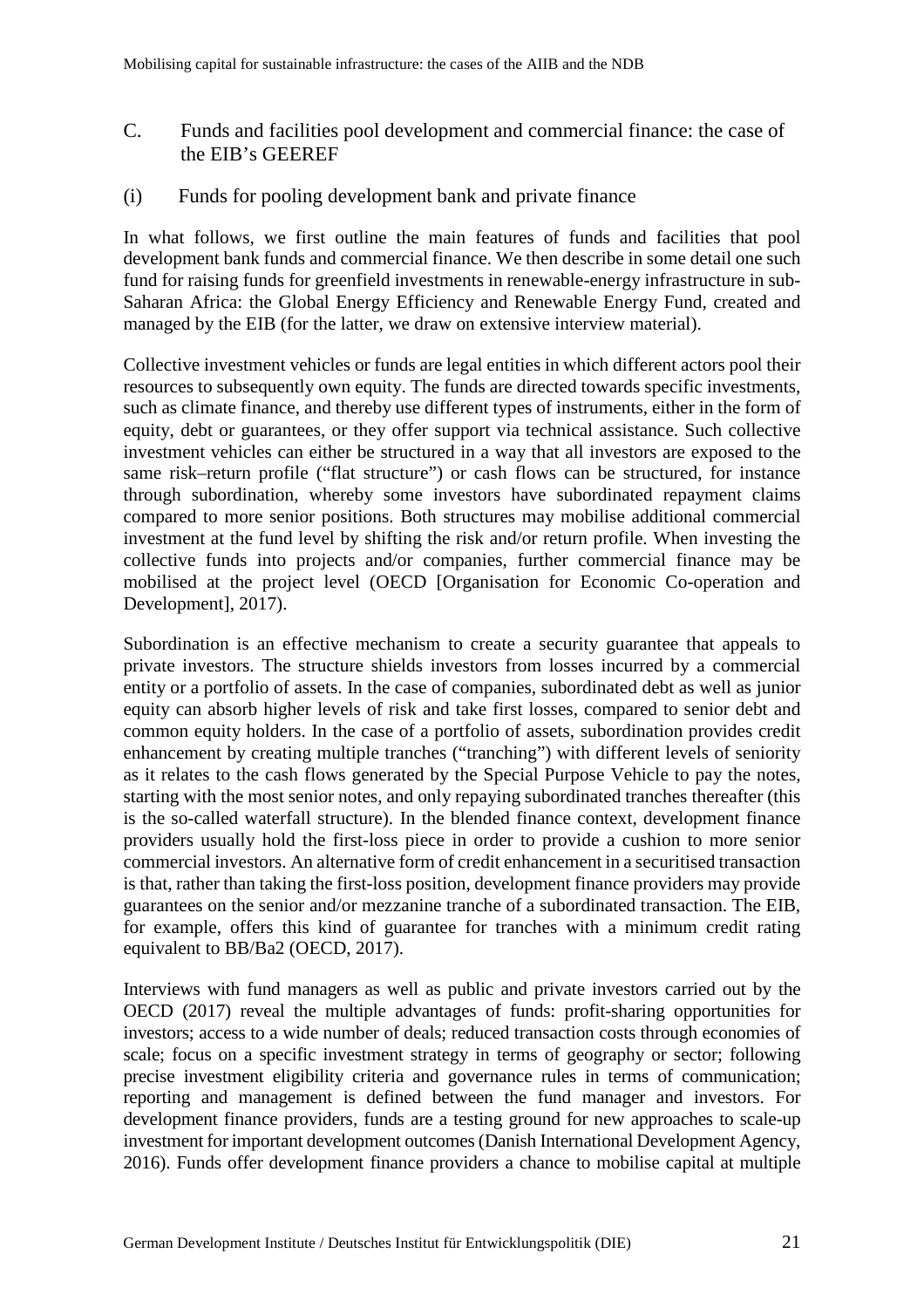levels: Development finance actors can blend their capital with investors in the capital structure of the fund itself, or the fund itself can be used to support blended finance transactions at the project level and crowd-in investors for particular projects. We illustrate this below with the case of GEEREF.

Facilities are a popular choice for development finance providers when engaging in blending, as illustrated in the upsurge in blended finance facilities established in the last decade. Between 2000 and 2016, a total of 167 facilities that engage in blending were launched (OECD, 2017; interview material).

Interviews conducted during the 2017 OECD survey reveal additional insights about the two types of funds described above. Structured funds could have more potential to attract institutional investors due to a mid-single-digit return rate, an investment-grade profile due to low levels of volatility, significant vehicle sizes and the liquid nature of assets under management. Flat funds, on the other hand, can cover a range of risk–return profiles (seed capital, social impact funds, growth equity funds, infrastructure equity funds, etc.), and can provide long-term financing (appropriate for illiquid assets such as infrastructure and industrial capacity investment where capital market flows are insufficient). They usually attract DFIs, impact investors, philanthropies and high-net-worth individuals. Flat funds can also be supported by concessional finance from donor governments and aid agencies in the form of grants, technical assistance or concessional loans to support the fundraising and the operations of the fund (rather than within the capital structure of the fund itself, as in the case of layered/structured funds).

## (ii) The experience of EIB-managed GEEREF

An important example of how funds can mobilise private investment at different levels is through a "fund-of-funds" approach. A well-known case of this is the EIB-managed Global Energy Efficiency and Renewable Energy Fund. Initiated by the European Commission in 2008, GEEREF has €222 million in assets under management (as of November 2017). It supports the transfer of clean- and renewable-energy technologies to developing countries by providing equity to specialist private equity funds. These funds, in turn, invest in a broad mix of small to medium-sized projects (through equity and mezzanine instruments) in renewable energy – such as solar, biomass and wind farms – and energy-efficiency sectors focussing on the riskier, early-stage development phases. The key idea is to help create a market for renewable-energy and energy-efficiency greenfield investments in poor countries, as well as to have an impact on environmental and social standards (interview material).

These sub-funds also mobilise additional commercial capital. The private-sector investors are mainly high-net-worth individuals and family offices as well as some institutional investors. Pension funds broadly are not interested, as the investment is seen as being too risky; pension funds are also heavily regulated (interview material). Because GEEREF is an alternative investment, it is illiquid. More generally, greenfield projects in emerging and low-income countries imply that higher rates of return are wanted (interview material).

Initial funding came from the European Commission as well as the German and Norwegian governments and totalled €112 million. These "public seed contributions" were then used to fundraise  $\in$  10 million from private-sector investors, thereby granting GEEREF a blended capital structure. The "fund-of-funds" approach enhances further the leveraging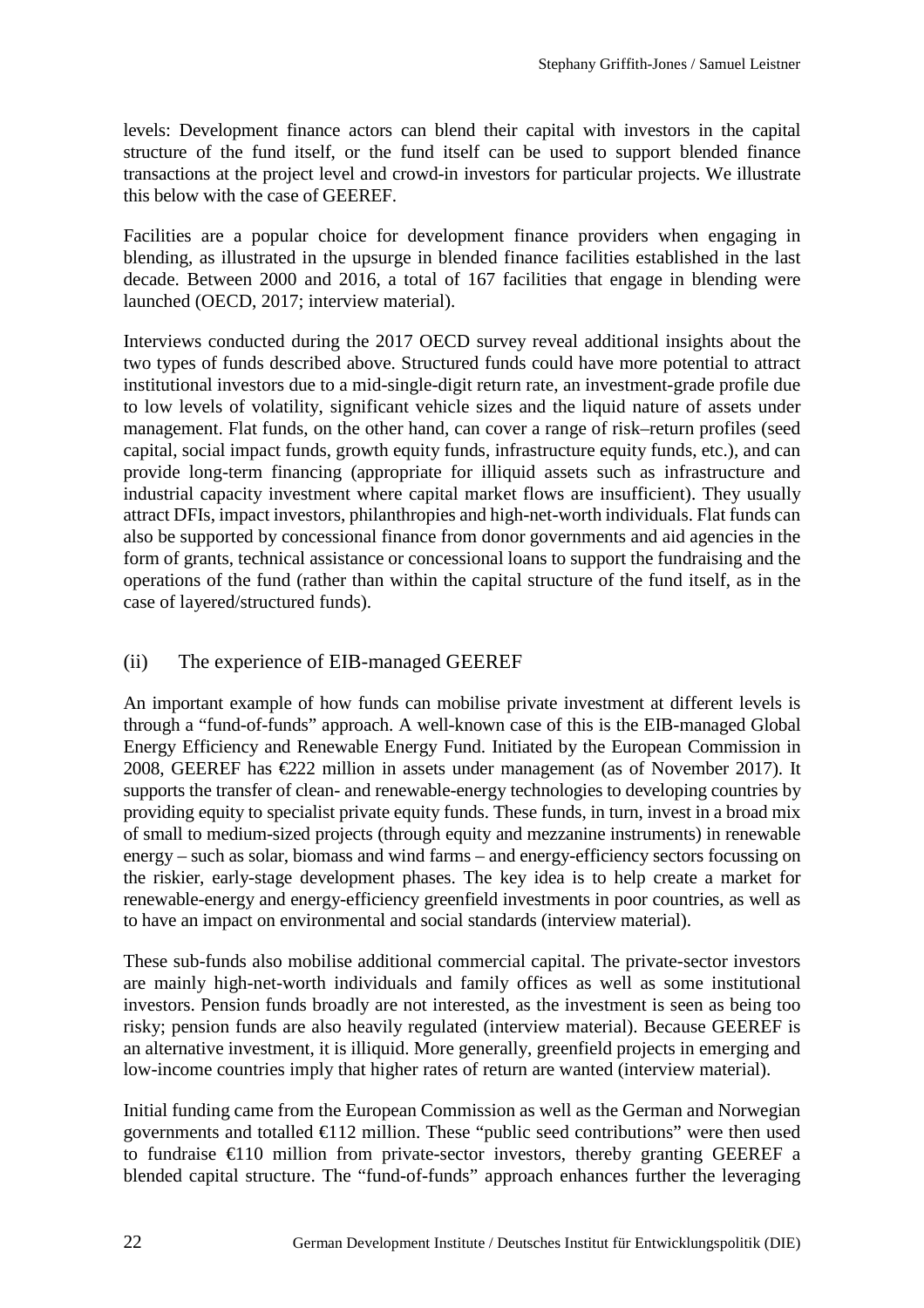effect of the public investment and enables commercial investors to diversify their portfolios by taking part in sizeable funds.

It is interesting to see exactly how funds such as GEEREF operate financially. The sequence to return the capital and pay the returns of GEEREF is the following:

- 1) Pay back private-sector capital.
- 2) Pay 4 per cent preferred rate of return to private investors.
- 3) Pay back public capital.
- 4) Pay 6 per cent preferred return to private investors.
- 5) Remainder is shared pro-rata between public and private investors.

No additional guarantees are given, but the above sequence and other features clearly mitigate risk. GEEREF started paying back in 2009; up till 2017, it had paid back  $\epsilon$ 160 million. Through both mitigating risk sufficiently and providing acceptable returns, it attracted private capital, though the scale was fairly limited in the first stage.

Raising funds from the private sector has been time- and resource-intensive. Reportedly, GEEREF and its consultants have had 1,000 meetings to attract private capital (interview material). A question may be raised as to whether this is cost-effective or whether transaction costs are too high. However, an important virtue of GEEREF is that it develops interesting new projects, for example the creation of the first standard power purchase agreement in Uganda. Another interesting example is a geothermal plant in Ethiopia. Also, senior EIB staff involved argue that the task is hard. Because markets are not developed, there is often political risk, no previous records, not enough local skill sets and not enough creditworthy counterparties. However, the tasks become easier as these factors are ameliorated. DFIs and development banks influence this process by showcasing project profitability.

As of November 2017, GEEREF's portfolio is comprised of 13 funds. Private funds are first-time fund managers; there are no previous investors (interview material). A local presence is important to support early-stage development. The funds finance small and medium-sized projects, which are more difficult to fund; currently they have 82 projects in total. The equity component is 25 per cent of the total. This requires technical expertise, including on the ground (legal, private equity and technical). For this reason, GEEREF has offices in Singapore, Nairobi, Accra and London. In some countries, investors are really private, such as in the Middle East and North Africa region and South Africa, whereas they are mainly public in the rest of sub-Saharan Africa.

GEEREF operates with like-minded development finance institutions, for example the Deutsche Investitions- und Entwicklungsgesellschaft mbH (DEG), the Netherlands Development Finance Company (FMO), the Development Bank of Austria, the CDC and the IFC, which provides co-financing. When several DFIs are involved, environmental and social standards reporting is done for all at the same time. These reports are jointly approved, which simplifies procedures.

Total funds on the ground are, at present, equivalent to \$2 billion in assets, but they are expected to grow significantly – up to a possible \$10 billion – once all capital is committed and deployed (interview material). Reportedly, GEEREF has a potential 50 times multiplier,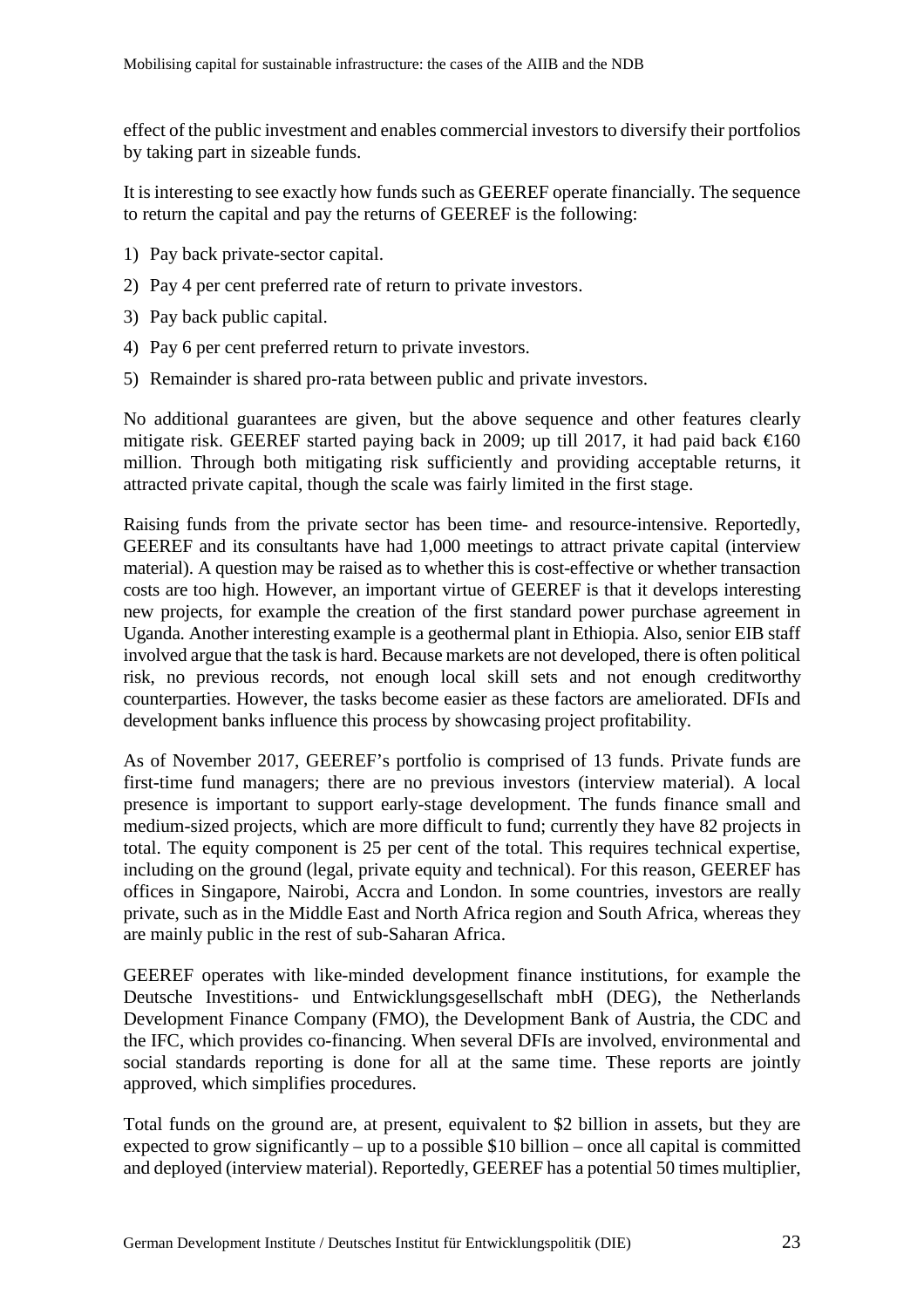which includes the contributions of private and public financial institutions, through the individual fund, and then through the collective impact of funds. EIB expertise is provided, including due diligence, the appropriate environmental, social and governance guidelines, and endorsements (interview material). More generally, the EIB and government resources help to mitigate and compensate for the risks.

Following, and building on, the success of this model and of GEEREF, the EIB is in the process of fundraising for a successor to GEEREF (GEEREF NEXT), which aims to cover a larger amount of assets under management from commercial investors. Expected publicsector contributions are at \$250 million; the private contributions are expected to total \$500 million (a 2:1 ratio, which would be higher than with GEEREF). The total would be \$750 million, a sum of assets under management that is significantly higher than with GEEREF. The resulting total investment amount would therefore be very large, especially considering the large multiplier involved.

In the paper's conclusion, we look at the possible relevance of both the IFC's MCPP Infrastructure and the EIB's GEEREF for the AIIB and the NDB. Before that, we analyse the AIIB and the NDB.

## **4 The Asian Infrastructure Investment Bank**

As we have seen, renewable-energy infrastructure, as an example of sustainable infrastructure, has some specific characteristics that make public development banks especially relevant. For example, regulatory risks are perceived to be high in this sector, as regulations or broader policies, such as feed-in tariffs, often need to be maintained for long periods to ensure commercial viability. Development banks such as the AIIB and the NDB are well-placed to provide guarantees against such risks, not least because they may be able to mitigate these risks through their close interactions with, and influence on, governments. International infrastructure projects, which involve several countries, to attract private capital may also require guarantees from an MDB such as the AIIB, especially on regulatory aspects, which generally differ between countries (interview material; Griffith-Jones, Xiaoyun, & Spratt, 2016). Also important is that the shadow cost of renewables may be lower than the shadow cost of fossil fuels, as discussed above. Development banks are well-suited to fund projects that take account of the shadow cost of carbon.

## 4.1 Mandate, members, capital and projects

As its name suggests, the AIIB has been created to help close the very large infrastructure financing gap in Asia. The Asian Development Bank (ADB) estimates the gap to be \$1.7 trillion annually, including climate change mitigation measures and the \$1.5 trillion without them. This is much higher than previously thought. The current estimates show that, of a total demand of \$26 trillion by 2030, the majority of the financing is needed for power (\$14.7 trillion) and transport (\$8.4 trillion) (ADB, 2017). The AIIB aimed to finance projects for \$1.5 billion in 2016, and to increase this to \$2.5 billion in 2017 and \$3.5 billion in 2018 (MDG Working Group, 2016). It exceeded the 2016 projection by a lending programme by \$1.73 billion in 2016 and has doubled the number of projects since then.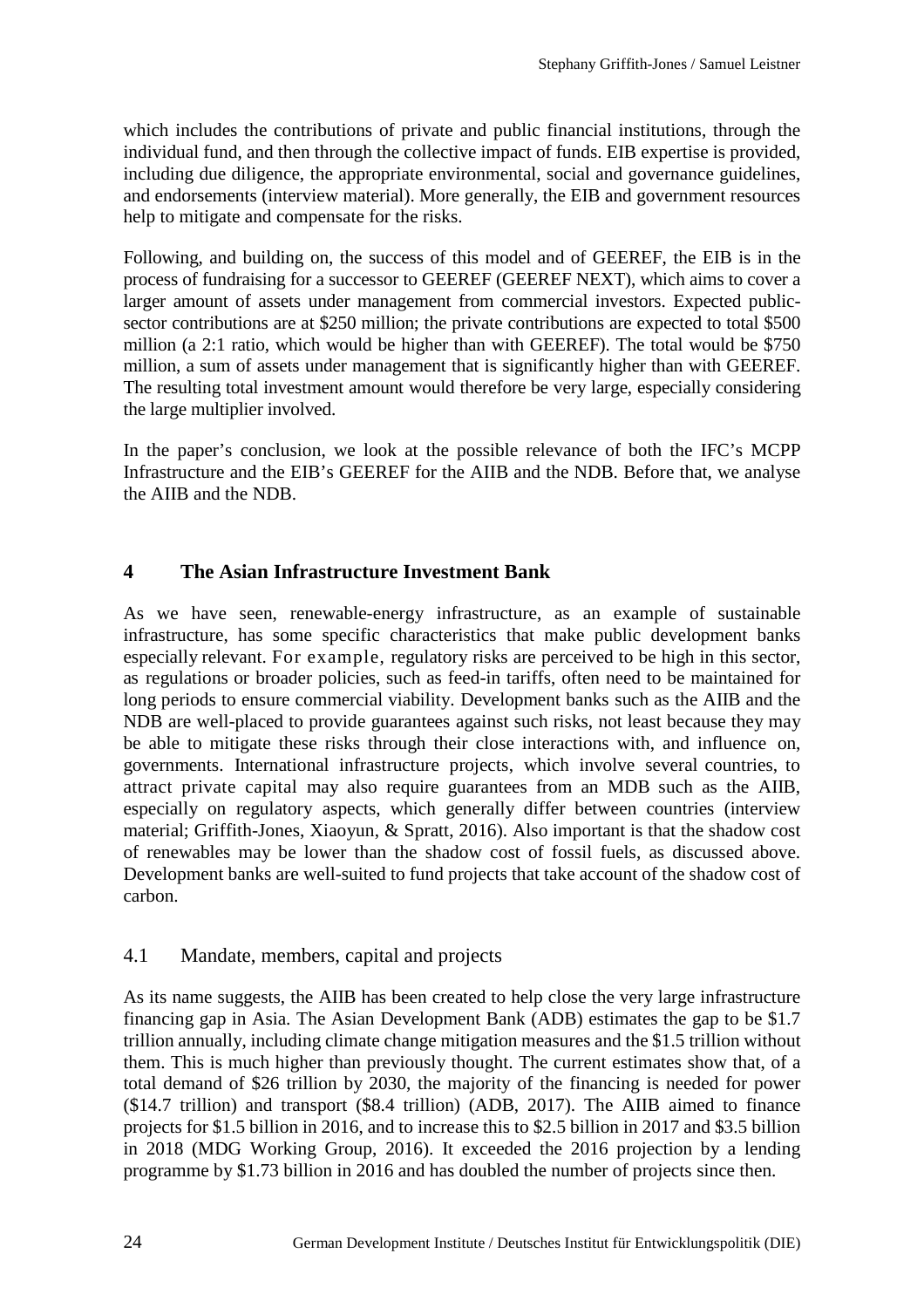The AIIB's Articles of Agreement (AIIB, 2015) describe some important features regarding its focus on sustainable development, foremost in Asia:

The purpose of the AIIB shall be to: (i) foster sustainable economic development, create wealth and improve infrastructure connectivity in Asia by investing in infrastructure and other productive sectors; and (ii) promote regional cooperation and partnership in addressing development challenges by working in close collaboration with other multilateral and bilateral development institutions.

The AIIB is also investing in projects in non-Asian countries where this indirectly benefits Asia by improving connectivity. The AIIB president, Jin Liqun, highlighted this with the example of potential future projects in Chile, where investments in Asia as well as Latin America will improve the Asia–Latin America connection, thus being beneficial for both: "Better infrastructure across Asia will allow Chilean goods to access new markets, more investment in Chilean infrastructure in turn will further bind together the two great continents of Asia and Latin America" (Reuters, 2017).

The former president of Chile, Michelle Bachelet, referred to the common aim of the AIIB and Chile to link the continents by financing a Trans-Pacific fibre-optic cable in the context of China's One Belt One Road Initiative, or by improving accessibility to ports in Latin America (Reuters, 2017). The general expansive vision is described by President Liqun as follows:

Expanded membership to Africa, Europe and South America, along with the addition of further members in Asia shows the level of global commitment towards the bank's mission and illustrates the momentum that has gathered since 20 countries signed initial memoranda on establishing the bank less than three years ago. (Reuters, 2017)

The AIIB has three main priorities: *sustainable infrastructure,* which is closely connected to the aims of the SDGs; *cross-border connectivity,* which also includes the connectivity between Asia and countries outside Asia; and *private-capital mobilisation*, which focusses on the issuance of bonds, but also considers blended finance options (AIIB, 2016a).

The bank has 38 regional and 20 non-regional members, and it continues to add members, thus increasing its capital. In 2017 the AIIB accepted four non-regional members: Ethiopia (\$45.8 million), Hungary (\$100 million), Ireland (\$131.3 million) and Portugal (\$65 million). It also accepted four regional members: Afghanistan (\$86.6 million), Hong Kong (\$765.1 million), Iran (\$1,580.1 million) and Malaysia (\$109.5 million). In total nearly \$2.9 billion of capital was added in 2017. Furthermore, the bank lists 22 prospective members: Argentina, Armenia, Belgium, Bahrain, Bolivia, Cyprus, Brazil, Fiji, Canada, Kuwait, Chile, Samoa, Greece, Timor-Leste, Tonga, Madagascar, Peru, Romania, South Africa, Spain, Sudan and Venezuela. Brazil, Kuwait, South Africa and Spain are prospective founding members that are still waiting for ratification (AIIB, 2017c). As African and Latin American states are seeking to join the AIIB, it will allow the AIIB to expand its financing activities to new regions, since it is only allowed to fund projects in member states.

In the Articles of Agreement, a capital stock of \$100 billion was authorised (AIIB, 2015). The total subscribed capital of the AIIB, as of November 2017, was \$93.2 billion, from which \$73.7 billion comes from regional members and \$19.5 billion from non-regional members. Regional members hold 77.12 per cent of the voting share and non-regional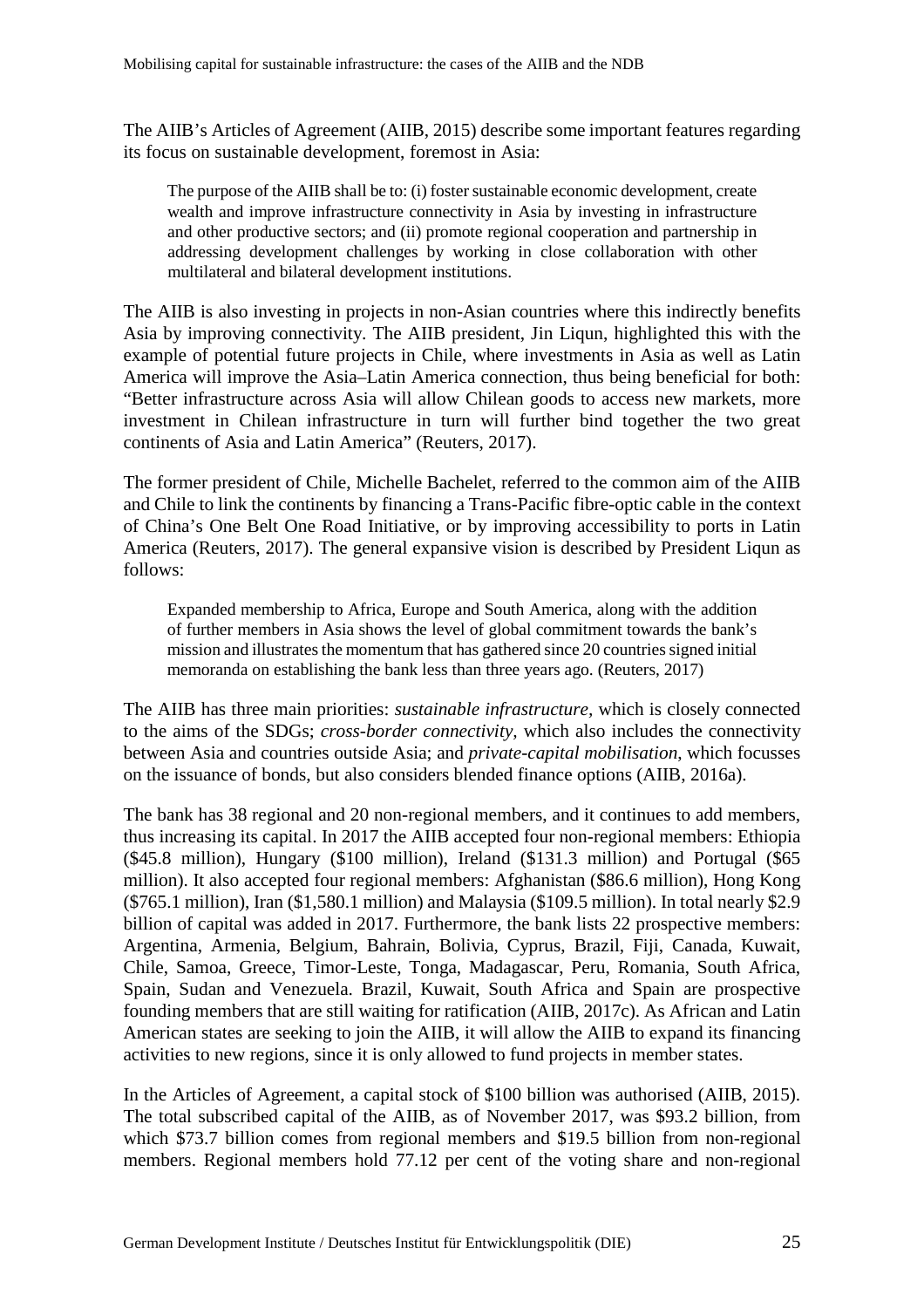me3mbers 22.88 per cent. Voting power is determined by a share of basic votes, with an additional 600 votes for founding members and a number of votes that is equal to the share of capital stock. With \$29.78 billion of paid-in capital, China has, by far, the highest share of votes (27.5 per cent), followed by India (7.9 per cent) and Russia (6.2 per cent). The voting power of the bloc of non-regional members is limited, since its total share of capital stock cannot exceed 25 per cent: The additional subscription of shares for non-regional members is only allowed if it does not reduce the share of capital stock held by regional members below 75 per cent (AIIB, 2015, 2017d).

The AIIB is around a third of the size of the World Bank and the EIB. However, its focus is far more clearly in infrastructure, so a higher proportion of its activities will be in that area. As with the World Bank, broadly 20 per cent of subscribed capital is paid in, giving the AIIB \$20 billion of useable capital at the outset.

The AIIB has several latecomer advantages: It can draw on the experiences of other banks on issues concerning the more rapid expansion of activities while maintaining lending quality, and on issues of how to best access capital markets. On the other hand, the availability of the Chinese capital market could foster a rate of growth that is much faster than what development banks have experienced in the past (Griffith-Jones et al., 2016).

As of October 2017, the AIIB has 28 projects – with 21 listed as approved – and plans to finance projects in 13 different countries. Coming so soon after its establishment, this suggests that the AIIB is already a well-functioning institution. This is supported by the fact that, in 2017, the AIIB has doubled the number of their approved and proposed projects. Table 2 shows a comprehensive overview of all existing projects that involve AIIB finance, including their total value, status and the actors involved. As can be seen, practically all projects are co-financed with other development banks, especially the World Bank, the ADB and European Bank for Reconstruction and Development (EBRD), but also other entities, especially governments.

| Table 2:<br>Current and proposed AIIB projects (as of October 2017)                           |                                           |                                  |               |                                                            |  |  |  |  |
|-----------------------------------------------------------------------------------------------|-------------------------------------------|----------------------------------|---------------|------------------------------------------------------------|--|--|--|--|
| <b>Current and proposed projects</b>                                                          | <b>AIIB</b> financing (in<br>\$ millions) | Total volume (in<br>\$ millions) | <b>Status</b> | Involved partners and co-<br>financing $(in $ millions)$   |  |  |  |  |
| <b>Asia:</b> IFC Emerging Asia Fund                                                           | 150                                       | 640                              | Approved      | World Bank (150), Others<br>(340)                          |  |  |  |  |
| <b>Azerbaijan:</b> Trans Anatolian<br>Natural Gas Pipeline Project<br>(TANAP)                 | 600                                       | 8.600                            | Approved      | World Bank (800), ADB<br>$(EBRD + EIB 2,100)$              |  |  |  |  |
| <b>Bangladesh:</b> Distribution<br>System Upgrade and Expansion<br>Project                    | not stated                                | not stated                       | Approved      |                                                            |  |  |  |  |
| <b>Bangladesh:</b> Natural Gas<br>Infrastructure and Efficiency<br><b>Improvement Project</b> | 60                                        | 453                              | Approved      | ADB (167), Government<br>(226)                             |  |  |  |  |
| <b>Egypt:</b> Round II Solar PV Feed-<br>in Tariffs Programme                                 | up to $210$                               |                                  | Approved      |                                                            |  |  |  |  |
| Georgia: Batumi Bypass Road<br>Project                                                        | 114                                       | 315.2                            | Approved      | ADB (144)                                                  |  |  |  |  |
| <b>India:</b> $24x7 - Power$ For All in<br>Andhra Pradesh                                     | 160                                       | 571                              | Approved      | World Bank (240),<br>Government of Andhra<br>Pradesh (171) |  |  |  |  |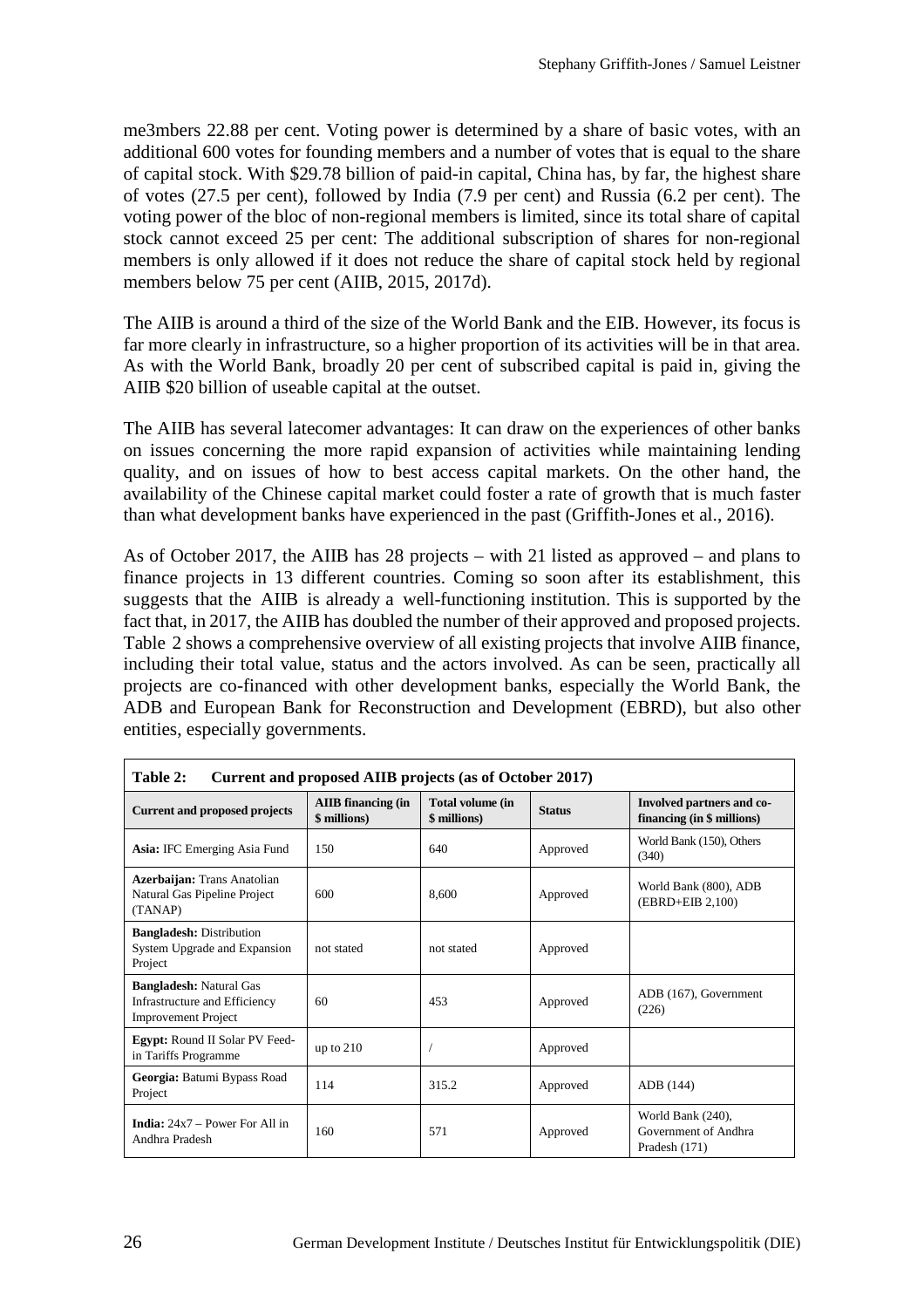| <b>India:</b> Gujarat Rural Roads<br>(MMGSY) Project                                                     | 329         | 658                 | Approved                     | Government of Gujarat (329)                                                   |  |  |  |
|----------------------------------------------------------------------------------------------------------|-------------|---------------------|------------------------------|-------------------------------------------------------------------------------|--|--|--|
| India: India Infrastructure Fund                                                                         | up to $150$ | 750                 | Approved                     |                                                                               |  |  |  |
| <b>India:</b> Transmission System<br><b>Strengthening Project</b>                                        | 100         | 303.47              | Approved                     | ADB (50), Power Grid<br>Corporation of India Limited<br>(153.47)              |  |  |  |
| <b>Indonesia:</b> Dam Operational<br>Improvement and Safety Project<br>Phase II                          | 125         | 300                 | Approved                     | World Bank (125),<br>Government of India (50)                                 |  |  |  |
| <b>Indonesia: National Slum</b><br><b>Upgrading Project</b>                                              | 216.5       | 1,743               | Approved                     | World Bank (216.50)                                                           |  |  |  |
| Indonesia: Regional Infrastructure<br>Development Fund Project                                           | 100         | 406                 | Approved                     | World Bank (103)                                                              |  |  |  |
| Pakistan: National Motorway<br>M-4 (Shorkot-Khanewal<br>Section) Project                                 | not stated  | 273                 | Approved                     | ADB (Lead Financer), UK<br>Department for International<br>Development (DFID) |  |  |  |
| Pakistan: Tarbela 5<br>Hydropower Extension Project<br>(T5HEP)                                           | 300         | 823.5               | Approved                     | World Bank (390),<br>Government of Pakistan<br>(133.5)                        |  |  |  |
| Philippines: Metro Manila<br>Flood Management Project                                                    | 207.36      | 500                 | Approved                     | World Bank (207.63),<br>Borrower (84.74)                                      |  |  |  |
| <b>Sultanate of Oman: Duqm Port</b><br>Commercial Terminal and Opera-<br>tional Zone Development Project | 262         | 349.34              | Approved                     |                                                                               |  |  |  |
| <b>Sultanate of Oman: Sultanate</b><br>of Oman Railway System<br>Preparation Project                     | 36          | 60                  | Approved                     |                                                                               |  |  |  |
| Tajikistan: Dushanbe-<br>Uzbekistan Border Road<br><b>Improvement Project</b>                            | not stated  | 105.9               | Approved                     | EBRD (Lead Co-Financer)                                                       |  |  |  |
| Tajikistan: Nurek Hydropower<br>Rehabilitation Project, Phase I                                          | 60          | 350                 | Approved                     | World Bank (225.70),<br>Eurasian Development Bank<br>(40)                     |  |  |  |
| Georgia: 280 MW Nenskra<br>Hydropower Plant                                                              | 86.7        | 1,035               | Concept decision<br>approved |                                                                               |  |  |  |
| <b>India:</b> Amaravati Sustainable<br><b>Capital City Development Project</b>                           | 200         | 715                 | Concept decision<br>approved | World Bank (300),<br>Government of Andhra<br>Pradesh (215)                    |  |  |  |
| <b>India:</b> Bangalore Metro Rail<br>Project - Line R6                                                  | 335         | 1,785               | Concept decision<br>approved | EBRD (583)                                                                    |  |  |  |
| India: Madhya Pradesh Rural<br>Connectivity Project                                                      | 141         | 502                 | Concept decision<br>approved | World Bank (211), Borrower<br>(150)                                           |  |  |  |
| India: Mumbai Metro Line 4<br>Project                                                                    | 500         | 2,224               | Concept decision<br>approved | Co-Financers arranged by<br>AIIB (200)                                        |  |  |  |
| Kazakhstan: 40 MW Gulshat<br>PV Solar Power Plant Project                                                | 16          | 69.11               | Concept decision<br>approved | EBRD (up to $30$ )                                                            |  |  |  |
| Sri Lanka: Climate Resilience<br>Improvement Project - Phase II                                          | 77.5        | $155 +$ local costs | Concept decision<br>approved | World Bank (77.5)                                                             |  |  |  |
| Myanmar: Myingyan 225 MW<br>Combined Cycle Gas Turbine<br>Power Plant Project, Myanmar                   | 20          | not stated          | Pending Board<br>approval    | World Bank, ADB                                                               |  |  |  |
| Source: Compiled by authors based on project data from (AIIB, 2017d)                                     |             |                     |                              |                                                                               |  |  |  |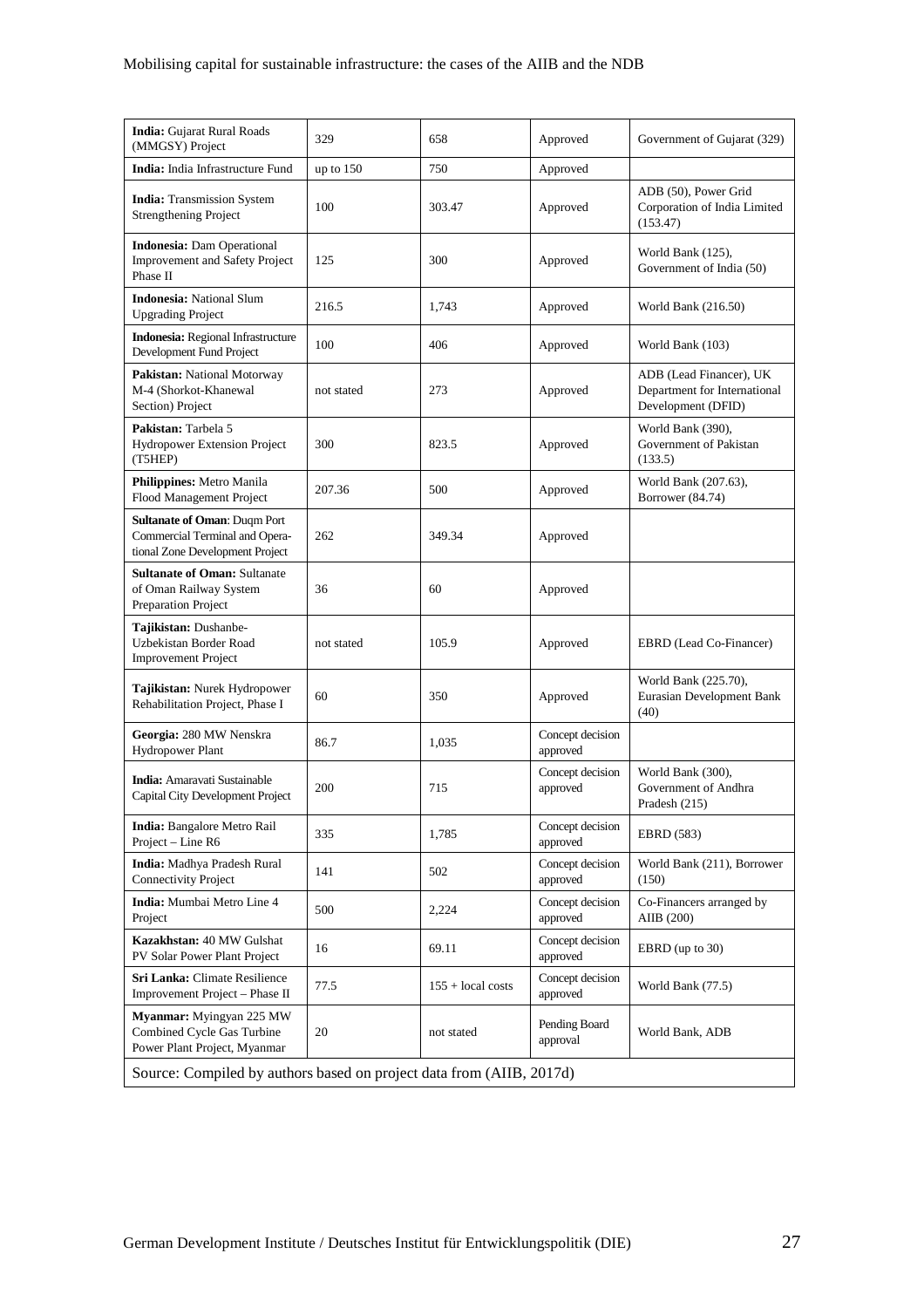- 4.2 Instruments and commitment to sustainability and renewable energy
- 4.2.1 Commitment to sustainability and the AIIB's environmental and social framework

The AIIB highlights in its first annual report (AIIB, 2016a, p. 7) that it "will prioritize investments in renewable energy and efficiency, investments that reduce greenhouse gas emissions, and investments that help countries become more resilient to climate change". The bank emphasises that it wants to provide sustainable infrastructure addressing economic, social and environmental sustainability (AIIB, 2016a). The AIIB thus aims to mitigate the risks of climate change and highlights an emphasis on ecosystems, biodiversity and social issues in investment decisions and implementation (AIIB, 2017b). It also ruled lending in other currencies than US dollars. The bank also expressed that it intends to use carbon shadow prices, which is very relevant for the purposes of this paper:

The Bank will use an appropriate discount rate and shadow price for carbon emissions and other externalities in its economic evaluation of projects to determine their economic viability. Considering the lack of consensus about discount rates and carbon prices, the Bank will test the robustness of its economic analyses using a range of different discount rates and carbon prices. (AIIB, 2017b, p. 18)

In terms of its sustainable-energy guidelines, the bank is following the Paris Agreement, the Sustainable Energy for All initiative, and the 2030 Agenda for Sustainable Development. For supporting client countries, the guidelines are:

- (i) develop and improve their energy infrastructure;
- (ii) increase energy access;
- (iii) facilitate their transition to a less carbon-intensive energy mix;
- (iv) meet their goals and commitments under these global initiatives.

The AIIB funds several projects with a strong emphasis on sustainability. So far, \$610 million has been committed to renewable energy projects, and it is likely that falling energy costs for renewables will lead to a stronger focus in the future. The AIIB is cautious about financing hydro plants due to the potential environmental and social risks (BNEF, 2017).

Nevertheless, and unlike the NDB till now, it also invests in non-renewable-energy projects. Because the AAIB has invested \$600 million into the Trans Anatolian Natural Gas Pipeline Project (TANAP) and \$60 million in the Natural Gas Infrastructure and Efficiency Improvement Project in Bangladesh, it is evident that the AIIB still sees gas as being important. Whether this is the right approach can be regarded as controversial – the decision of lending to gas projects must also be made while considering the development status of a country. However, the AIIB does not finance any coal-based energy projects and, despite that half of all global oil and gas reserves are in Asia, it strongly emphasises a commitment to non-fossil investments:

The Bank will finance investments that are demonstrably compatible with a country's transition toward sustainable, low-carbon energy and internationally agreed targets. Supported fossil fuel-based generation facilities would be expected to use commercially available, least-carbon technology. In many countries, gas-fired power generation would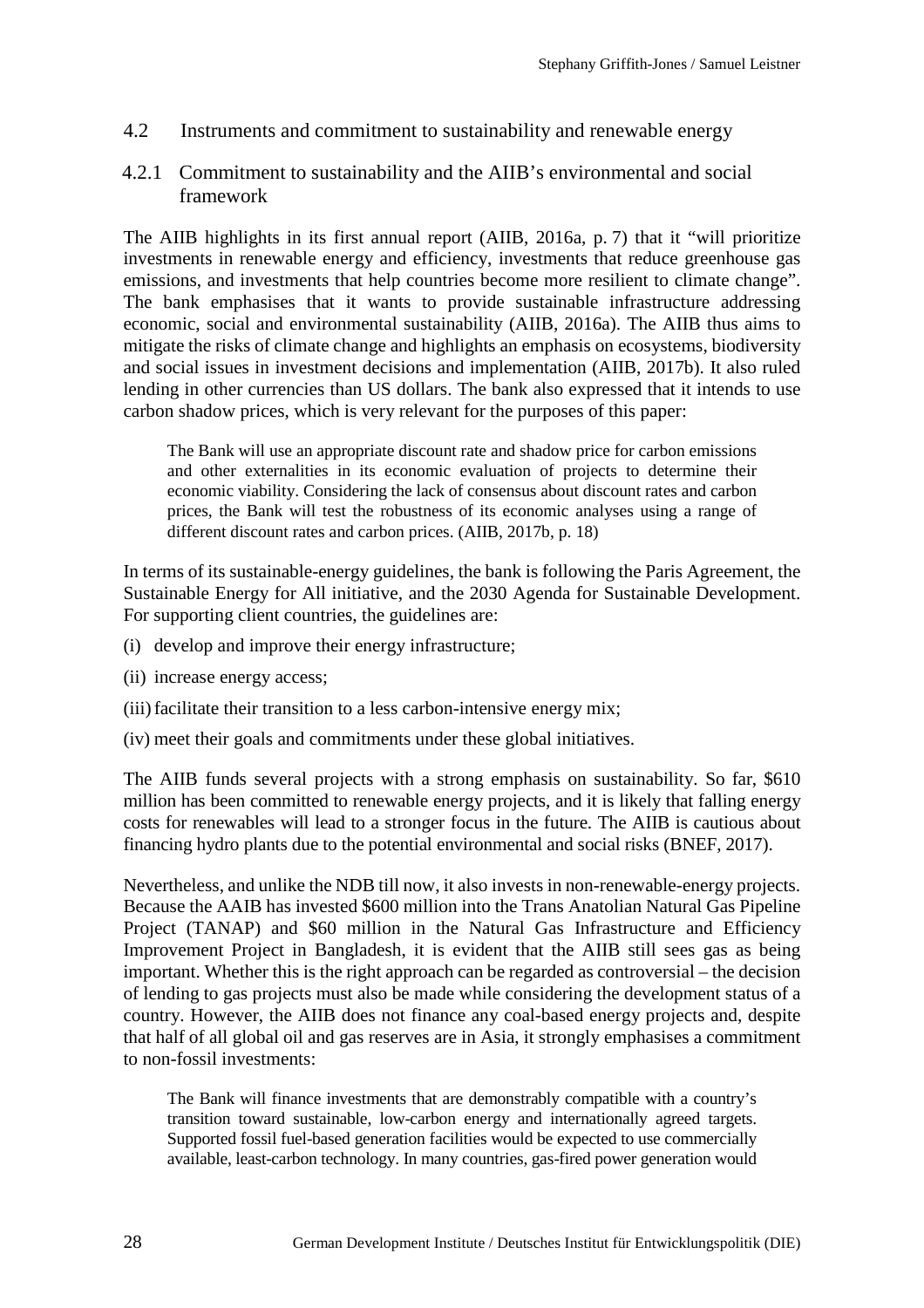form part of such transition. Carbon efficient oil- and coal-fired power plants would be considered if they replace existing, less efficient capacity or are essential to the reliability and integrity of the system, or if no viable or affordable alternative exists in specific cases. The Bank will pay attention to the particular needs of its less developed members. (AIIB, 2017b, p. 17)

Regarding gas transport, the following is offered:

The Bank will also consider development, rehabilitation and upgrading of natural gas transportation (including storage) and distribution networks, and control of gas leakage, to foster greater use of gas during the transition to a less carbon-intensive energy mix/power sector, especially in Asia, where such penetration is low compared to other regions. (AIIB, 2017b, p. 17)

The AIIB excludes investments in nuclear power and would just consider very special cases of safety improvement projects. However, they state a lack of expertise, which could also be the main reason for exclusion rather than safety and environmental concerns (AIIB, 2017b).

Also, the AIIB vice-president, Joachim von Amsberg, underlines that the AIIB will not rule out coal but emphasises that the AIIB is currently not financing coal-fired plants:

Our intention is to focus on clean energy sources, but we don't want to absolutely rule out coal under any circumstances. There may be countries that have no viable alternative. I can add that we have no coal-fired plants in our pipeline. This may be a discussion of the past rather than the future, because the future clearly lies in renewable energy. (BNEF, 2017)

Overall, the AIIB commits to a pragmatic energy transition – including mitigation of climate change risks and improving climate change resilience – that focusses on renewable energy, but it also sees gas as an important resource for a successful transition. The point made above about the bank using different shadow carbon prices may be relevant here. Simply put, the lower the shadow price of carbon, the more likely it is that non-renewable technologies will pass the bank's internal assessment. If the price is low enough, coal could meet this threshold, but if it is very high, then even gas would not. As well as having a mandate to invest in renewable energy – and shadow carbon pricing to provide incentives for this – investment decisions will be heavily influenced by choices such as the shadow price level. Furthermore, it may be interesting for the AIIB to consider limits on carbon emissions per tonne, such as the EIB has, perhaps especially in the relatively richer countries (see Section 3 above).

As also pointed out above, it is important to remember the issues of energy poverty and affordability in this regard. A very high shadow carbon price may lead to investment in renewable technologies that are actually quite expensive, especially in the next decade, even though the costs for renewables are expected to continue declining. To avoid the cost of this falling on the governments of low-income countries – or, more importantly, their citizens, in the form of energy costs – it is important that these costs are met externally. Climate finance providers such as the Green Climate Fund are the obvious source, and a reasonable rule of thumb would be that any costs above the least-cost, locally available alternative in LICs should be met in this way.

Regarding environmental and social safeguards, the AIIB's framework recognises issues such as labour rights, gender equality, stakeholder engagement and biodiversity. It further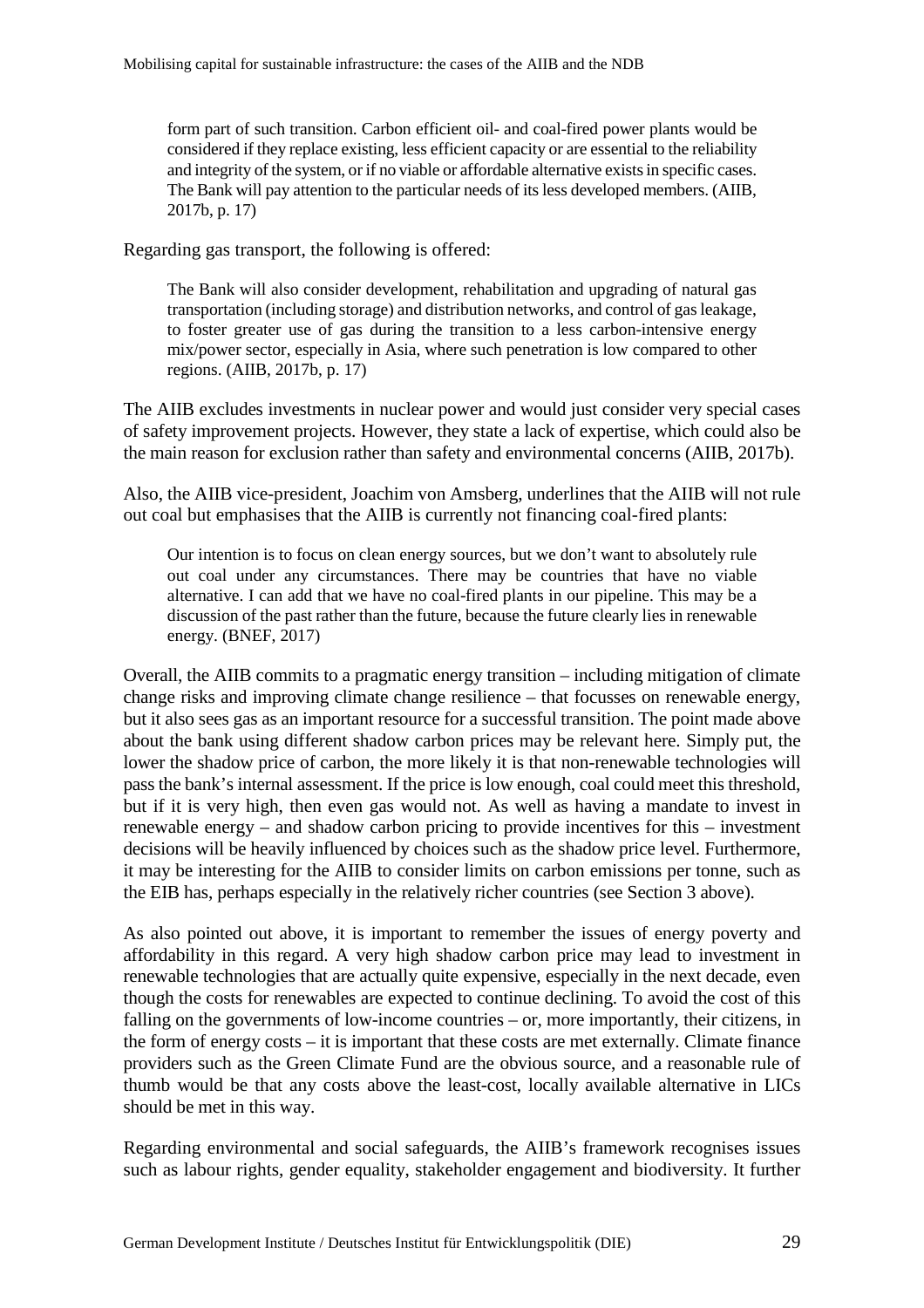requires clients to provide environmental and social documentation and can request that the client conducts measures such as risk mitigation, comprehensive resettlement planning and/or a special plan to address potential effects on indigenous peoples. It also excludes several projects based on an environmental and social exclusion list that follows international conventions. The AIIB offers member states support in their environmental and social assessments if they lack the capacity for it (AIIB, 2016b). Drawing on the experiences of different international stakeholders, the bank describes the final framework now as being broadly consistent with those of other MDBs such as the ADB, the EBRD, the EIB and the World Bank (AIIB, 2016a), which may have been helped due to a positive learning effect through the inclusion of non-regional members, as well as drawing on the experiences of Asian countries, including China.

The core principles of lean, green and clean (AIIB, 2016a) emphasise the importance of the speed of operations – which is a major priority for borrowers and an important criticism of borrowing governments as well as the private sector – of many existing MDBs. The aim should be to maximise the speed of operations without reducing the quality of economic, social and environmental outcomes. This is a critically important area where the AIIB could bring real additionality. By commencing operations, the AIIB will automatically increase the *quantity* of investment in infrastructure. If it can also accelerate the investment process, this quantity effect will be amplified, particularly if other MDBs can learn from its innovations. If it can achieve this while also maintaining – or even enhancing – the *quality* of projects, the positive development impacts will be huge (Griffith-Jones et al., 2016).

Rather than expect new institutions such as the AIIB to adopt those standards of longerstanding equivalents, such as the World Bank, an attractive option would be for new and old development banks to come together and forge a new set of environmental and social safeguards, with the express aim of marrying the speed of approval and implementation with high, legitimate and transparent standards.

## 4.2.2 Co-lending and blended finance

The AIIB has already approved several projects in collaboration with multiple partners. Current and possible future partners include the World Bank (World Bank and IFC), the ADB, the EBRD, the EIB, the Eurasian Development Bank (EDB), the UK Department for International Development, several other national government entities, as well as commercial lenders and national development banks.

Its largest project, TANAP, has a large number of involved partners and co-financing institutions – including the World Bank, the ADB, the EBRD and the EIB – to provide the large sum of \$8.6 billion. Large amounts of AIIB finance for projects, which have already been fully approved, are going to the Tarbela 5 Hydropower Extension Project in Pakistan and the National Slum Upgrading Project in Indonesia. Both projects are co-financed by the World Bank. The fact that most approved and proposed projects include co-financing from the World Bank shows the existing strong linkage between these two institutions. It is also important to note the contribution to the Emerging Asia Fund, which was established by the World Bank and the IFC.

The AIIB will issue bonds and use interbank market transactions to raise public and private funds. However, although green bonds might be a possibility, the AIIB has not used this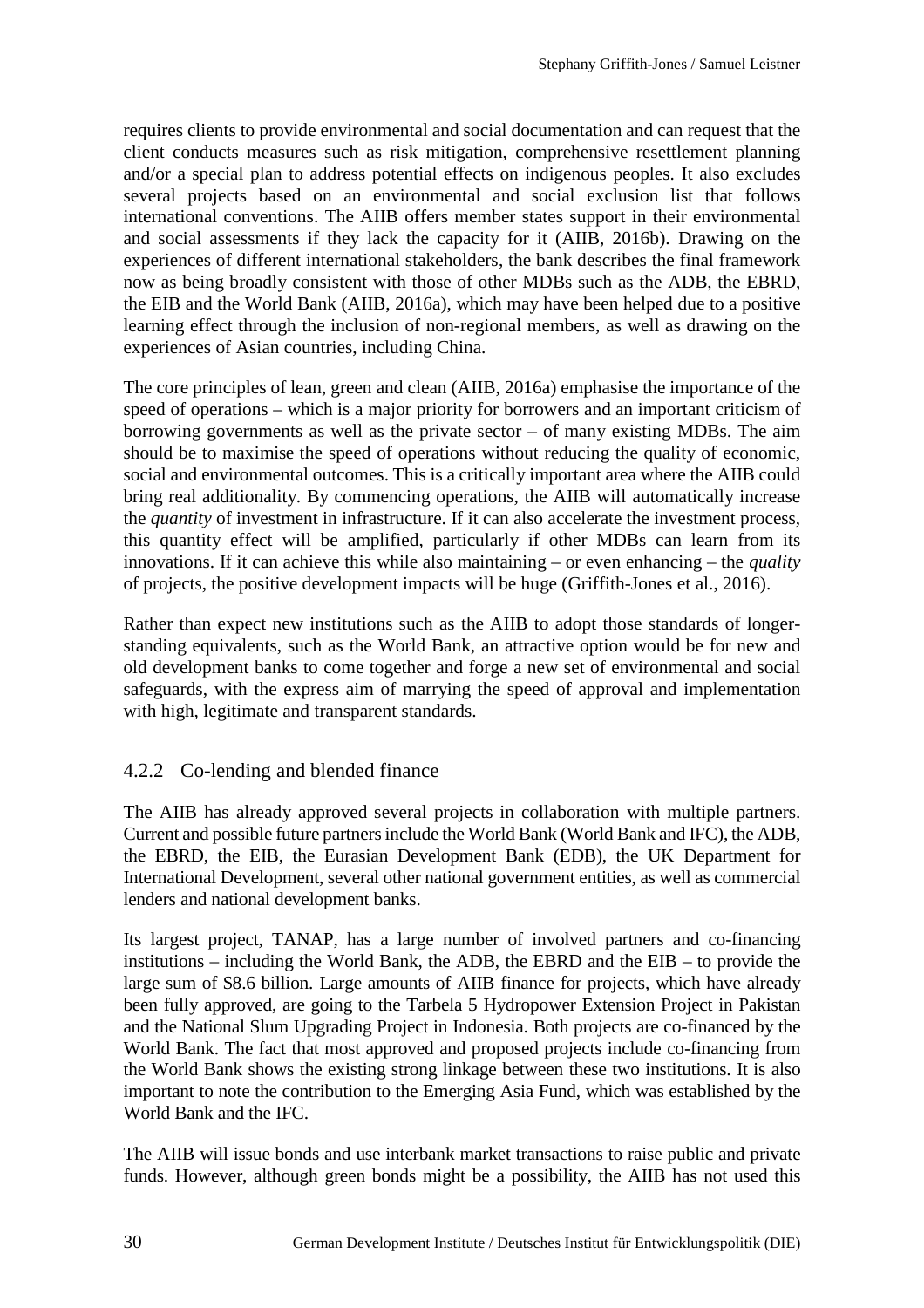option yet. At present, its large initial capital is seen as being sufficient to postpone accessing international capital markets (BNEF, 2017). Nevertheless, the AIIB has a strong starting position, having received triple A ratings from Moody's, Fitch and S&P (AIIB, 2017a).

The AIIB also considers blended finance options with private-sector investors. Possible considered options are ranging from senior syndicated loans to equity investment for nonsovereign-backed loans (AIIB, 2016a).

Its private-sector co-financing model is comprised of the following guidelines (AIIB, 2017b, p. 13):

- (i) explore innovative models to catalyze private investments, and significantly increase their contribution to meet the infrastructure needs of countries in Asia, especially those that are budget-constrained;
- (ii) build upon the successful experience of and lessons learned by MDBs operating in Asia, especially in [public–private partnerships], ensuring that the costs and risks are appropriately shared and distributed;
- (iii) explore with clients and private partners new cooperation modalities to meet country needs;
- (iv) in doing so, avoid crowding out the private sector. When pursuing such opportunities, the Bank will evaluate risk carefully and ensure that appropriate measures are put in place to mitigate and manage such risks.

## **5 The New Development Bank**

5.1 Mandate, members, capital and projects

The NDB was created in mid-2014 by the governments of Brazil, Russia, India, China and South Africa at the sixth BRICS summit in Fortaleza, Brazil. The first important characteristic is its large initial capital stock of \$50 billion, which makes it likely that its lending level will come close to that of traditional development finance actors in the near future (Griffith-Jones, 2014, 2015). Moreover, the NDB clearly committed in its Articles of Agreement to infrastructure and sustainable development, as can be seen in its current projects, which primarily fund sustainable infrastructure. The mandate of the NDB emphasises infrastructure and sustainable development, as written in Article 2 of the Articles of Agreement (NDB, 2014):

The purpose of the Bank shall be to mobilize resources for infrastructure and sustainable development projects in BRICS and other emerging market economies and developing countries to complement the existing efforts of multilateral and regional financial institutions for global growth and development.

Article 3 (NDB, 2014) gives the functions to fulfil these purposes:

(i) to utilize resources at its disposal to support infrastructure and sustainable development projects, public or private, in the BRICS and other emerging market economies and developing countries, through the provision of loans, guarantees, equity participation and other financial instruments;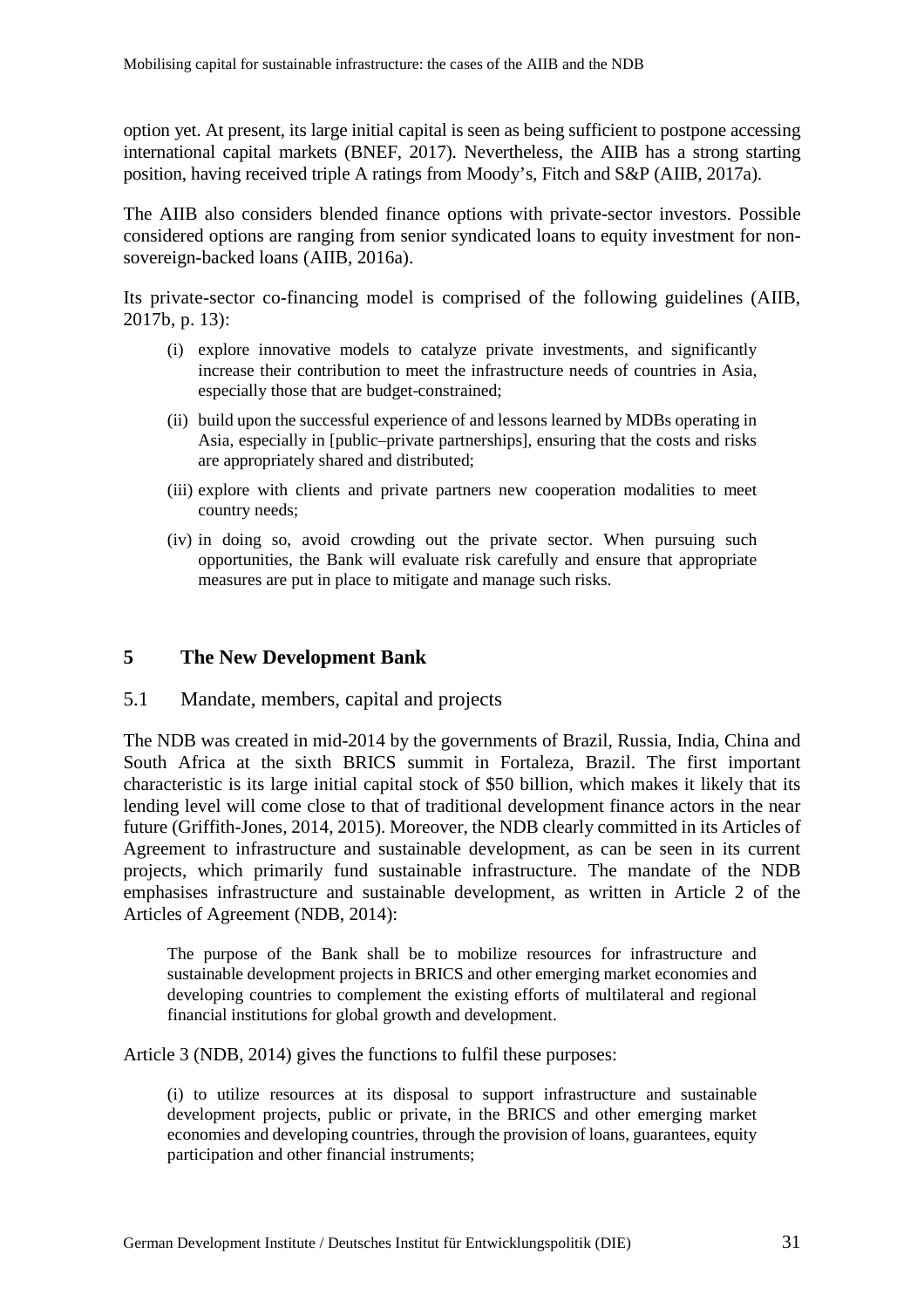(ii) to cooperate as the Bank may deem appropriate, within its mandate, with international organizations, as well as national entities whether public or private, in particular with international financial institutions and national development banks;

(iii) to provide technical assistance for the preparation and implementation of infrastructure and sustainable development projects to be supported by the Bank;

(iv) to support infrastructure and sustainable development projects involving more than one country;

(v) to establish, or be entrusted with the administration, of Special Funds which are designed to serve its purpose.

The initial authorised capital was \$100 billion; the initial subscribed capital was \$50 billion and equally divided by the five founding members: Brazil, China, India, Russia and South Africa – \$2 billion is paid in capital and \$8 billion is callable capital for each of the founding members (NDB, 2014).

As of November 2017, the NDB financed 11 projects in all five founding member countries, with a total value of \$2.98 billion. Almost half (\$1.4 billion) was invested in renewableenergy or energy-conservation projects, accounting for 2,168.8 megawatts (MW) of output of renewable energy, which equals approximately 4.4 million tonnes of CO2 avoidance per year. The remaining projects are for water, road and social infrastructure. See Table 3 for a comprehensive list of projects:

| Table 3:<br>List of NDB projects (as of November 2017) |                           |                          |                               |                  |                                                                        |                                                         |                                                  |                                                                                                   |
|--------------------------------------------------------|---------------------------|--------------------------|-------------------------------|------------------|------------------------------------------------------------------------|---------------------------------------------------------|--------------------------------------------------|---------------------------------------------------------------------------------------------------|
| Project                                                | Loan<br>amount            | Sov.<br>$/$ non-<br>SOV. | <b>Borrower</b>               | <b>Guarantor</b> | End-user/<br>on-lendee                                                 | Lending<br>modality                                     | <b>Target</b><br>sector                          | <b>Development</b><br>impact                                                                      |
| Canara<br>(India)                                      | \$250m                    | Sovereign<br>guaranteed  | Canara<br>Bank                | Gov.<br>India    | Sub-projects                                                           | Sovereign<br>guaranteed:<br>3 tranches                  | Renewable<br>energy<br>(wind, solar,<br>$etc.$ ) | 500 MW<br>renewable<br>energy<br>Avoided<br>815,000<br>tCO2e/year                                 |
| Lingang<br>(China)                                     | <b>RMB 525</b><br>(\$81m) | Sovereign                | <b>PRC</b><br>govern-<br>ment |                  | Shanghai<br>Lingang<br>Hongbo<br>New Energy<br>Development<br>Co. Ltd. | Sovereign<br>project loan                               | Renewable<br>energy<br>(solar<br>rooftop PV)     | 100 MW solar<br>Avoided<br>73,000<br>tCO2e/year                                                   |
| <b>BNDES</b><br>(Brazil)                               | \$300m                    | Non-<br>sovereign        | <b>BNDES</b>                  |                  | Sub-projects                                                           | National<br>financial<br>intermediary:<br>two step loan | Renewable<br>energy<br>(wind, solar,<br>$etc.$ ) | 600 MW<br>renewable<br>energy<br>Avoided<br>1,000,000<br>tCO2e/year                               |
| <b>ESKOM</b><br>(South<br>Africa)                      | \$180m                    | Sovereign<br>guaranteed  | <b>ESKOM</b>                  | Gov. RSA         | <b>ESKOM</b>                                                           | Sovereign<br>guaranteed<br>project loan                 | Renewable<br>energy<br>(transmission)            | 670 MW<br>renewable<br>energy<br>evacuated<br>(transmitted)<br>Avoided<br>1,300,000<br>tCO2e/year |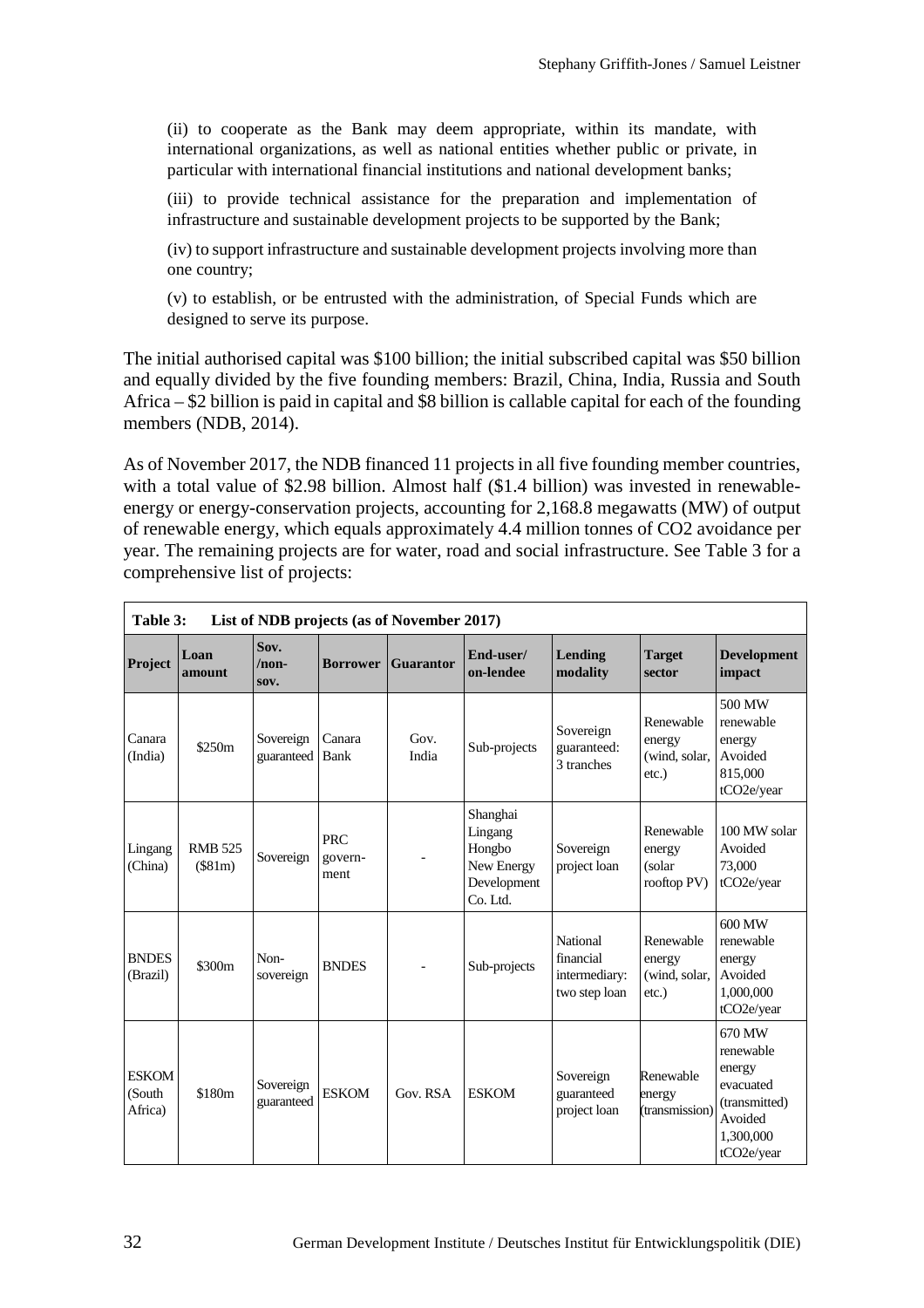| EDB/<br><b>IIB</b><br>(Russia)                       | \$100m                        | Non-<br>sovereign | <b>EDB/IIB</b>                              |  | Nord<br>HydroBely<br>$Porog + other$<br>sub-project(s)                                                                          | National<br>financial<br>intermediary:<br>two step loan | Renewable<br>energy<br>(hydropower)<br>+ green<br>energy     | 49.8 MW<br>renewable<br>energy<br>Avoided<br>48,000<br>tCO2e/year                                                                             |
|------------------------------------------------------|-------------------------------|-------------------|---------------------------------------------|--|---------------------------------------------------------------------------------------------------------------------------------|---------------------------------------------------------|--------------------------------------------------------------|-----------------------------------------------------------------------------------------------------------------------------------------------|
| Madhya<br>Pradesh<br>(India)                         | \$350m                        | Sovereign         | Govern-<br>ment of<br>India                 |  | Government<br>of Madhya<br>Pradesh                                                                                              | Sovereign<br>project<br>finance<br>facility             | Upgrading<br>major<br>district<br>roads                      | About 1,500<br>km of MDRs<br>will be<br>upgraded                                                                                              |
| Pinghai<br>(China)                                   | RMB <sub>2m</sub><br>(\$298m) | Sovereign         | <b>PRC</b><br>govern-<br>ment               |  | Fujian<br>Investment<br>and<br>Development<br>Group                                                                             | Project loan                                            | Renewable<br>energy<br>(wind<br>power)                       | 250 MW wind<br>Avoided<br>869,900<br>tCO2e/year                                                                                               |
| Hunan<br>(China)                                     | RMB <sub>2m</sub><br>(S300m)  | Sovereign         | <b>PRC</b><br>govern-<br>ment               |  | Sub-project<br>PIUs in<br>Changsha,<br>Zhuzhou and<br>Xiangtan                                                                  | Sovereign<br>project<br>finance<br>facility             | Water.<br>sanitation<br>and flood<br>control,<br>environment | Improved<br>water quality<br>and flood<br>control in the<br>main streams<br>and tributaries<br>of Xiang<br>River                              |
| Jiangxi<br>(China)                                   | USD 200 m                     | Sovereign         | <b>PRC</b><br>govern-<br>ment               |  | Government<br>of Jiangxi<br>Province                                                                                            | Sovereign<br>project<br>finance<br>facility             | Energy<br>conservation                                       | Savings of<br>95,118 tons of<br>coal<br>equivalent<br>Annual CO <sub>2</sub><br>emissions<br>reduction is<br>263,476<br>tonnes                |
| MP<br>Water<br>(India)                               | \$470m                        | Sovereign         | Govern-<br>ment of<br>India                 |  | Government<br>of Madhya<br>Pradesh                                                                                              | Sovereign<br>project loan                               | Water<br>supply and<br>sanitation,<br>rural<br>development   | Project covers<br>more than<br>3,400 villages<br>and will<br>benefit over 3<br>million rural<br>population                                    |
| Judicial<br>support<br>(Russia)                      | \$460m                        | Sovereign         | Govern-<br>ment of<br>Russian<br>Federation |  | Beneficiaries-<br>Supreme<br>Court,<br>Moscow City<br>Court and<br>District<br>Courts,<br>Federal<br><b>Bailiffs</b><br>Service | Sovereign<br>project loan                               | Social<br>infrastructure                                     | Increased<br>judicial<br>transparency<br>and efficiency,<br>and enhanced<br>protection of<br>judicial rights<br>of citizens of<br>the country |
| Source: Compiled by authors based on the NDB (2017c) |                               |                   |                                             |  |                                                                                                                                 |                                                         |                                                              |                                                                                                                                               |

## 5.2 Future members, co-lending and future strategy

Although the bank was originally a BRICS institution, in April 2017 the NDB Board approved new Terms, Conditions and Procedures for the Admission of New Members and agreed to target countries to invite them for admission (NDB, 2017b). Some of the BRICS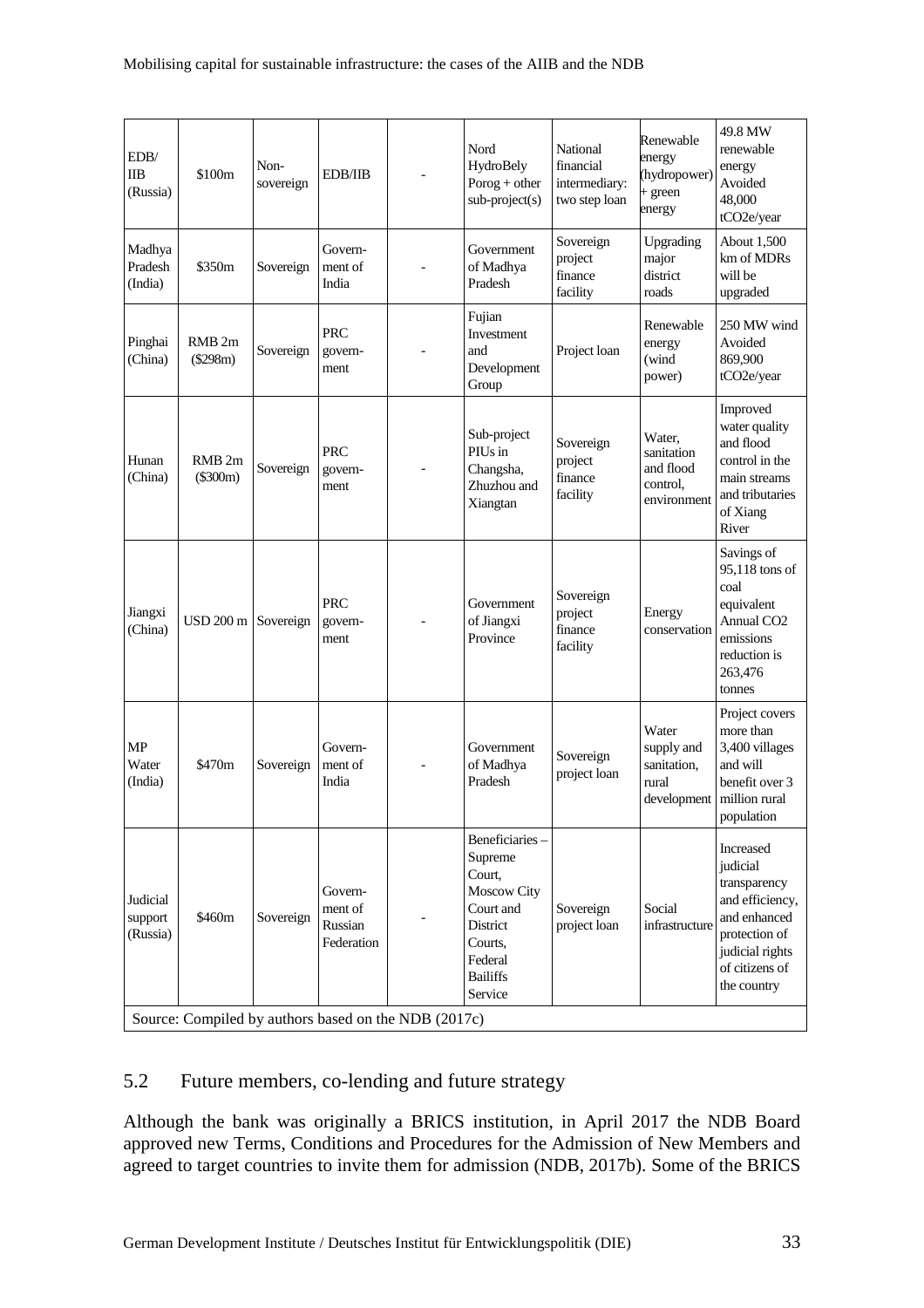states seem more committed to the NDB than the AIIB. For example, Brazil and South Africa immediately committed to the NDB but have still not ratified their memberships of the AIIB (Financial Times, 2017).

The basic criteria for admission are described in the following excerpt from the Articles of Agreement (NDB, 2017d):

- i) Membership of the United Nations.
- ii) Subscription to a capital share of the Bank. Shares to be subscribed by new members will be determined by negotiation in line with a framework previously approved by the Board of Governors.
- iii) Acceptance of the schedule of payments of the paid-in capital determined by the Board of Governors.
- iv) Acceptance of the methodology established by the Board of Governors pertaining to the representation of new members in the Board of Directors.

The Terms, Conditions and Procedures for the Admission of New Members to the New Development Bank, which were agreed on in 2017 at the 2nd Annual Meeting of the NDB Board of Governors in New Delhi (NDB, 2017d), added new conditions:

- v) Willingness to be bound by and undertake all other obligations arising from the Agreement on the New Development Bank and the provisions of the Articles of Agreement.
- vi) Acceptance of the strategic objectives and principles of the Bank as approved by the Board of Governors.
- vii) Acceptance of the policies and procedures of the Bank as approved by the Board of Directors or, as the case may be, by Management.
- viii) Confirmation that the internal procedures necessary for it to become a member will be/have been followed.

Although new members would not be allowed to surpass the voting power share of 55 per cent of the BRICS founding members (NDB, 2014), they will be represented on the Board of Governors and in the Board of Directors, and the basic voting system is that one additional share equals one additional vote (NDB, 2017d):

a) Upon being admitted to the Bank, the member shall appoint one Governor and one alternate Governor in accordance with the provisions of the Articles of Agreement.

b) Management shall discuss with the Board of Directors and submit to the Board of Governors for consideration and approval the methodology by which additional Directors and alternates shall be elected.

c) New members shall elect Directors and alternates to represent them in the Board in accordance with the methodology established by the Board of Governors. The total number of Directors shall be no more than 10(ten). One Director and alternate may represent more than one member.

The main drivers for expansion are not only a desire to expand paid-in capital, but also to increase the bank's profile and international standing, thereby reducing the concentration of the portfolio along with a diversification of the operation sphere. The bank also seeks to learn from the experiences of additional members in terms of project design and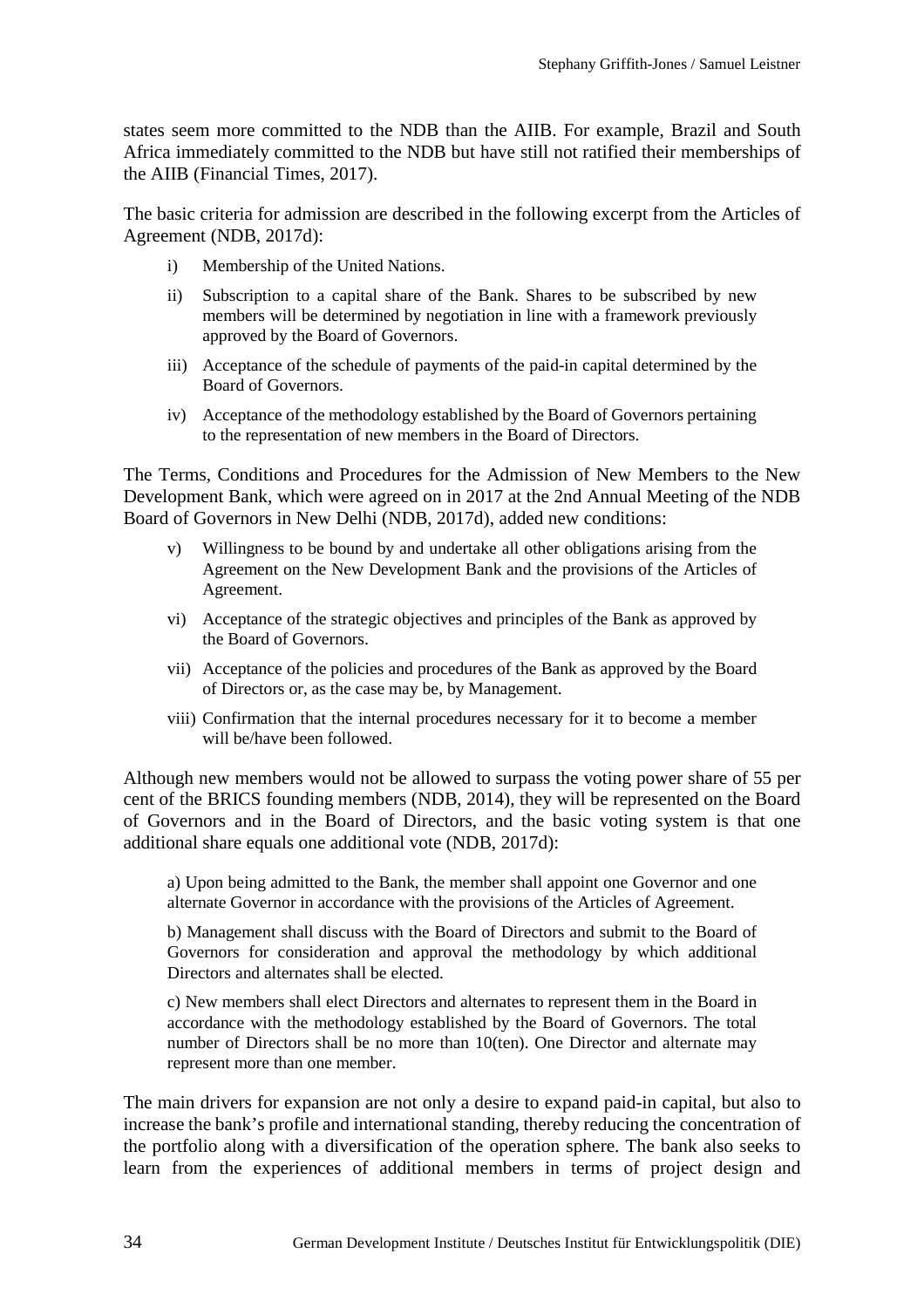implementation. The NDB actively promotes itself to prospective members as being a bank with "reduced bureaucracy, reliance on country systems whenever possible, and streamlined provision of development services without policy conditions attached" (NDB, 2017a). The NDB expressed that increases in membership will happen gradually and with a reasonable mix of countries at different income levels (NDB, 2017a).

## 5.2.1 Instruments and sustainability commitment

#### *a) Commitment to sustainable infrastructure*

The NDB is a good example for other development banks because of its mandated commitment to sustainable infrastructure and clean energy. The NDB stated in its operational strategy for 2017-2021 that it will dedicate two-thirds of finance to sustainable infrastructure, including renewable energy and energy efficiency. This was exceeded in 2016, primarily by investments in renewable-energy projects, when 78 per cent (\$1.56 billion) of its investments was dedicated to sustainable infrastructure. The bank emphasises its role in basic energy provision to mitigate the weaknesses of private finance and publicsector institutions (NDB, 2017a).

This marks an interesting distinction with the AIIB and shows that there is more than one way of "skinning a cat". As we saw, shadow carbon pricing can incentivise sustainable infrastructure investments from development banks, particularly in cases where the price is quite high. On the other hand, a clear stipulation that a high percentage of investments must be in these sectors could create the same effect. The advantage of using shadow-pricedbased approaches, however, is that it will also incentivise the most efficient and lowest-cost technologies, but only if the price is set at the right level.

The bank highlights, in particular, the role of new technologies such as energy storage and smart grids. It can therefore be expected that the NDB will become a frontier financier for innovative renewable-energy solutions, which could boost innovation in the renewableenergy sector in emerging countries (NDB, 2017a, p. 20):

NDB supports the shift to a more sustainable energy path through: i) structural transformation of the energy sector, in particular by promoting emerging renewable technologies; ii) energy efficiency, including the upgrade of existing power plants, overhaul of electricity grids and energy-efficient building techniques; and iii) reduction of air, water and soil pollution in the energy sector. Specific projects could include: offshore wind energy, distributed solar energy generation, hydro-power plants and smart urban energy systems. NDB emphasizes in its operations the adoption of innovative new technologies, such as energy storage systems, adaptable smart electricity grids and solid-waste-based energy generation.

As argued above, these are crucial issues that need to be addressed, particularly as renewable costs fall and their share in the energy mix progressively rises.

Although the mandate only addresses sustainable infrastructure by mentioning "sustainable development", the dominance of renewable-energy projects indicates a strong commitment towards sustainable infrastructure from a climate change mitigation perspective. However, the NDB did not rule out future non-renewable-energy projects such as "clean" coal and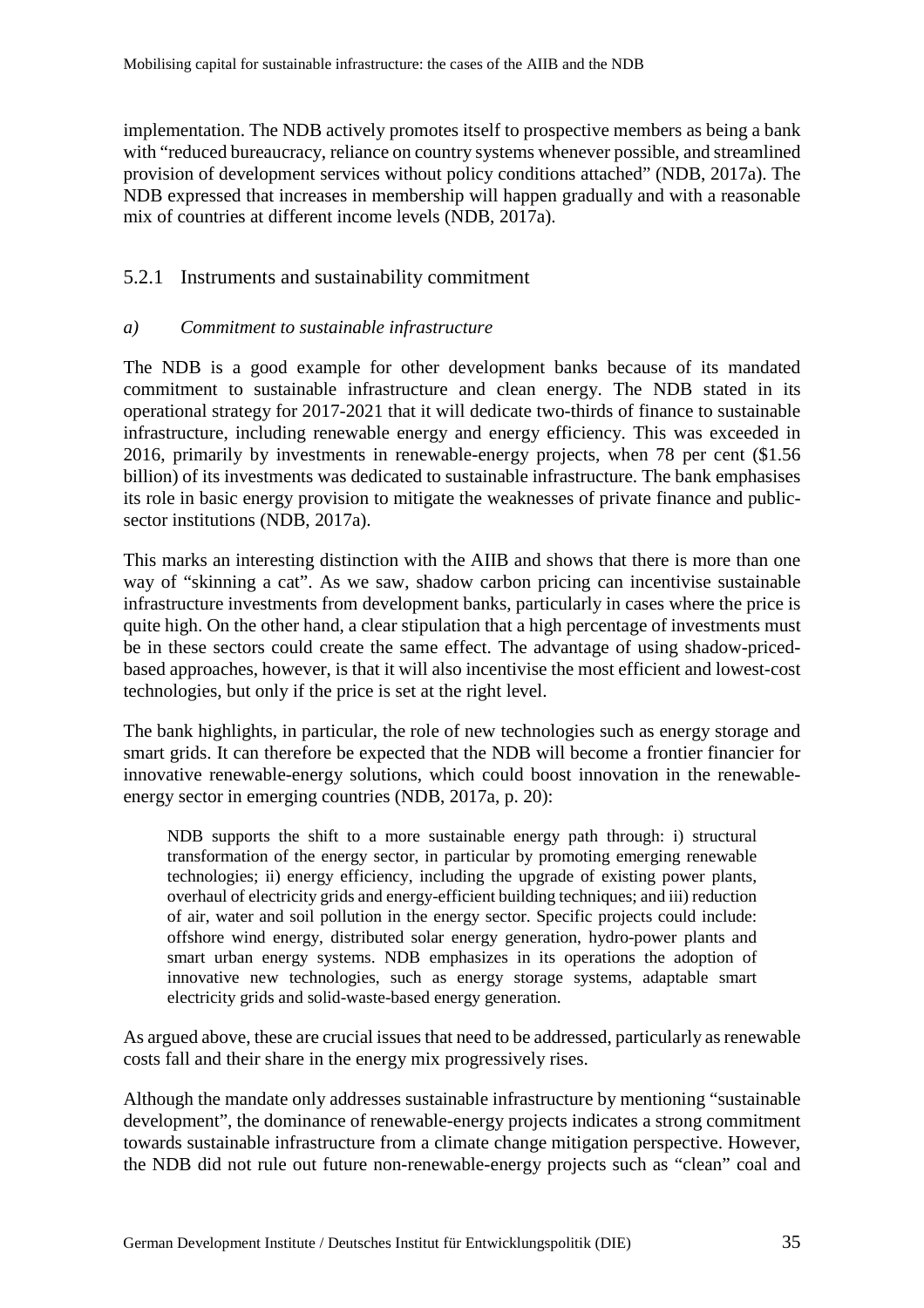nuclear energy, perhaps reflecting the availability of such resources in several of the large member countries. Similarly to the AIIB, the NDB president, K V Kamath, highlights the initial capital costs of renewables as a potential bottleneck for developing countries. He expresses that a sole focus on renewables will be primarily price-dependent and that coal should only be completely abandoned if the price of a thermal plant equals that of green alternatives. However, the dropping costs of renewable energy offer a positive outlook for the future (NDB, 2016):

Not to do coal that is harmful, that is done in a traditional manner. We will examine [such projects] very closely […] If the initial capital cost of setting up an alternate power generating system is equal to that of thermal plant, then I think it becomes an open and shut case. I think it is heading there. The question that could come up for developing countries is the burden of that heavier initial capital cost. I am reasonably sure costs will drop and efficiencies will improve to make this a feasible option.

The NDB calls itself a "firm advocate of sustainable infrastructure" (NDB, 2017e, p. 20). In its 2016 annual report, Towards a Greener Tomorrow (NDB, 2017e, pp. 15-16), it emphasised, with regards to ecological and social sustainability, that it:

recognizes the importance of maintaining policy and operating standards that promote sustainable development, align with international good practices and effectively respond to environmental and social risks;

promotes the use of strong country systems in the management of environmental and social risks and impacts;

adheres to the principles of environmental and social sustainability to ensure minimal adverse impact on the environment and people from its financing and investments in infrastructure and sustainable development projects;

seeks to promote mitigation and adaptation measures to address climate change. NDB aims to build upon existing green economic growth initiatives and provide support for new ones at regional, national and sub-national levels, as well as private sector. The Bank also encourages climate proofing of its infrastructure financing and investments to build resilience to climate change;

promotes the conservation of natural resources, including energy and water. Furthermore, the Bank supports sustainable land management and urban development.

It also expressed its strong emphasis on gender equality: "[O]ne of the key future objectives of the Bank is to mainstream gender equality issues in all of its operations."

However, while the bank mentions a "precautionary approach to justify discretionary decisions in situations where there is the possibility of environmental and social harm resulting from project decisions", it is unclear how strong this safeguard is (Vazquez, Roychoudhury, & Borges, 2017).

## *b) Green bonds*

The NDB's position on green bonds is closely related to the Chinese Green Bond Market, which was established in December 2015 and has become the largest in the world. Whereas the market has an expected volume of \$230 billion within the next five years and is likely to expand during the push to trade corporate green bonds (Bhattacharya et al., 2016), the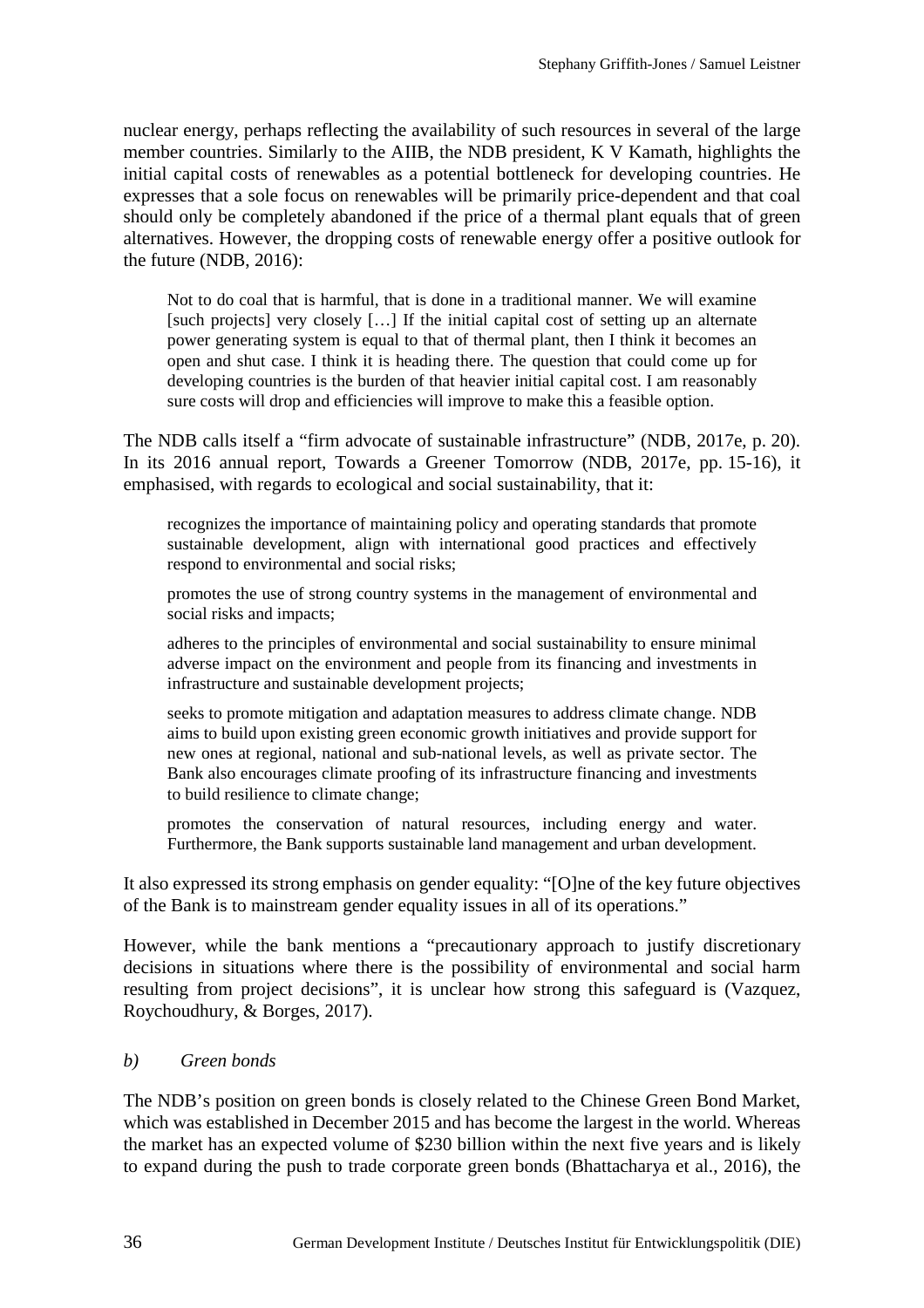NDB only issued one green bond of RMB 3 billion (\$448 million) with a tenor of five years (NDB, 2017e). The NDB applies an independent third-party verification to ensure that projects can be classified as green (NDB, 2017a).

It is common for Chinese issuers to seek third-party verification before submitting the issuance applications to securities exchanges or regulators. It is not just independent, domestic verifiers who are involved, but also major agencies such as Ernst & Young, PricewaterhouseCoopers and Deloitte. A unique feature of China's green bond principles is the inclusion of pollution (OECD, 2016). This may create an opportunity for the NDB to invest in non-infrastructure projects such as pollution mitigation (NDB, 2017a):

In keeping with its intention to be a demand-driven institution that responds to requirements of borrowing members, NDB will remain open to financing projects in a broad range of developmental areas, including traditional infrastructure and sustainable development projects like environmental protection or pollution mitigation.

Overall there is a strong emphasis on green bonds as a future borrowing instrument, which can be considered as being closely aligned to the general green bond policy of China.

#### *c) Other potential instruments for the AIIB and the NDB*

To achieve greater leverage over time, other instruments such as guarantees to private investors and lenders will need to be developed to complement loan instruments. Guarantees are safer from a development bank perspective if they are at least partly funded ex ante, and if the risks for which guarantees are provided are clearly capped so that risks are not open-ended (see also Griffith-Jones & Kollatz, 2015). Alternative instruments that potentially can provide more leverage are complicated to arrange and may actually deliver very few transactions, and thus very little volume, as has been the experience of other MDBs such as the World Bank and the EIB (based on interview material; see also Griffith-Jones & Kollatz, 2015).

## **6 Conclusions**

The need for far greater investment in renewable infrastructure is very clear. This is because there is not only a great need for sustainable infrastructure to meet the Paris Agreement goals, but also a great need for additional infrastructure to support development and poverty reduction (with large numbers of poor people not having access to basic utilities, such as electricity). There is also an urgency for such investments to happen soon, as the investments being made in the next few years will be locked in for the long term – this is especially true for renewable energy projects with their long lifecycles. This additional investment will not only help to mobilise private capital by making sustainable infrastructure more cost competitive in general, but it is also required to promote specific technologies that are not currently attractive enough for private investors, including, for example, renewable energy in certain sectors and regions as well as storage costs.

A very important role in financing such investment in sustainable infrastructure is – and will increasingly be – played by MDBs, including the newly created AIIB and NDB. The large scope of the AIIB and the NDB implies a valuable addition to development finance in that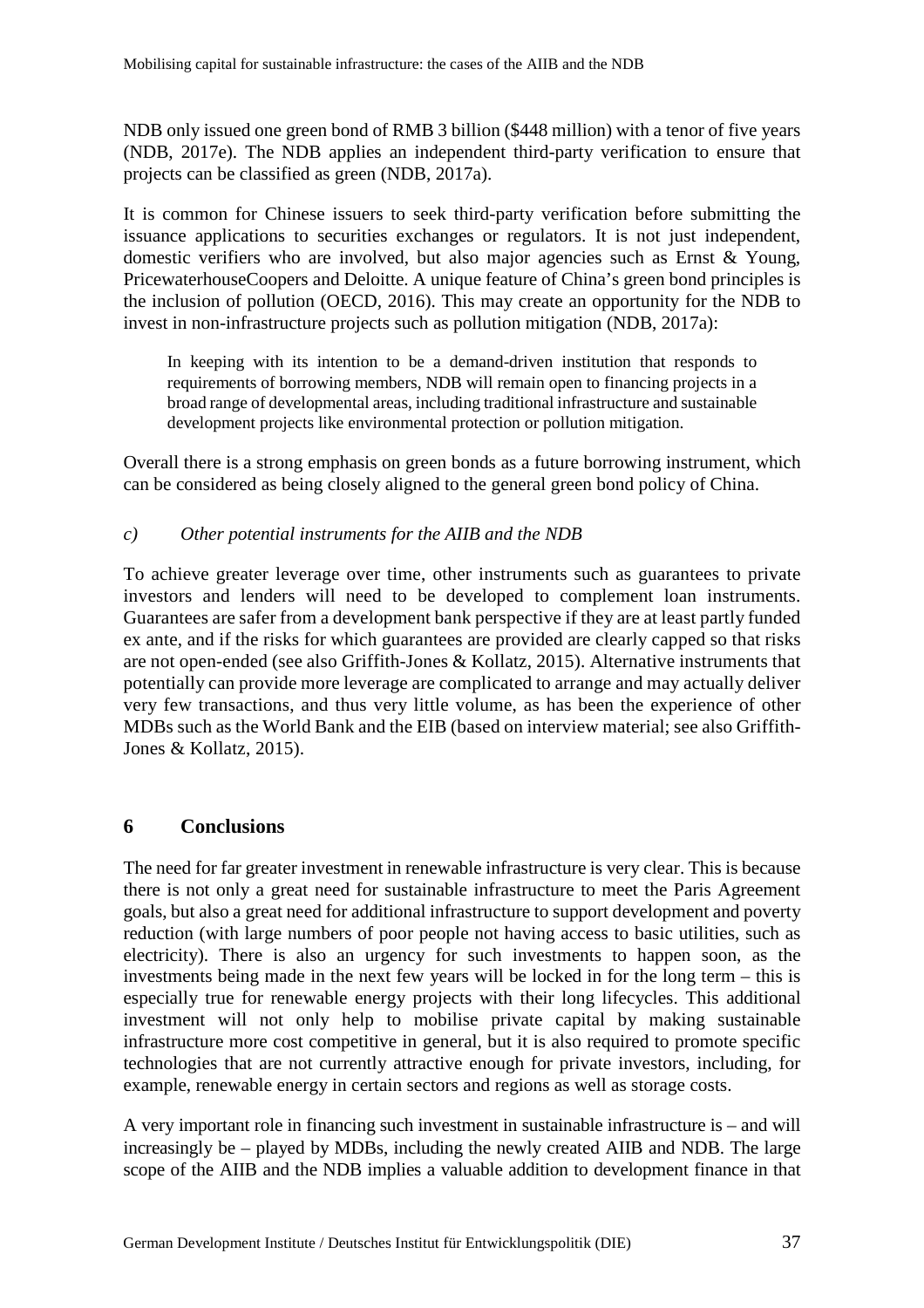area. The AIIB and the NDB will also benefit from the extensive experience that the older development banks offer. This paper aims to contribute to this latter process by examining the experiences of older development banks – especially the EIB, but also others, including the IFC – and their potential relevance for the newer development banks.

Development banks can, and do, finance sustainable infrastructure through their own lending and investing, as well as help catalyse private lending and investment. As regards the former, simple instruments, such as plain vanilla loans, may be the most appropriate, especially for a new MDB just beginning operations. These plain vanilla loans can, of course, be combined with co-financing by private lenders and investors, as well as with other development banks. (The AIIB, in particular, has started its operations mainly by participating in projects already designed by other MDBs, such as the World Bank, the ADB, the EIB and others.)

Even though simple instruments may be better during an initial phase – especially for wellcapitalised banks such as the AIIB, as these simpler instruments are easier and quicker to implement, have lower transactions cost and carry fewer risks – it may be desirable for achieving greater leverage over time. For this reason, other instruments that provide greater guarantees to private investors and lenders need to be developed to complement plain vanilla loan instruments. This can catalyse greater levels of lending and investment from a range of private lenders and investors, including institutional investors. Furthermore, it would be important to develop common standards among the MDBs and DFIs for blended finance in order to avoid competition on financing conditions.

Here, the AIIB and NDB can build on the experiences of institutions such as the IFC and the EIB. We analysed in some depth two interesting instruments: the IFC's Managed Co-Lending Portfolio Programme and the EIB's Global Energy Efficiency and Renewable Energy Fund. The IFC's MCPP is very innovative, as it has already attracted significant amounts of investment from large insurance companies to co-finance a portfolio of IFC projects – both in the construction phase as well as in later phases – in a variety of emerging and developing countries. These institutional investors have been attracted by the idea of co-investing with the IFC as well as by its broad investment expertise in infrastructure across many countries; by the diversification of the portfolio; and also by the implicit guarantee given by a first-loss provision, reaching 10 per cent of total loans, which are partly funded by Sida. The latter aspect may require further analysis, as it does imply some fairly large contingent liabilities for the IFC. However, in other aspects, this seems to be a very attractive instrument, especially as it helps catalyse investment from institutional investors, which was the "holy grail" of development finance experts. This is because these institutional investors have the long-term assets needed to fund long-term investment in sustainable energy, especially those projects that only become profitable over the long term.

The other instrument studied is the EIB's GEEREF, which is also very innovative, as it funds greenfield investments in small and medium-sized projects in emerging and especially low-income countries. GEEREF provides equity to specialist private equity funds. These funds, in turn, invest in a broad mix of small to medium-sized renewable energy projects (through equity and mezzanine instruments) – such as solar, biomass and wind farms – as well as in energy-efficiency sectors focussing on the riskier, early-stage development phases. The key idea is to help create a market for renewable-energy and energy-efficiency greenfield investments in poorer countries, as well as to have an impact on environmental and social standards. GEEREF has a "fund of funds" approach, and has a targeted multiplier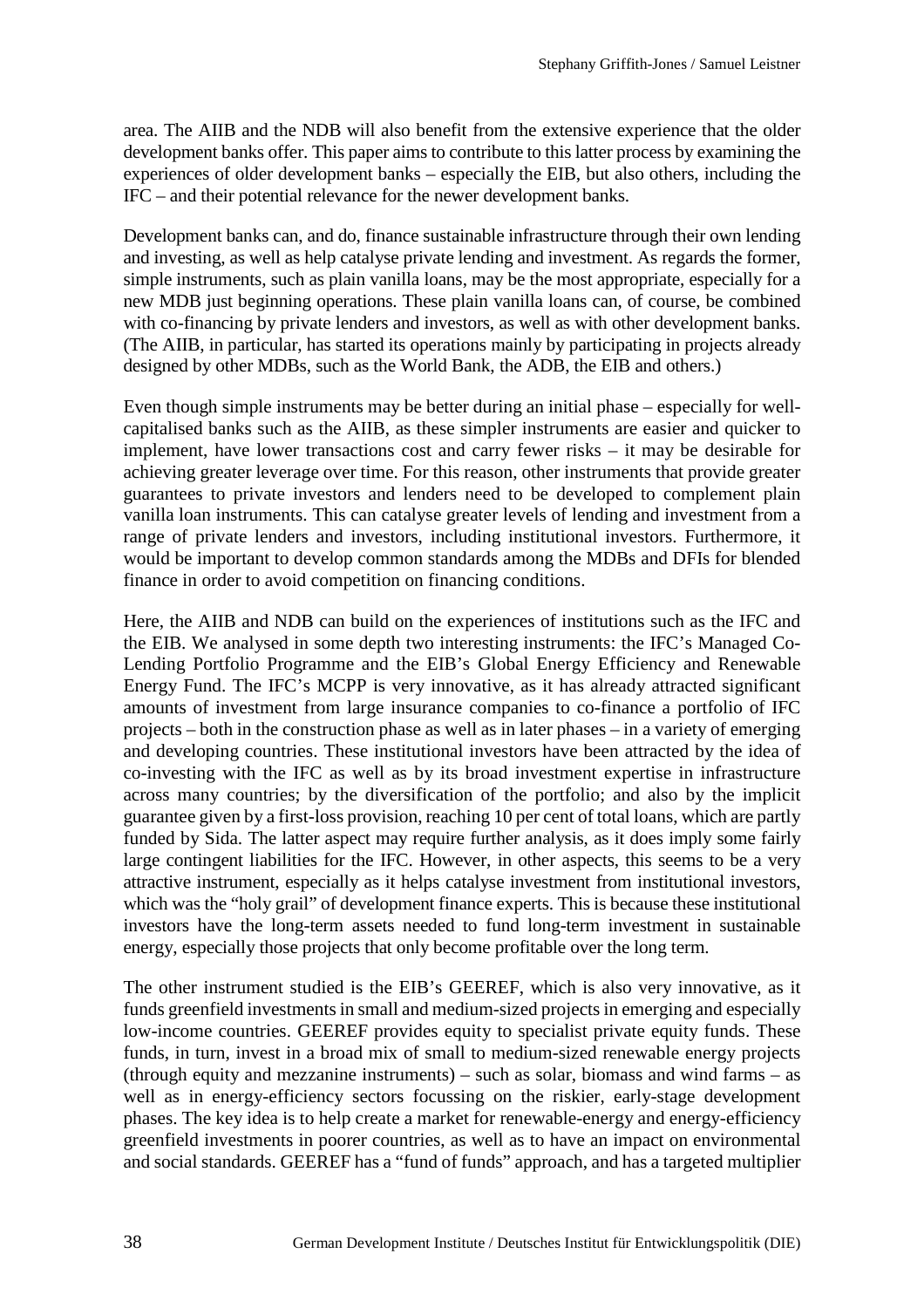(up to 50) in terms of the total private capital it intends to attract. GEEREF is broadly seen as being very successful, as is shown by the fact that donors are providing capital for a larger GEEREF NEXT initiative. One problem has been the high transaction costs of raising private capital, as well as other aspects. However, it can be expected that the demonstration effect of GEEREF and its projects on the ground will make the task easier for GEEREF NEXT and similar funds in other institutions. Indeed, GEEREF is one very interesting example of a fund or facility that pools development bank funds and commercial finance.

Clearly the IFC's MCPP, which seems to be very successful in attracting institutional investors for co-financing, is of great relevance both to the AIIB and the NDB. In fact, in our interviews, we found that the AIIB is carefully studying the experiences of the IFC's MCPP, with a view to possibly replicating or adapting them. Another option would be for the AIIB to co-finance in the same facility with the IFC, as it has been the recent tradition of the AIIB to collaborate with the World Bank and regional development banks on many projects and initiatives. It is also interesting to note (see above) that the IFC's MCPP started with major contributions from China's SAFE Investment Company and the HKMA. Possibly a similar initiative could be started by these institutions for the AIIB and attempt to attract both international and Chinese institutional investors. A similar analysis applies to the NDB, though it has up to now collaborated less with the World Bank. A final caveat is that this may be relatively less urgent for these new banks, as they have, at present, such a strong capital base (especially the AIIB) and therefore a great deal of space for additional lending. However, as this lending capacity becomes more constrained, it will become ever more relevant.

As regards the EIB's GEEREF, it is again a very interesting instrument, and of relevance to other development banks. However, its relevance to the AIIB and the NDB in these early phases seems less clear. Its transactions costs seem very high, and it is quite labour-intensive for EIB staff. However, some collaboration and possible co-financing between the EIB and both the AIIB and the NDB may be an interesting possibility, especially in the future.

The abovementioned instruments are for reducing risks to make sustainable infrastructure investments more attractive to private lenders and investors. However, the important prior decision is the choice of what projects the development bank will choose to help finance. Here, the EIB has been pioneering an important approach, already since the mid-1990s, by introducing shadow carbon pricing, which allows for including the social costs of carbon in the project evaluation – first in the energy and transport sectors, and then across all sectors. This approach, which has now been strongly endorsed more generally for the broader economy by a Commission chaired by Joseph Stiglitz and Nicholas Stern, implies that lowcarbon projects such as renewable-energy ones are more likely to be chosen than highcarbon ones, such as those based on fossil fuels. This seems to have clearly been the case for the EIB's projects. However, in situations where coal became more profitable, the shadow carbon price approach of the EIB was reinforced by internal regulations, preventing high-carbon-emission projects from being funded, except in very poor countries.

This experience of the EIB seems to be of high relevance to the AIIB and the NDB. Indeed, the AIIB has committed to using shadow carbon pricing, and the NDB to dedicating a high proportion of its activities to sustainable infrastructure. However, issues may remain due to the existence in some countries and regions of significantly lower costs for fossil fuels, in comparison to renewables, at least in the short and medium terms. A lack of resources for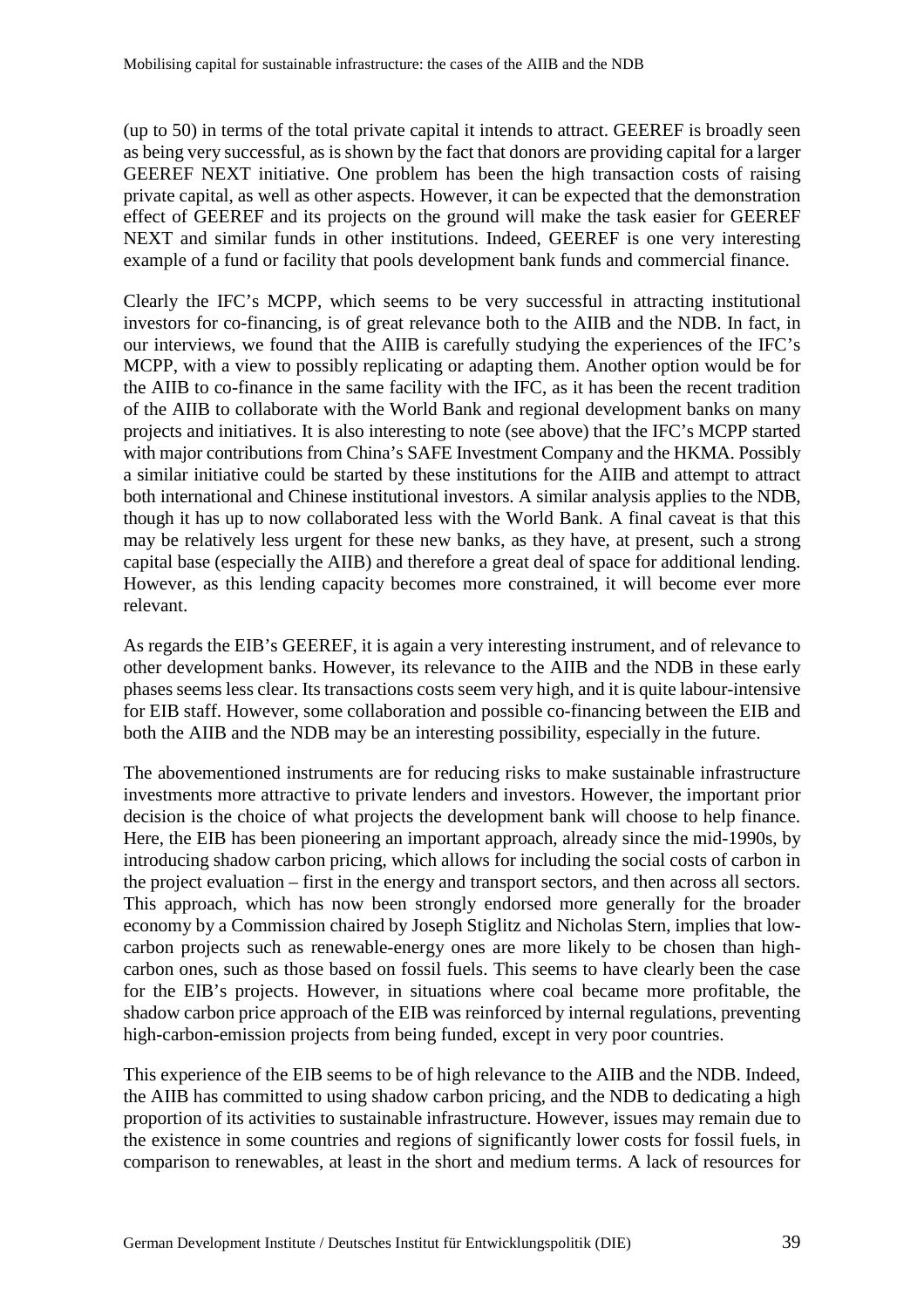renewable energy can also be a problem, in particular for regions or countries where an abundance of fossil fuels may be available. This may imply the need for either maintaining investments in some "less bad" fossil fuels, such as natural gas, for the transition, and/or maintaining investments in climate funds or donor grants that provide subsidies to protect poor countries and poor people from paying higher energy costs due to the introduction of renewable energy.

Besides focussing on specific instruments for encouraging a choice of more sustainable energy sources, we have discussed several mechanisms needed to attract further private lending and investments into sustainable infrastructure, and where development banks – both old and new – can play an important, indirect role. These include modifying financial regulations (including Basel III and Solvency II) so they do not have excessive bias against long-term lending or investing; helping deepen local capital markets in emerging and developing countries, including by encouraging the development of local currency instruments; and helping develop a pipeline of good projects in the area of sustainable infrastructure. The latter can be done at two levels. A first approach is to help fund facilities that provide financing for project preparation, especially for poorer and smaller countries; the AIIB has, for example, created such a facility, which is valuable. A second, more ambitious, approach is for these MDBs, both old and new, to help develop – including at the sub-national level, for example big cities – ambitious projects for greening the economy, for example designing greener public transport. Both those approaches, but especially the latter, would help scale-up the preparation of shovel-ready sustainable projects – or mega projects – that could then be funded.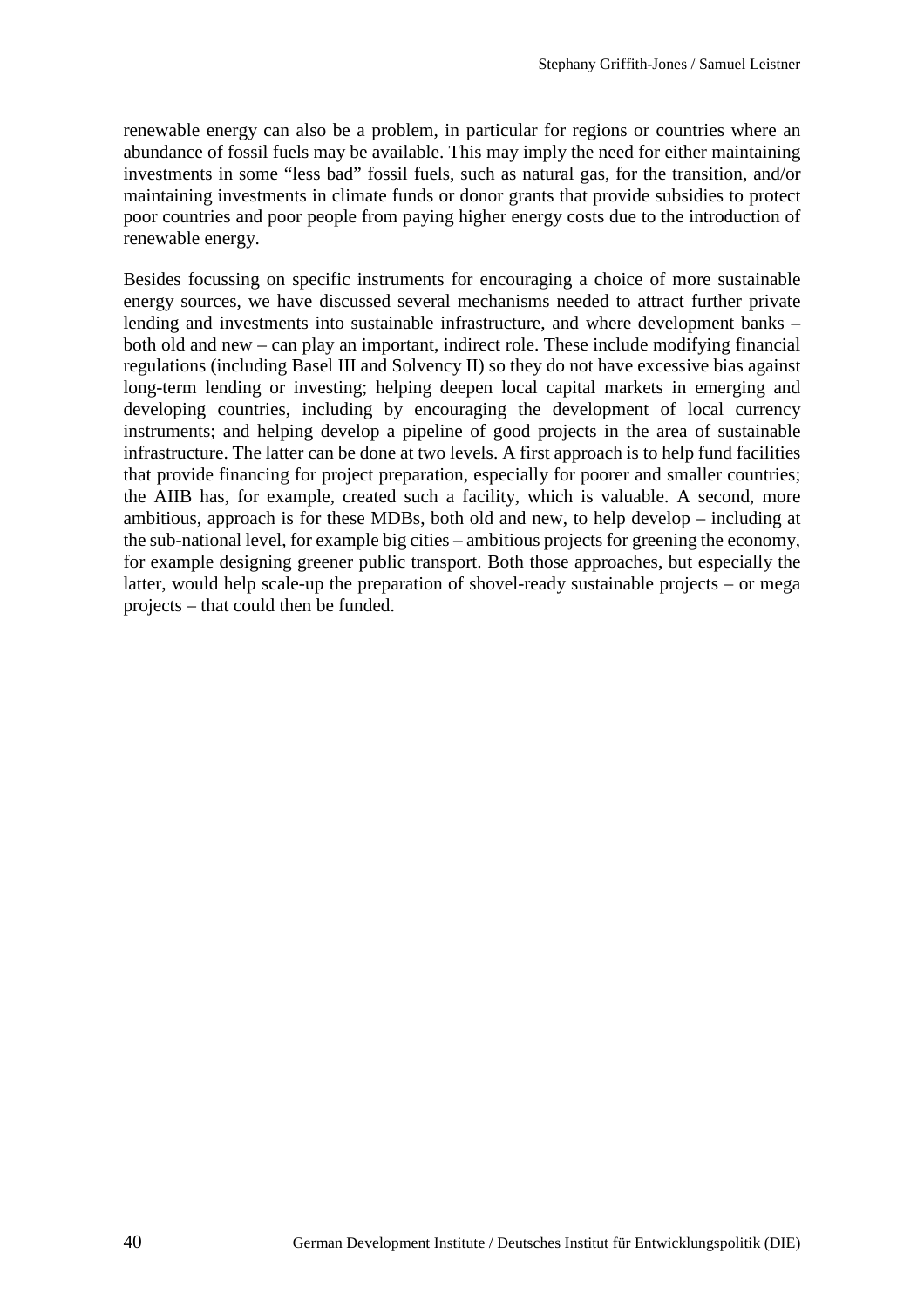#### **References**

- ADB (Asian Development Bank). (2017). *Meeting Asia's infrastructure needs*. Manila: Author.
- AIIB (Asian Infrastructure Investment Bank). (2015). *Articles of Agreement*. Singapore: Author.
- AIIB. (2016a). *Annual report 2016*. Retrieved from [https://www.aiib.org/en/news-events/news/2016/annual](https://www.aiib.org/en/news-events/news/2016/annual-report/index.html)[report/index.html](https://www.aiib.org/en/news-events/news/2016/annual-report/index.html)
- AIIB. (2016b). *Environmental and social framework*. Retrieved from [https://www.aiib.org/en/policies](https://www.aiib.org/en/policies-strategies/_download/environment-framework/20160226043633542.pdf)[strategies/\\_download/environment-framework/20160226043633542.pdf](https://www.aiib.org/en/policies-strategies/_download/environment-framework/20160226043633542.pdf)
- AIIB. (2017a). *AIIB receives third triple-A credit rating*. Retrieved from [https://www.aiib.org/en/news](https://www.aiib.org/en/news-events/news/2017/20170718_001.html)[events/news/2017/20170718\\_001.html](https://www.aiib.org/en/news-events/news/2017/20170718_001.html)
- AIIB. (2017b). *Energy sector strategy: Sustainable energy for Asia*. Retrieved from [https://www.aiib.org/en/policies-strategies/strategies/sustainable-energy](https://www.aiib.org/en/policies-strategies/strategies/sustainable-energy-asia/.content/index/_download/aiib-energy-sector-Strategy-2017.pdf)[asia/.content/index/\\_download/aiib-energy-sector-Strategy-2017.pdf](https://www.aiib.org/en/policies-strategies/strategies/sustainable-energy-asia/.content/index/_download/aiib-energy-sector-Strategy-2017.pdf)
- AIIB. (2017c). *Members and prospective members of the bank*. Retrieved fro[m https://www.aiib.org/en/about](https://www.aiib.org/en/about-aiib/governance/members-of-bank/index.html)[aiib/governance/members-of-bank/index.html](https://www.aiib.org/en/about-aiib/governance/members-of-bank/index.html)
- AIIB. (2017d). *Projects*. Retrieved from<https://www.aiib.org/en/projects/>
- Bhattacharya, A., Meltzer, J. P., Oppenheim, J., Qureshi, Z., & Stern, N. (2016). *Delivering on sustainable infrastructure for better development and better climate.* Global Economy and Development. Washington, DC: The Brookings Institution.
- BNEF (Bloomberg New Energy Finance). (2017). *Asian Infra Bank to reach \$4 billion in loans by year end: Q&A*. Retrieved fro[m https://about.bnef.com/blog/asian-infra-bank-reach-4-billion-loans-year-end-qa/](https://about.bnef.com/blog/asian-infra-bank-reach-4-billion-loans-year-end-qa/)
- Carbon Pricing Leadership Coalition. (2017). *Report of the high-level commission on carbon prices*. Retrieved from<https://www.carbonpricingleadership.org/report-of-the-highlevel-commission-on-carbon-prices/>
- Danish International Development Agency. (2016). *Programme document Danida market development partnerships 2016-2020*. Retrieved from [http://um.dk/~/media/UM/English-site/Documents/Danida/](http://um.dk/%7E/media/UM/English-site/Documents/Danida/Activities/Business/Danida%20Market%20Development%20Partnerships/Programme%20document%20DMDP%20-%20final%20-%20rev%20landekreds.pdf?la=en) [Activities/Business/Danida%20Market%20Development%20Partnerships/Programme%20document%](http://um.dk/%7E/media/UM/English-site/Documents/Danida/Activities/Business/Danida%20Market%20Development%20Partnerships/Programme%20document%20DMDP%20-%20final%20-%20rev%20landekreds.pdf?la=en) [20DMDP%20-%20final%20-%20rev%20landekreds.pdf?la=en](http://um.dk/%7E/media/UM/English-site/Documents/Danida/Activities/Business/Danida%20Market%20Development%20Partnerships/Programme%20document%20DMDP%20-%20final%20-%20rev%20landekreds.pdf?la=en)
- Energy Transitions Commission. (2017). *Better energy, greater prosperity*. Retrieved from [http://energy](http://energy-transitions.org/sites/default/files/BetterEnergy_fullReport_DIGITAL.PDF)[transitions.org/sites/default/files/BetterEnergy\\_fullReport\\_DIGITAL.PDF](http://energy-transitions.org/sites/default/files/BetterEnergy_fullReport_DIGITAL.PDF)
- European Commission. (2018). *Commission action plan on financing sustainable growth*. Retrieved from [https://ec.europa.eu/info/publications/180308-action-plan-sustainable-growth\\_en](https://ec.europa.eu/info/publications/180308-action-plan-sustainable-growth_en)
- European Investment Bank. (2013). *The economic appraisal of investment projects at the EIB*. Retrieved from [http://www.eib.org/attachments/thematic/economic\\_appraisal\\_of\\_investment\\_projects\\_en.pdf](http://www.eib.org/attachments/thematic/economic_appraisal_of_investment_projects_en.pdf)
- Financial Times. (2017). *China-led AIIB gives Brazil and South Africa extra year to join*. Retrieved from <https://www.ft.com/content/c0c0f6f2-1384-11e7-b0c1-37e417ee6c76>
- Granoff, I., Hogarth, J. R., & Miller, A. (2016). Nested barriers to low-carbon infrastructure investment. *Nature Climate Change*, *6*(12), 1065-1071.<https://doi.org/10.1038/NCLIMATE3142>
- Griffith-Jones, S. (2014). *A BRICS development bank: A dream coming true?* Retrieved from [http://unctad.org/en/PublicationsLibrary/osgdp20141\\_en.pdf](http://unctad.org/en/PublicationsLibrary/osgdp20141_en.pdf)
- Griffith-Jones, S. (2015). *Financing global development: The BRICS new development bank* (Briefing Paper 13/2015). Bonn: German Development Institute / Deutsches Institut für Entwicklungspolitik (DIE).
- Griffith-Jones, S., & Kollatz, M. (2015). *Multilateral lending instruments for infrastructure financing.*  Retrieved fro[m http://www.stephanygj.net/papers/infrastructure-finance-g24.pdf](http://www.stephanygj.net/papers/infrastructure-finance-g24.pdf)
- Griffith-Jones, S., Ocampo, J. A., & Spratt, S. (2012). Financing renewable energy in developing countries: Mechanisms and responsibilities. *European Report on Development*. Retrieved from [http://www.ids.ac.uk/publication/financing-renewable-energy-in-developing-countries-mechanisms](http://www.ids.ac.uk/publication/financing-renewable-energy-in-developing-countries-mechanisms-and-responsibilities)[and-responsibilities](http://www.ids.ac.uk/publication/financing-renewable-energy-in-developing-countries-mechanisms-and-responsibilities)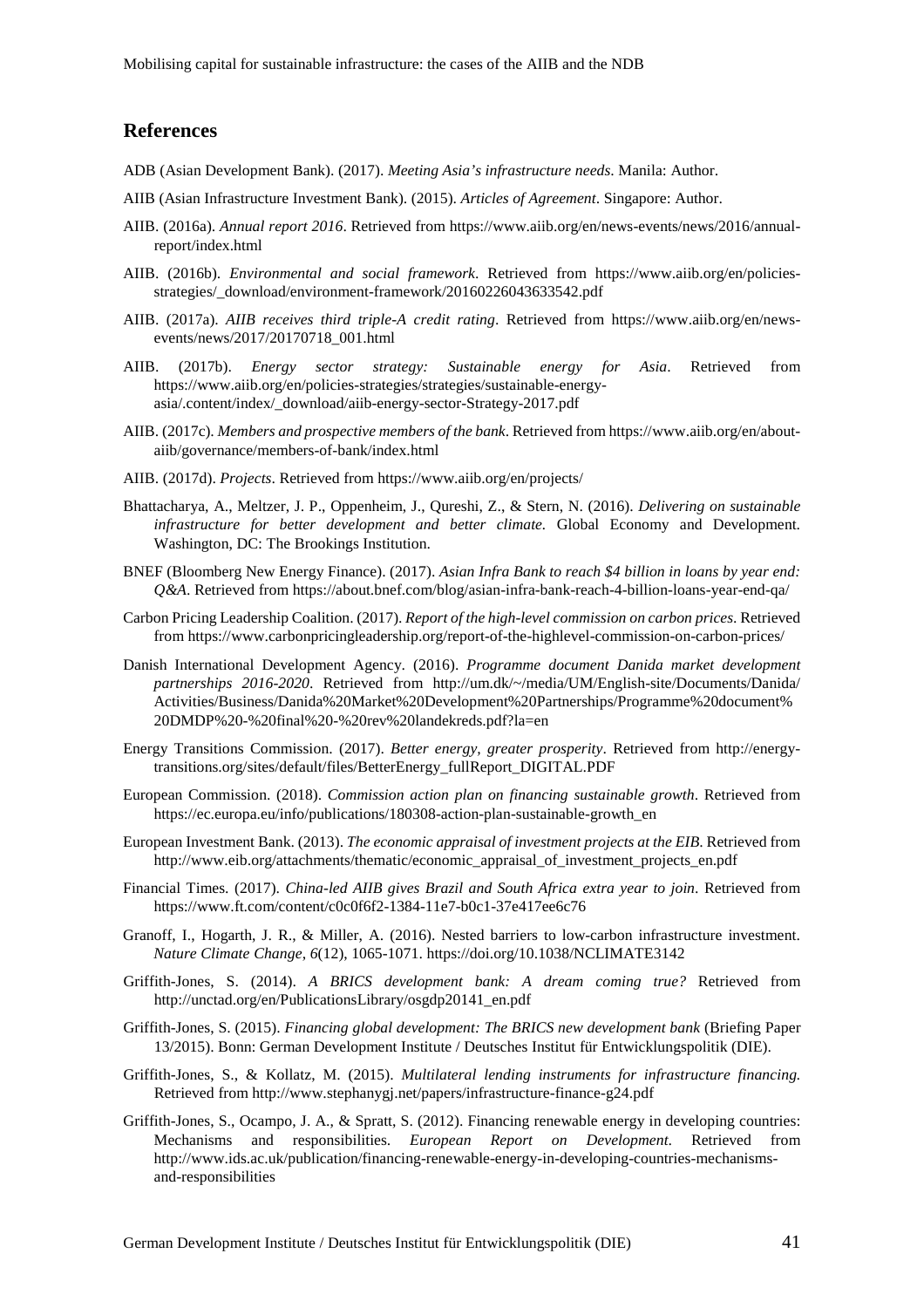- Griffith-Jones, S., Xiaoyun, L., & Spratt, S. (2016). *The Asian Infrastructure Investment Bank: What can it learn from, and perhaps teach to, the multilateral development banks?* Retrieved from [http://www.ids.ac.uk/publication/the-asian-infrastructure-investment-bank-what-can-it-learn-from-and](http://www.ids.ac.uk/publication/the-asian-infrastructure-investment-bank-what-can-it-learn-from-and-perhaps-teach-to-the-multilateral-development-banks)[perhaps-teach-to-the-multilateral-development-banks](http://www.ids.ac.uk/publication/the-asian-infrastructure-investment-bank-what-can-it-learn-from-and-perhaps-teach-to-the-multilateral-development-banks)
- IFC (International Finance Corporation). (2016). *IFC MCPP infrastructure*. Retrieved fro[m http://www.ifc.org/](http://www.ifc.org/wps/wcm/connect/2baa8fbe-f08a-43e1-b1e0-9095d5c085ac/MCPP+Infrastructure_FINAL_10-5-2016.pdf?MOD=AJPERES) [wps/wcm/connect/2baa8fbe-f08a-43e1-b1e0-9095d5c085ac/MCPP+Infrastructure\\_FINAL\\_10-5-](http://www.ifc.org/wps/wcm/connect/2baa8fbe-f08a-43e1-b1e0-9095d5c085ac/MCPP+Infrastructure_FINAL_10-5-2016.pdf?MOD=AJPERES) [2016.pdf?MOD=AJPERES](http://www.ifc.org/wps/wcm/connect/2baa8fbe-f08a-43e1-b1e0-9095d5c085ac/MCPP+Infrastructure_FINAL_10-5-2016.pdf?MOD=AJPERES)
- IFC. (2017). *Mobilizing institutional investments into emerging market infrastructure*. Retrieved from [https://www.ifc.org/wps/wcm/connect/756a1ed7-ea19-4d5d-b4a7-](https://www.ifc.org/wps/wcm/connect/756a1ed7-ea19-4d5d-b4a7-687a0858cde8/EMCompass+Note+36+MCPP+FINAL+3-29.pdf?MOD=AJPERES%20) [687a0858cde8/EMCompass+Note+36+MCPP+FINAL+3-29.pdf?MOD=AJPERES](https://www.ifc.org/wps/wcm/connect/756a1ed7-ea19-4d5d-b4a7-687a0858cde8/EMCompass+Note+36+MCPP+FINAL+3-29.pdf?MOD=AJPERES%20)
- IRENA (International Renewable Energy Agency). (2017a). *LCOE 2010-2016*. Retrieved from <http://resourceirena.irena.org/gateway/dashboard/?topic=3&subTopic=1057>
- IRENA. (2017b). *Renewable energy finance flows*. Retrieved from [http://resourceirena.irena.org/](http://resourceirena.irena.org/gateway/dashboard/?topic=6&subTopic=8) [gateway/dashboard/?topic=6&subTopic=8](http://resourceirena.irena.org/gateway/dashboard/?topic=6&subTopic=8)
- McKinsey. (2016). *Financing change: How to mobilize private-sector financing for sustainable infrastructure.* Retrieved from [https://www.mckinsey.com/~/media/mckinsey/industries/capital%](https://www.mckinsey.com/%7E/media/mckinsey/industries/capital%20projects%20and%20infrastructure/our%20insights/the%20next%20generation%20of%20infrastructure/financing_change_how_to_mobilize_private-sector_financing_for_sustainable-_infrastructure.ashx) [20projects%20and%20infrastructure/our%20insights/the%20next%20generation%20of%20infrastructu](https://www.mckinsey.com/%7E/media/mckinsey/industries/capital%20projects%20and%20infrastructure/our%20insights/the%20next%20generation%20of%20infrastructure/financing_change_how_to_mobilize_private-sector_financing_for_sustainable-_infrastructure.ashx) re/financing change how to mobilize private-sector financing for sustainable- infrastructure.ashx
- MDG Working Group. (2016). *MDBS joint declaration of aspirations on actions to support infrastructure investment.* Retrieved from [http://g20chn.org/English/Documents/Current/201608/](http://g20chn.org/English/Documents/Current/201608/P020160815360318908738.pdf) [P020160815360318908738.pdf](http://g20chn.org/English/Documents/Current/201608/P020160815360318908738.pdf)
- Meltzer, J. P. (2016). *Financing low carbon, climate resilient infrastructure: The role of climate finance and green financial systems*. Retrieved from [https://www.brookings.edu/wp-content/uploads/](https://www.brookings.edu/wp-content/uploads/2016/09/global_20160921_climate_finance.pdf) [2016/09/global\\_20160921\\_climate\\_finance.pdf](https://www.brookings.edu/wp-content/uploads/2016/09/global_20160921_climate_finance.pdf)
- NDB (New Development Bank). (2014). *Articles of Agreement*. Retrieved from [https://www.ndb.int/wp](https://www.ndb.int/wp-content/themes/ndb/pdf/Agreement-on-the-New-Development-Bank.pdf)[content/themes/ndb/pdf/Agreement-on-the-New-Development-Bank.pdf](https://www.ndb.int/wp-content/themes/ndb/pdf/Agreement-on-the-New-Development-Bank.pdf)
- NDB. (2016). *NDB president: 60% of funding will be for renewables.* Retrieved from [https://www.ndb.int/president\\_desk/ndb-president-60-funding-will-renewables/](https://www.ndb.int/president_desk/ndb-president-60-funding-will-renewables/)
- NDB. (2017a). *NDB's general strategy: 2017–2021*. Shanghai: Author.
- NDB. (2017b). *Policies*. Retrieved fro[m https://www.ndb.int/data-and-documents/policies/](https://www.ndb.int/data-and-documents/policies/)
- NDB. (2017c). *Projects*. Retrieved from<https://www.ndb.int/projects/>
- NDB. (2017d). *Terms, conditions and procedures for the admission of new members to the New Development Bank.* Retrieved from [https://www.ndb.int/wp-content/uploads/2017/06/Terms-Conditions-and-](https://www.ndb.int/wp-content/uploads/2017/06/Terms-Conditions-and-Procedures1.pdf)[Procedures1.pdf](https://www.ndb.int/wp-content/uploads/2017/06/Terms-Conditions-and-Procedures1.pdf)
- NDB. (2017e). *Towards a greener tomorrow: Annual report 2016.* Shanghai: Author.
- New Climate Economy. (2016). *The sustainable infrastructure imperative: Financing for better growth and development*. Retrieved from<https://newclimateeconomy.report/2016/>
- OECD (Organisation for Economic Co-operation and Development). (2016). *Green bonds: Country experiences, barriers, and options, a contribution to the G20 Green Finance Study Group.* Retrieved from [https://www.oecd.org/environment/cc/Green\\_Bonds\\_Country\\_Experiences\\_Barriers\\_and\\_Options.pdf](https://www.oecd.org/environment/cc/Green_Bonds_Country_Experiences_Barriers_and_Options.pdf)
- OECD. (2017). *Investing in climate, investing in growth*. Paris: Author.
- Persaud, A. (2015). *How not to regulate insurance markets: The risks and dangers of Solvency II.* Retrieved from<https://piie.com/publications/pb/pb15-5.pdf>
- Reuters. (2017). *China-led AIIB approves seven new members ahead of new Silk Road summit*. Retrieved from [https://www.reuters.com/article/us-china-silkroad-aiib/china-led-aiib-approves-seven-new-members](https://www.reuters.com/article/us-china-silkroad-aiib/china-led-aiib-approves-seven-new-members-ahead-of-new-silk-road-summit-idUSKBN1890B9)[ahead-of-new-silk-road-summit-idUSKBN1890B9](https://www.reuters.com/article/us-china-silkroad-aiib/china-led-aiib-approves-seven-new-members-ahead-of-new-silk-road-summit-idUSKBN1890B9)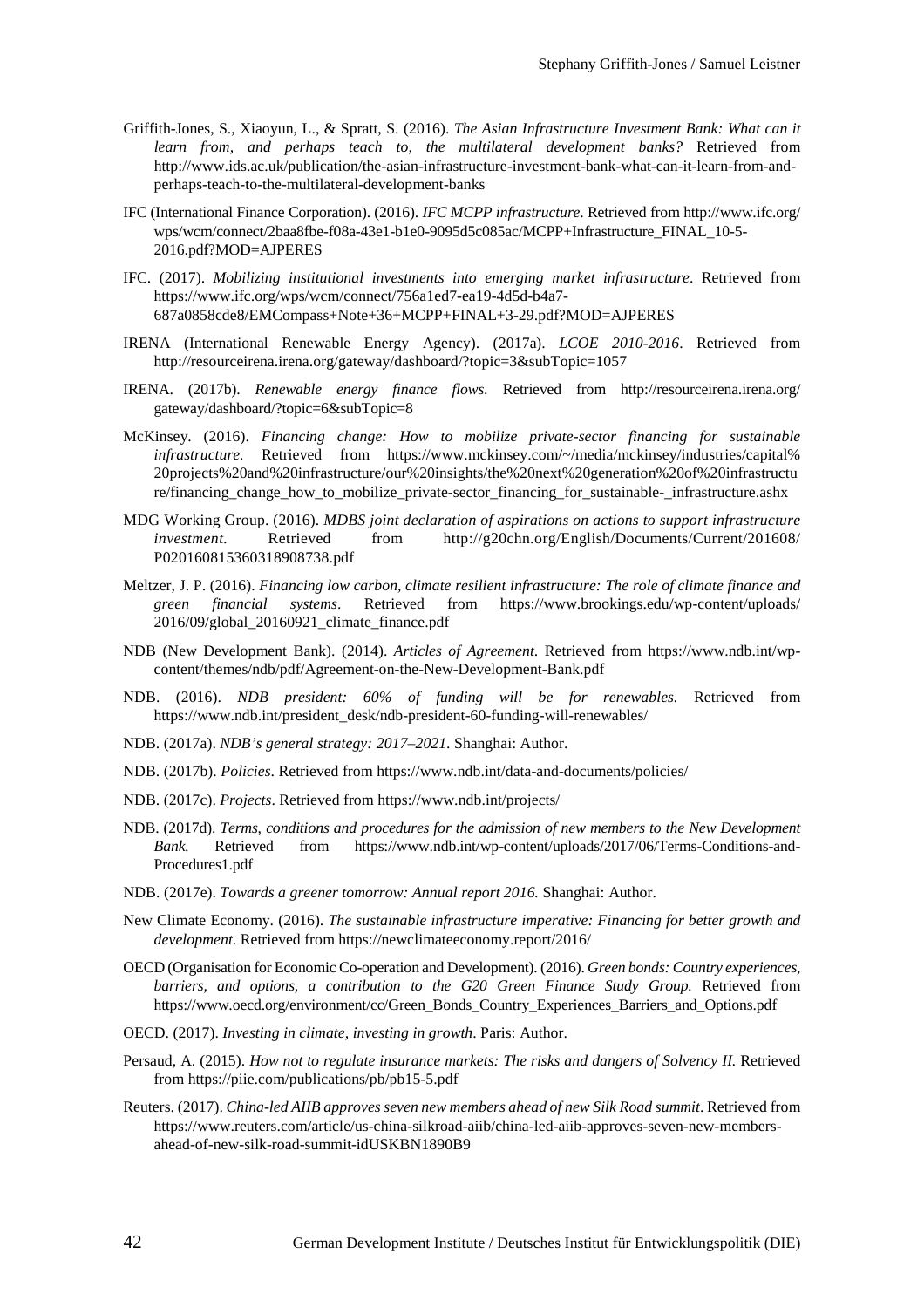- United Nations Conference on Trade and Development. (2014). *World investment report 2014*. New York, NY: United Nations Publications.
- Vazquez, K. C., Roychoudhury, S., & Borges, C. (2017). *Building infrastructure for 21st century sustainable development: Lessons and opportunities for the BRICS-led New Development Bank*. Retrieved from [http://www.jgu.edu.in/researchcentre/Centre-For-African-Latin-American-and-Caribbean-](http://www.jgu.edu.in/researchcentre/Centre-For-African-Latin-American-and-Caribbean-Studies/pdf/Building-Infrastructure-21st-Century.pdf)[Studies/pdf/Building-Infrastructure-21st-Century.pdf](http://www.jgu.edu.in/researchcentre/Centre-For-African-Latin-American-and-Caribbean-Studies/pdf/Building-Infrastructure-21st-Century.pdf)

World Bank. (2017). *State and trends of carbon pricing 2017*. Washington, DC: Author.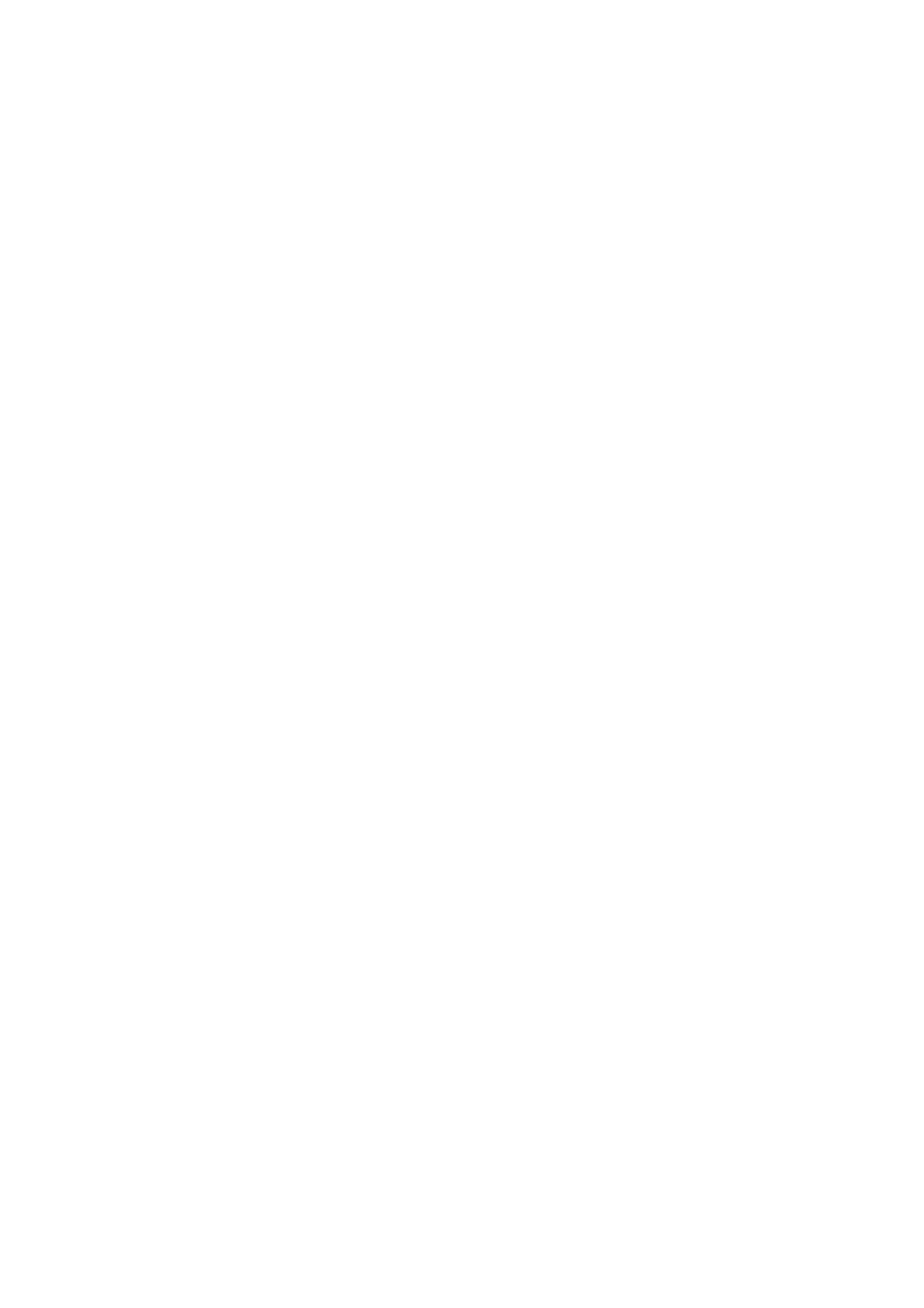## **Appendix**

List of people interviewed between October and December 2017

- Monica Arevalo, EIB
- Irene Basile, OECD
- Amar Bhattacharya, Brookings, former Director of the G-24
- Markus Berndt, EIB
- Sean Fitzpatrick, EIB
- Edward Calthrop, EIB
- Catharina Dyvik, previously EBRD, now with SYSTEMIQ/the Blended Finance Taskforce
- Naeeda Crishnamorgado, OECD
- Paul Horrocks, OECD
- Jingdong Hua, Vice-President and Treasurer of IFC
- Sean Kidney, Climate Bonds
- Chris Knowles, EIB
- Jeremy Oppenheim, SYSTEMIQ/Head of the Blended Finance Taskforce
- Jens Sedemund, OECD
- Katherine Stodulka, SYSTEMIQ/the Blended Finance Taskforce
- Anell Tripathy, Climate Bonds
- Joachim Von Amsberg, Vice-President AIIB, formerly Vice-President of the World Bank

(Source: Authors)